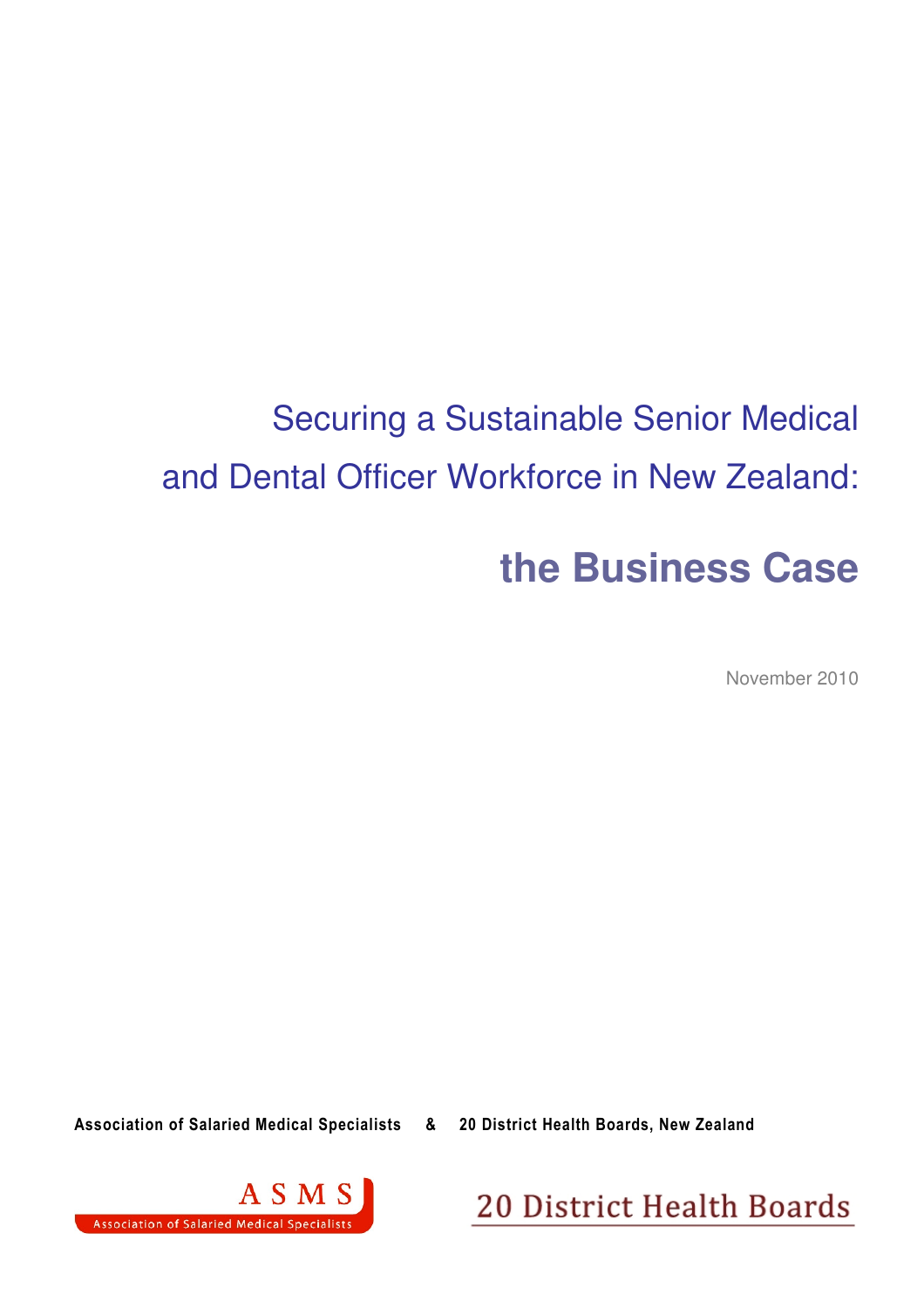# **Contents**

| $\mathbf{1}$ .   |                                                                                 |  |
|------------------|---------------------------------------------------------------------------------|--|
| 2.               |                                                                                 |  |
| 3.               |                                                                                 |  |
|                  |                                                                                 |  |
| $\overline{4}$ . |                                                                                 |  |
| 5.               |                                                                                 |  |
|                  |                                                                                 |  |
|                  |                                                                                 |  |
|                  |                                                                                 |  |
|                  |                                                                                 |  |
|                  |                                                                                 |  |
|                  |                                                                                 |  |
| 6.               |                                                                                 |  |
|                  |                                                                                 |  |
|                  |                                                                                 |  |
|                  |                                                                                 |  |
|                  |                                                                                 |  |
|                  |                                                                                 |  |
|                  | Integration of Primary and Secondary Care and Improving the Patient Journey  38 |  |
|                  |                                                                                 |  |
|                  |                                                                                 |  |
|                  | Improving Operating Theatre Capacity Management for Elective Surgery (increased |  |
|                  |                                                                                 |  |
| 7 <sub>1</sub>   |                                                                                 |  |
|                  |                                                                                 |  |
|                  |                                                                                 |  |
|                  |                                                                                 |  |
|                  |                                                                                 |  |
|                  |                                                                                 |  |
|                  |                                                                                 |  |
|                  |                                                                                 |  |
|                  |                                                                                 |  |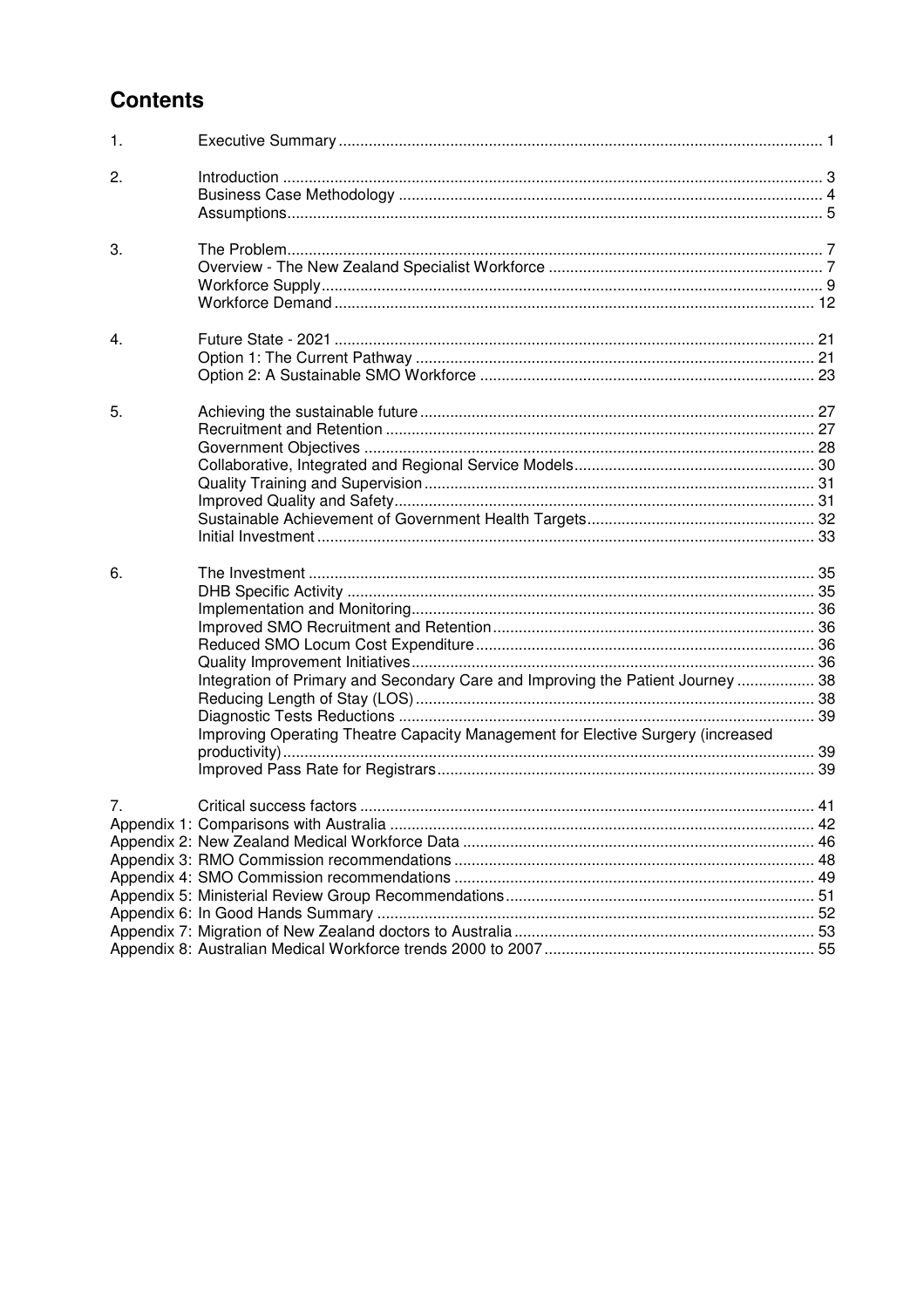# **Glossary of Terms**

**Senior Medical Officer (SMO):** used in this document as an umbrella term inclusive of senior medical and dental specialists and medical and dental officers (where the term 'senior doctor' is used this also means SMO).

**Medical or Dental Officer:** a general registrant employed in a hospital who is not in a training programme.

**Specialist:** used in this document to mean a doctor registered by the Medical Council of New Zealand in a vocational branch of medicine other than general practice or accident and emergency medicine.

**Resident Medical Officer (RMO):** a term including house officers and registrars from postgraduate year (PGY) 1 to those nearing the end of specialist training.

**Registrar:** a doctor in a training programme to become registered in one of the vocational branches of medicine (there are also doctors on registrar rosters who are not in training programmes who are referred to as registrars).

**Junior doctor:** a term synonymous with RMO but falling out of use in New Zealand.

**Vocational Registrants:** doctors who are registered with the Medical Council in a vocational branch, including general practice and accident and emergency medicine.

**International Medical Graduate:** a doctor whose primary medical degree was gained in a country other than New Zealand.

**Adverse event:** an unintended and undesired occurrence in the healthcare process because of the performance, or lack of it, of a healthcare provider and/or the healthcare system.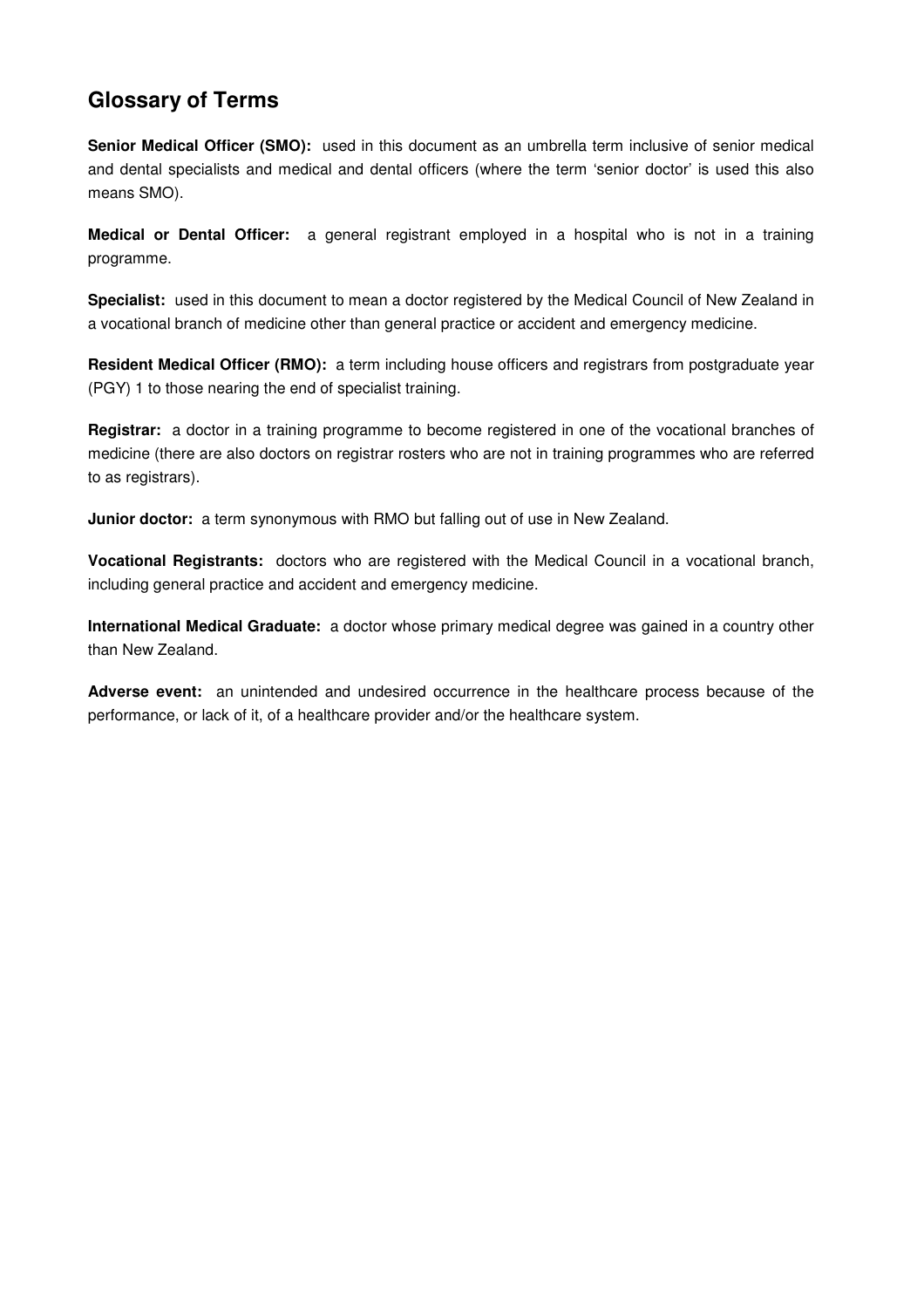# **1. Executive Summary**

- 1.1 "We have a workforce crisis in New Zealand because we need to maintain more of our hospital specialists, I say yes we do, it's our number one priority." – Hon Tony Ryall<sup>1</sup>
- 1.2 New Zealand, **like** many other countries around the world, is facing increasing demands for health services, due in large part to the growth and ageing of its population but also because of advances in medicine and increased public expectations of access to these.
- 1.3 **Unlike** other developed countries New Zealand has the lowest ratio of specialists per thousand population in the OECD **and** has the highest proportion of international medical graduates (IMGs) of any country in the OECD, a third of whom leave within 9 years of registration, **and** we lose around 16% of New Zealand trained specialists within 9 years of starting their specialist career. This has left our DHB senior doctor workforce both over-extended and vulnerable.
- 1.4 The Government has embarked on a programme to address the medical workforce crisis. The training of junior doctors will be addressed through recommendations of the RMO Commission for a revitalised apprenticeship model of medical training. Projects led by Health Workforce New Zealand include the phased doubling of medical school intake by 2015, financial incentives to retain doctors, improvements to general practitioner training and a mentoring programme for junior doctors. To be effective these will **all** require increased input from senior doctors.
- 1.5 There will be a several year time lag before these projects have significant effect. In the meantime the SMO workforce will have to increase their direct involvement in clinical care, as well as train, mentor and lead these initiatives.
- 1.6 The Government has six health targets aimed at improving the health of New Zealanders and has also embarked on an ambitious programme of clinical leadership. International evidence suggests that this is the strategy with the best chance of improving accessibility, safety and quality of health services while managing the increasing costs of health care.
- 1.7 These initiatives are at risk because the New Zealand SMO workforce is caught in a downward spiral where junior doctors complain of poor access to good quality training by senior doctors, who are unable to train them because they are dealing with increased clinical demands. Where clinical leadership is lacking because of high proportions of short-term locums our own well-trained and culturally attuned generalists leave to be replaced by IMGs, of whom between 16% and 20% leave within 2 years.
- 1.8 The evidence gathered in this business case shows that adequate increased senior doctor capacity will improve the training of junior doctors and through clinical leadership achieve gains in safety, reduce waste, improve collaboration between primary care and secondary care and ensure the regional and national coordination of our health services.
- 1.9 Without adequate measures to retain our senior hospital doctors, and our New Zealand graduates once they have finished their specialist training, we will be unable to reduce our dependence on overseas-trained doctors or rebalance our workforce. We will not achieve the correct proportion of generalists and sub-specialists, nor will we have the correct proportion of senior doctors to doctorsin-training.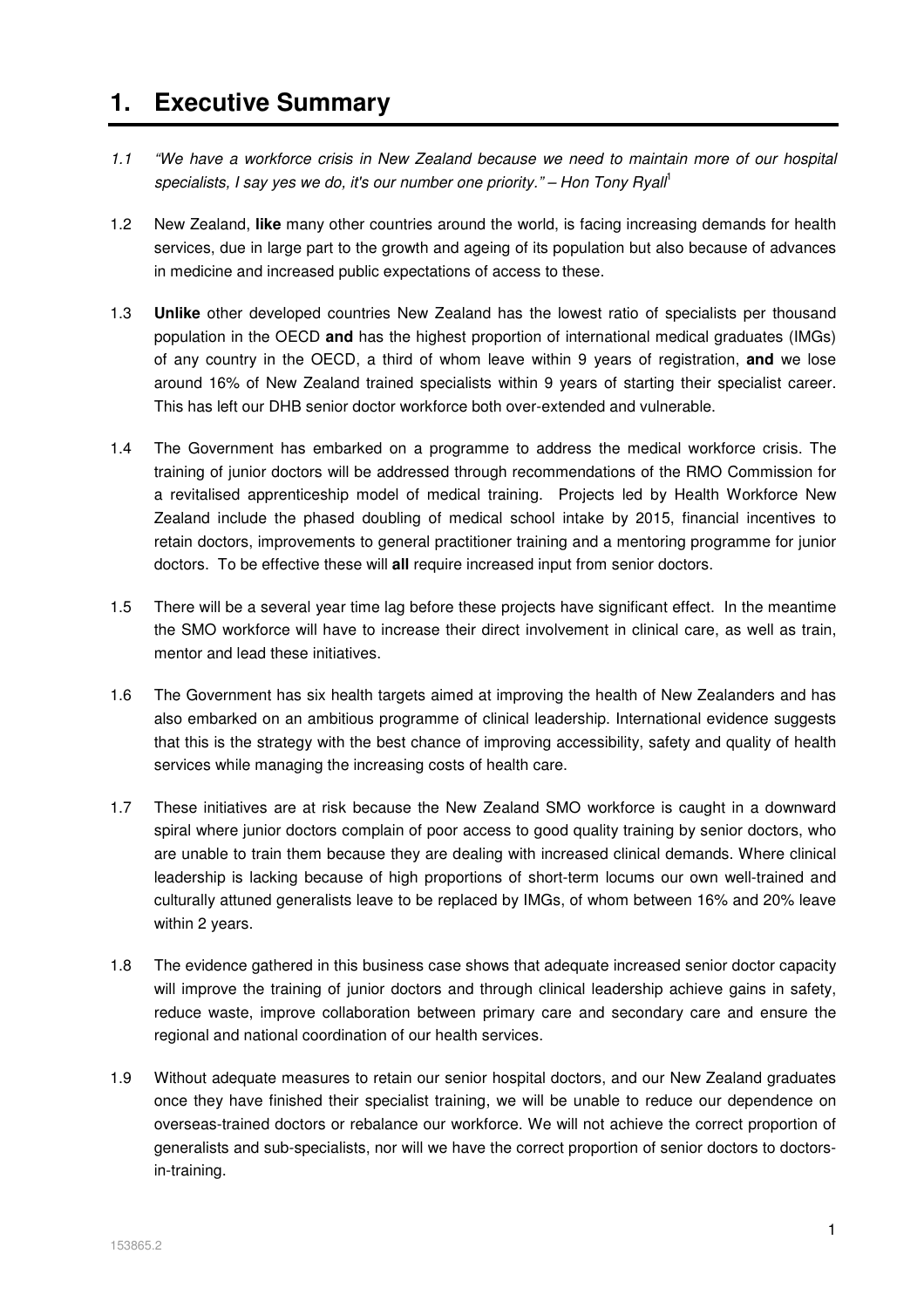- 1.10 Investing in SMO remuneration and conditions is recommended in this Business Case in order to enhance SMO workforce in DHBs which is a high Government priority. An initial investment pathway over three financial years commencing 2011-12 is recommended which is expected to realise increasing sustainable financial benefits during this period and increasingly beyond it.
- 1.11 The 20 DHBs and the Association have committed to pursue quality improvement and clinical leadership and better integration with primary care. There are some actions which have been recommended from the DHBs and ASMS which will change the way SMOs are utilised and potentially reduce service demand, as well as improve SMO retention:
	- Increase focus on clinical leadership in practice
	- Change existing service models
	- Increase integration and regional clinical networks
	- Increase investment in the medical and dental specialist workforce
	- Improve quality and safety using a reinvestment strategy

These measures are further outlined in this document.

- 1.12 SMOs will be expected to:
	- Lead the identification of issues with current work practices and suggest possible solutions
	- Act in an advisory capacity to aid case management with efficiency initiatives
	- Identify opportunities to streamline systems and/or processes to improve DHB capacity and throughput
	- Take a 'whole of patient' approach to the provision of healthcare and reduce silos between other specialties and other health professionals
	- Enhance the patient's experience and outcome
- 1.13 It is envisaged that these improvements will be monitored through a set of 'public quality accounts'.
- 1.14 Once SMO capacity has started to build, quality improvement initiatives and waste reduction will begin to return savings to fund this investment, but it is unrealistic to expect these savings to appear until 2012-13 to some extent and substantively from 2013-14 and beyond, hence up-front investment is required.
- 1.15 This business case outlines the problem (section 3), canvasses two future options (section 4), describes the path to a sustainable future (section 5), the shape and timing of the investment needed (section 6) and provides a menu of actions from which DHBs and their senior medical and dental officers can commit to make the required savings alongside a Government commitment to invest in the senior medical and dental workforce as a priority.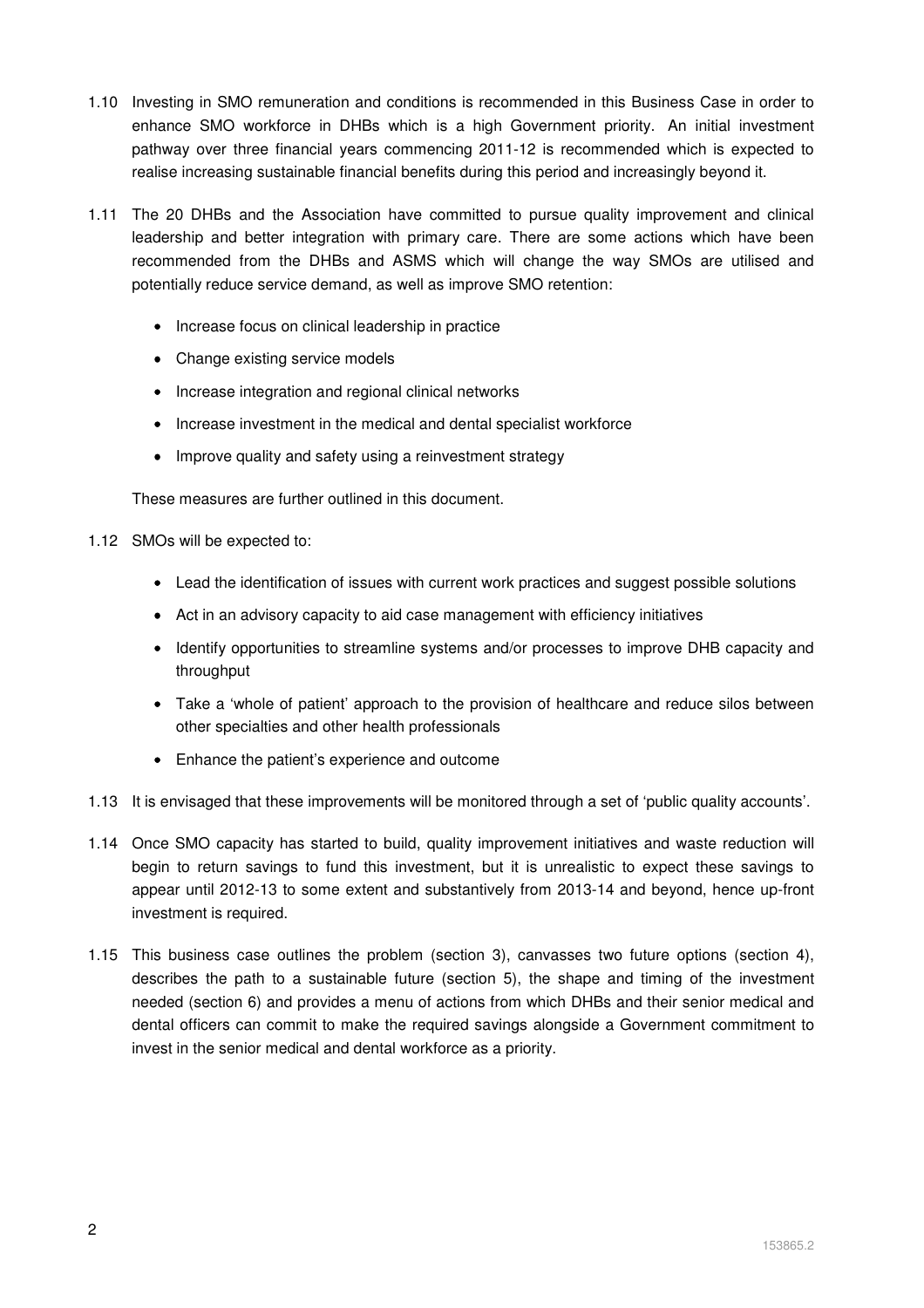# **2. Introduction**

- 2.1 New Zealand, like many other countries around the world, is facing increasing demands for health services, due in large part to the growth and ageing of its population. This increase in demand is coupled with a strain on supply seen through a shortage of Senior Medical and Dental Officers (SMOs) resulting in a stretched workforce that is coping with increasing pressure.
- 2.2 The Government has acknowledged that the SMO workforce needs to be addressed as a priority. Medical school intakes are being increased, and financial incentives have been introduced to help retain newly qualified doctors and doctors embarking on specialist vocational training. A programme of activities is to be implemented by Health Workforce New Zealand (HWNZ) for the health workforce as a whole. This includes promotion of innovative service models to, among other things, ensure the most efficient use of SMOs' time, and a better coordinated recruitment programme.
- 2.3 However, the effects of these positive measures on the supply of SMOs will not be seen for some years. The next 10 to 15 years will see the need for greater input from SMOs in teaching the increased numbers of medical students and junior doctors. Implementing the recommendations of the RMO Commission, adopted by the Government, requires SMOs to play a greater role in RMO training, education and supervision. Senior doctors will also need to undertake more clinical duties in order to allow RMOs protected time for training.
- 2.4 Some of the Government's other key policy objectives also have significant implications for the SMO workforce. They include comprehensive clinical leadership as envisaged by the Government's In Good Hands policy statement and by the Time for Quality agreement between the ASMS and the 21 DHBs; enhancement of integration within the spectrum of care, including primary and secondary; achievement of clinical networks and regional service collaboration and delivery between DHBs; improvements in safety and quality of services; the whole-of-hospital changes to achieve the government's six-hour target for emergency departments; the year-on-year increases to elective volumes; and improvements in access to cancer treatment.
- 2.5 These policy objectives are aimed at improving the performance and cost-effectiveness of the health services to alleviate pressure and to meet the challenges of healthcare demand, and to provide improved health outcomes for New Zealanders.
- 2.6 In facing these challenges, changes need to be made. Achieving the Government's objectives on a sustainable basis is largely dependent on the capacity of the specialist workforce. Our assessment, as outlined in this document, is that the SMO workforce currently lacks that capacity. Indeed the combination of New Zealand's workforce shortages, the growing demand for services and increased global competition for specialist staff, is making services increasingly vulnerable.
- 2.7 To attempt to fill the gaps in the SMO workforce, services have become heavily dependent on importing international medical graduates (IMGs), who have a higher turnover rate than New Zealand-trained doctors. Many are trained in countries to meet that country's needs rather than New Zealand's needs. Growing international competition for specialists is making it increasingly challenging to find staff, which has led to an increased use of locums, whose services cost significantly more than permanent salaried senior doctors and dentists. Such measures, though currently unavoidable, are inefficient and unsustainable.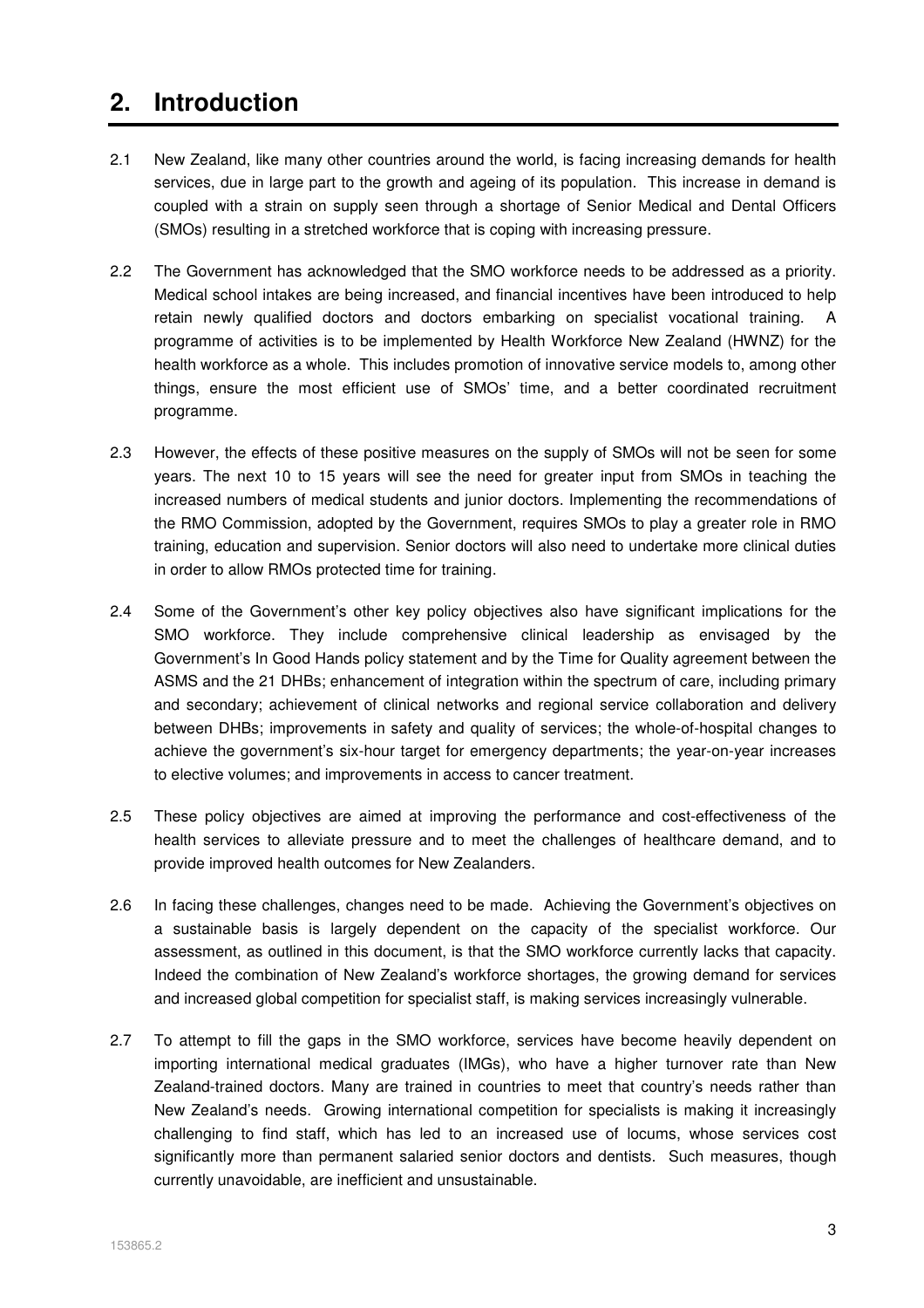- 2.8 The task of attracting our doctors back to New Zealand is becoming increasingly important. With so many New Zealand doctors working in countries like Australia and other OECD countries (equivalent in number to about 50% of the IMGs working here), there is potential for New Zealand to both address shortages and reduce dependency on overseas doctors in a relatively short time. The available data indicate a virtual "revolving-door" element to the DHB specialist workforce where we are losing about as many specialists as we are gaining, so improving retention will have an even greater impact.
- 2.9 Reflecting our agreement on the scope and nature of the problem, ASMS and the DHBs have coordinated our efforts in order to identify ways to meet the challenges ahead. Key themes were examined at a series of four DHB-ASMS workshops covering: the state of the senior medical workforce with respect to recruitment and retention; the Australian medical labour market; development of extensive and comprehensive clinical leadership at all levels of the specialist workforce; and SMO-RMO relationships and roles in light of the recommendations of the RMO Commission.
- 2.10 This Business Case to secure a sustainable medical and dental specialist workforce has been jointly developed by DHBs and ASMS from common understandings arising from those four workshops and examination of the latest available data on the specialist workforce. It describes a desired future state of healthcare, complementing HWNZ's programme of activities and reinforcing their viability. Where additional investment is needed, particularly for developing the current and future specialist workforce, the potential sources of that investment are identified.
- 2.11 While each DHB will differ in the set of clinically appropriate initiatives it chooses to employ, the underlying assumption of this document is that action will be taken, and the resulting improvement in quality and care for patients will be tangible. The model essentially sees a commitment by the Government to adopt an approach of an initial investment as recommended in this Business Case, followed by reinvestment of funds gained from initiatives each DHB selects from those itemised in the actions menu in this business case.
- 2.12 Workforce investment is central to our current negotiations for a new national multi-employer collective agreement (MECA). The Minister's response to this business case will inform those negotiations.

# **Business Case Methodology**

- 2.13 The business case includes a compilation of evidence, from New Zealand and overseas, of the qualitative and quantitative benefits of implementing the proposed actions. New Zealand medical workforce statistics have been supplied by the MCNZ and DHBNZ. DHBNZ has also supplied additional quantitative data, including that relating to the employment of locums, vacancy rates, medical training costs, recruitment costs, and migration of doctors to Australia.
- 2.14 The business case also includes some indicative costs of implementation over the next three years.
- 2.15 The development of the business case has been overseen by a steering group comprising representatives of the ASMS and DHBs.
- 2.16 Quality Improvement data has been supplied by Counties Manukau DHB and Canterbury DHB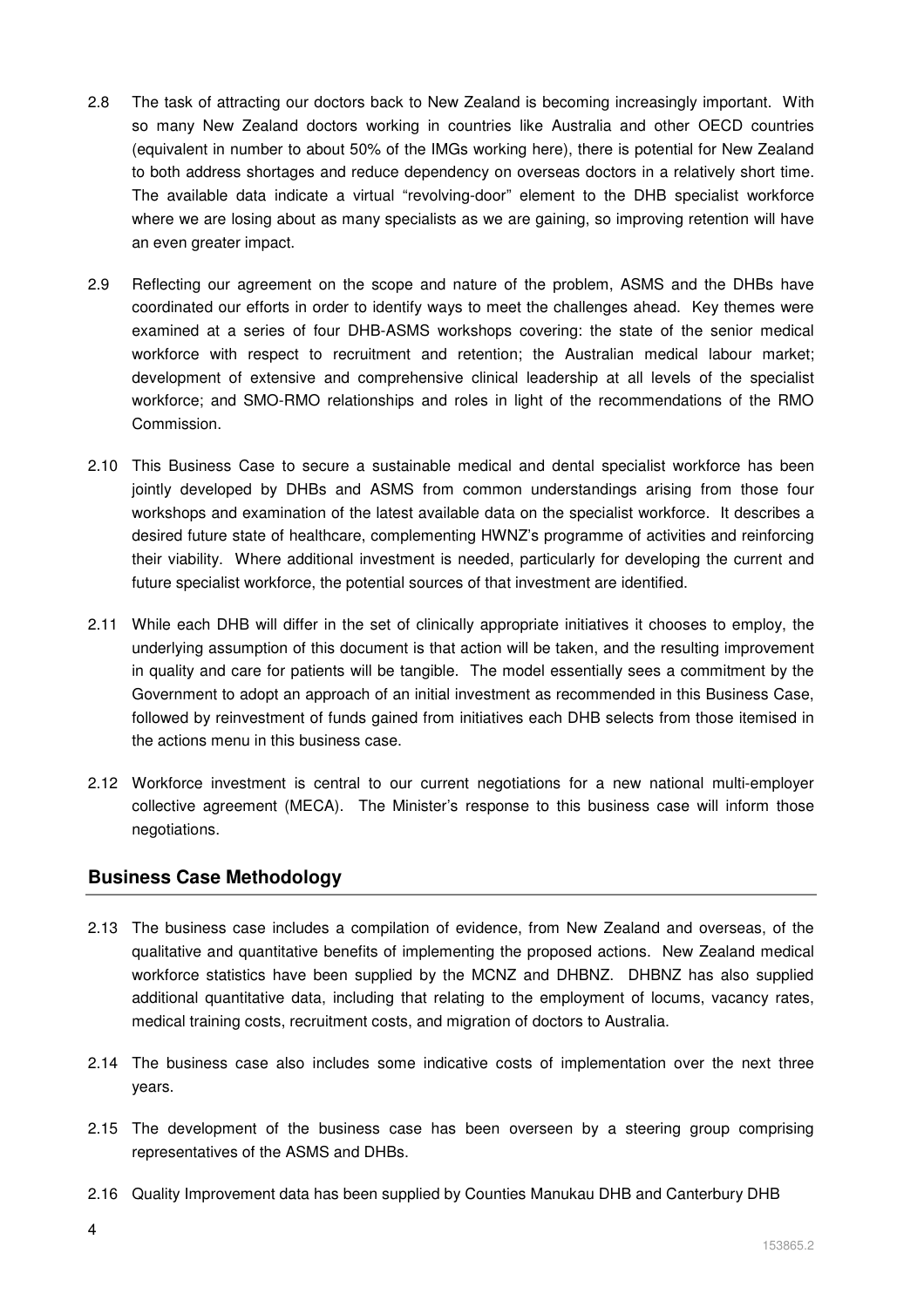2.17 Information on exam pass rates to become a specialist has been supplied by some of the Medical Colleges.

# **Assumptions**

- 2.18 The following key assumptions have been made in compiling this business case:
	- Willingness of SMOs and managers to work effectively in partnership to implement service development and change as and when required.
	- Addressing staff shortages, and increasing the supply of specialists, will occur incrementally.
	- Improvements in salaries and conditions will be sufficient to have a significant impact on recruitment and retention.
	- There are no policies introduced overseas that undermine the ability to achieve the gains identified.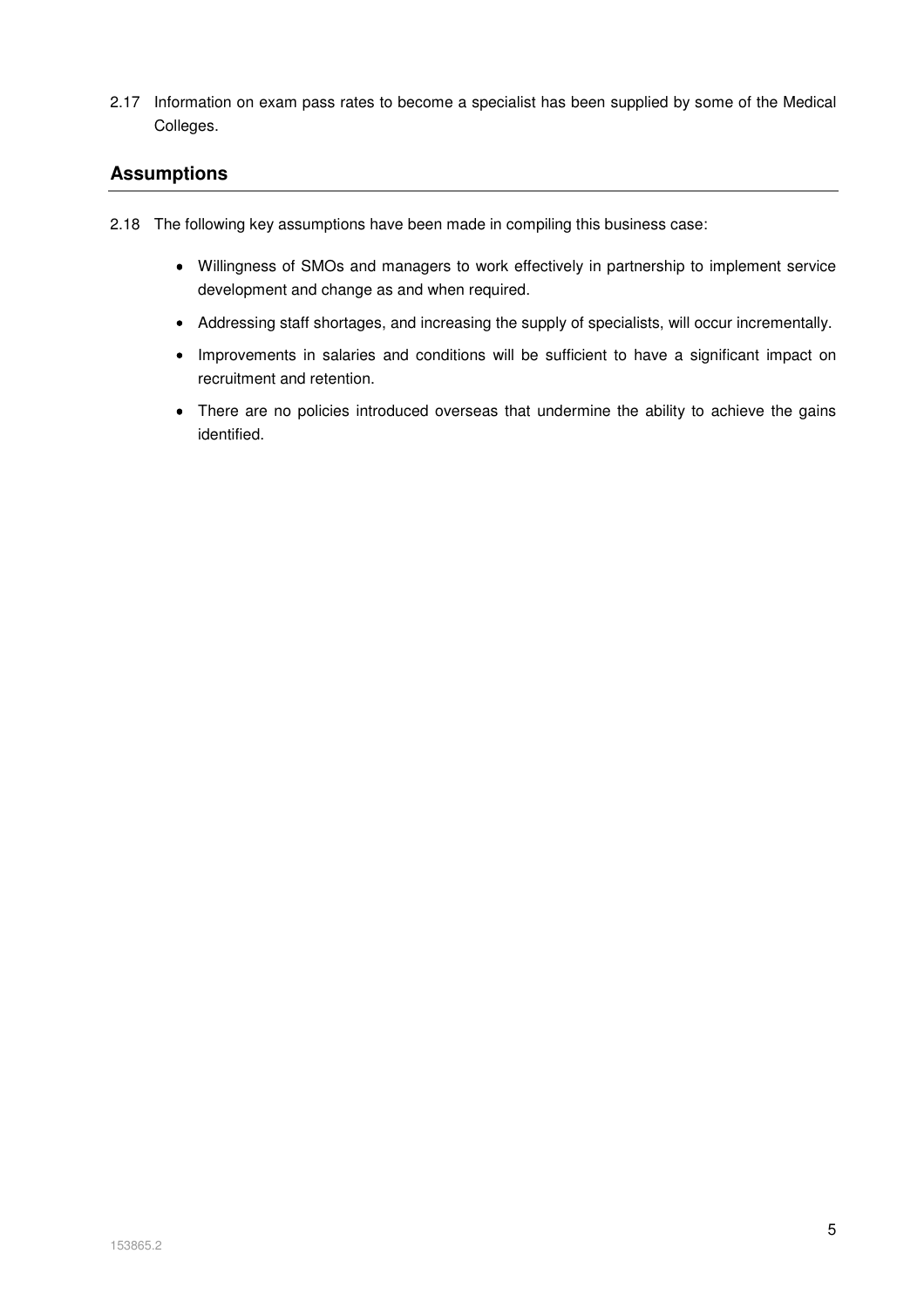

# **3. The Problem**

# **Overview - The New Zealand Specialist Workforce**

- 3.1 OECD statistics show that New Zealand is at the bottom of the OECD table in terms of the number of specialists per 1000 population (Figure 1).
- 3.2 New Zealand was short of well over 600 specialists in 2008, according to the available international benchmarks. Nineteen of 26 specialties and sub-specialties for which specific data are available require workforce increases of more than 20% to meet the recommended specialist-to-population ratios. Eight require increases of more than 50%, and four require increases of at least 100%. (Appendix 1). $a$
- 3.3 The SMO Commission described the state of our specialist workforce as putting the health system in a "vulnerable situation" due to staff shortages. $b$
- 3.4 Shortages are in part due to an inadequate supply of doctors coming through New Zealand medical schools. Perhaps even more importantly, we have the second-highest emigration rate of doctors in the OECD and, to attempt to fill the gaps, the highest dependency on overseas-trained specialists (41% of the workforce).
- 3.5 Increasing international competition for specialists and the relatively high turnover rates of overseas-trained specialists have led to a growth in the number of medical specialties on Immigration New Zealand's Long-Term Skills Shortage List in recent years – from eight in 2004 to 11 in 2009 (Appendix 1).

-

<sup>&</sup>lt;sup>a</sup> Ideally, indicators to assess medical workforce adequacy should include regular analysis of a range of factors, including: unfilled positions, unmet need and waiting times in elective surgery, patient access, hours of work, quality and safety measures, referring practitioner assessment of access, consumer assessments of access, and views of practitioners in the workforce under review, as well as specialist-to-population benchmarks (which should be updated regularly to take account of the dynamic nature of health service delivery)

<sup>&</sup>lt;sup>b</sup> The Director-General of Health's Commission on Competitive and Sustainable Terms and Conditions of Employment for Senior Medical and Dental Officers Employed by District Health Boards.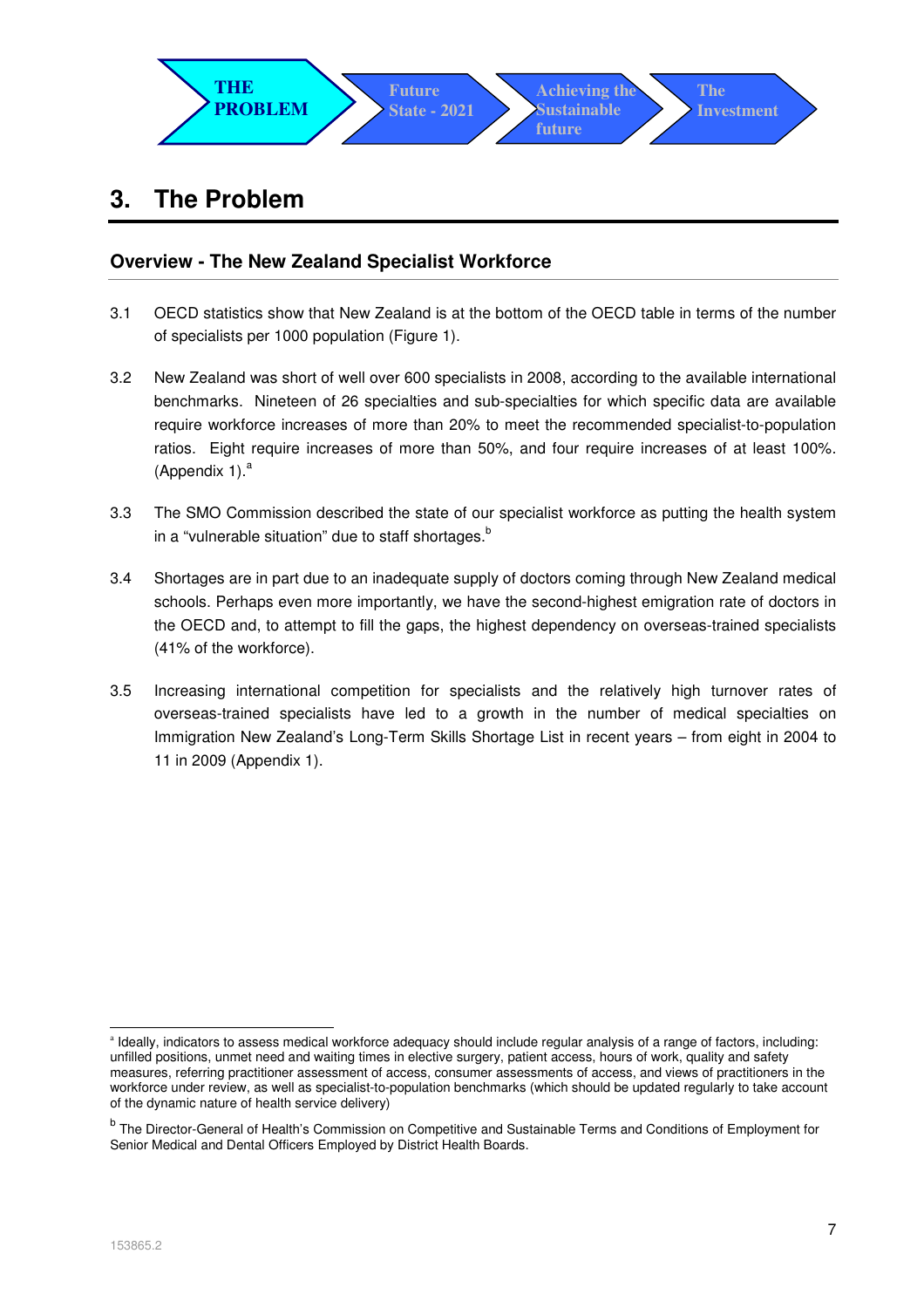

### **Figure 1: Practising Specialists per 1000 population in OECD Countries 2007 (or latest year available) <sup>a</sup>**

3.6 More recent and detailed figures supplied by the Medical Council indicate New Zealand had 0.97 specialists per 1000 population in 2010 (4262 specialists). However, the growth is falling short of need. From approximately 300 specialists entering the workforce each year, the average net growth is only 160 (Table 1), and District Health Board New Zealand's workforce data suggest the growth is occurring mostly in the private sector.

### **Table 1: Practising medical specialists in New Zealand**

|                                                    | 2005  | 2006  | 2007  | 2008  | 2009  | 2010  |
|----------------------------------------------------|-------|-------|-------|-------|-------|-------|
| Vocational<br>Reg/APC/<br>NZ address*              | 3,451 | 3,536 | 3,757 | 3,903 | 4,060 | 4,262 |
| New vocational<br>registrations<br>(excluding GPs) | 333   | 276   | 305   | 303   | 296   | n/a   |

Source: MCNZ

\* These figures represent doctors on the register with a vocational scope of practice, a current practising certificate and a New Zealand address as at 31 March of that year. It is a count of unique doctors, so does not double-count those with multiple vocational scopes. The figures exclude general practitioners and doctors in accident and medical practices unless they also have a vocational scope that is not one of these scopes (i.e. occupational medicine). The figures include short-term registrants as at 31 March of that year.

These figures will be higher than those published from the annual workforce surveys, which do not take account of survey non-responses.

a<br>The numbers are based on head counts. Ireland, the Netherlands, New Zealand and Portugal report the numbers of specialists entitled to practise (resulting in an over-estimation). Australia, Spain, Denmark, Finland, Sweden and Greece report 2006 numbers; Slovak Republic reports 2004 numbers. Source: Health At A Glance, OECD 2009.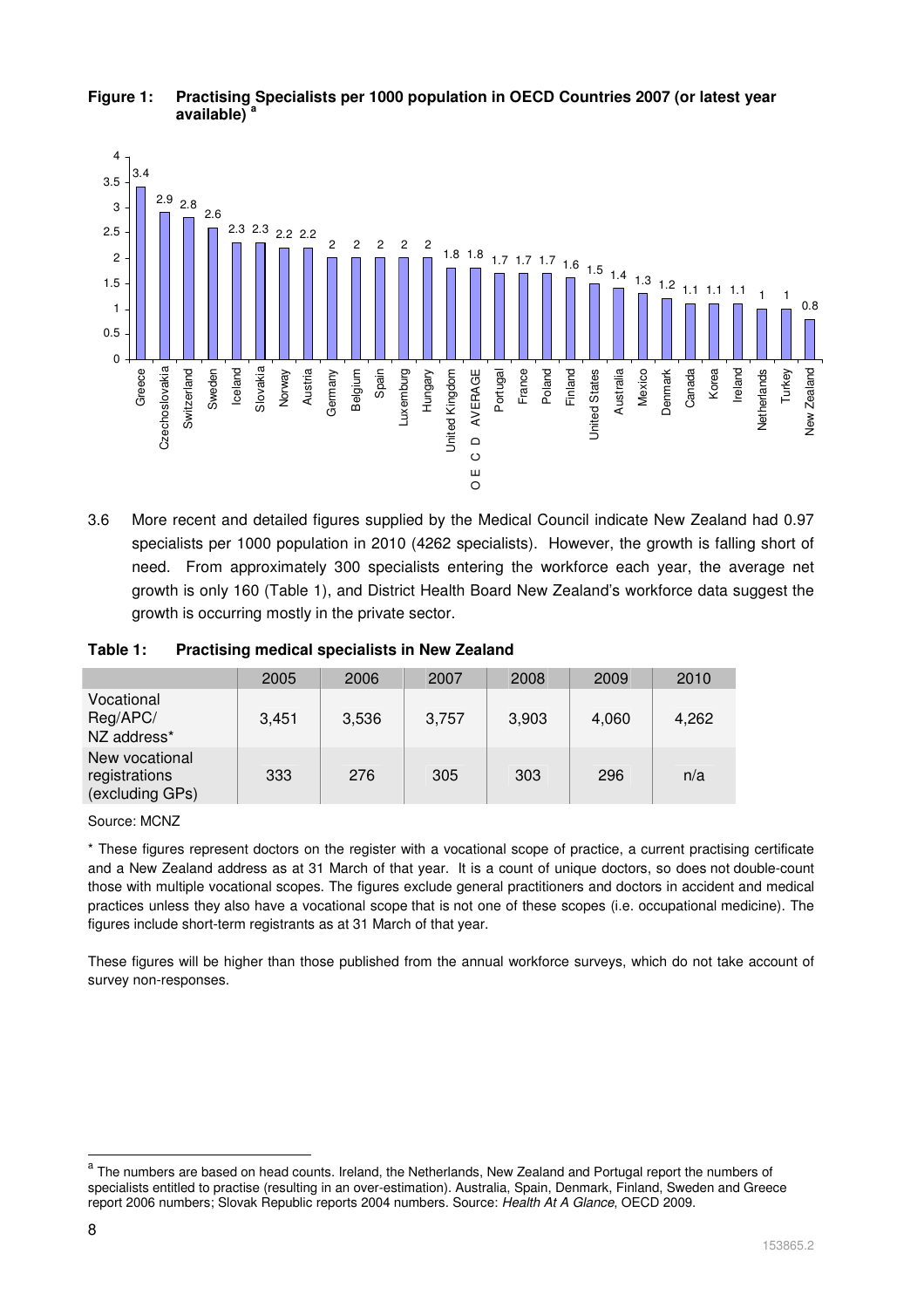#### **DHB Specialist Inflows and Outflows**

- 3.7 Data from DHBNZ's Health Workforce Information Programme (HWIP) show the number of specialists working in the public sector dropped from 3188 as at June 2006 to 3113 as at June  $2009.<sup>a</sup>$  The numbers fluctuate, but over three years represent a loss of approximately 75 specialists. (Details are provided in Appendix 2)
- 3.8 This suggests that over recent years the large majority of the 300 new specialist registrations per year are being employed, at least in part, by DHBs but resulting in an average net annual loss of DHB specialists. The only alternative explanation is that the large majority of new entrants into the specialist workforce have been employed exclusively in the private sector, which is unlikely since in 2008 only 8% of specialists reported working exclusively in the private sector.<sup>2</sup>
- 3.9 Given the fluctuations in the HWIP quarterly reports, this business case has assumed DHBemployed specialist workforce outflows equal the inflows.

#### **International Inflows and Outflows**

3.10 The global competition for specialists is well documented. Current trends indicate New Zealand's position in this contest of recruitment and retention presents no small challenge. With the secondhighest emigration rate of doctors in the OECD, and the highest dependency on overseas-trained specialists. New Zealand has in effect become a medical training ground for other countries, especially our nearest neighbour, Australia, which each year attracts an estimated 280 New Zealand doctors (settlers, and permanent and long-term stays), including many specialists.<sup>3</sup> (See Appendix 7)

#### **Inflows**

- 3.11 While 41% of the New Zealand specialist workforce are international medical graduates (IMGs), in some specialties on the Long-Term Skills Shortage List the IMG proportion is close to 50% and for psychiatry it is approaching 60%. Over the last three years, IMGs have comprised approximately half of new specialist registrations.
- 3.12 Employment of IMGs (SMO and RMO) is essential to the running of our health service, and the international "brain exchange" of doctors facilitates the sharing of knowledge, experience and research, but New Zealand's excessive reliance on IMGs often adds further to the workloads of SMOs in a number of ways.
- 3.13 Retention rates of IMG specialists are poorer than those of New Zealand-trained specialists. While MCNZ data show that around 84% of a cohort of New Zealand doctors with vocational registration are retained nine years-post registration, around only two-thirds of vocationally registered IMGs are retained over the same period. In the most recent figures (2007 & 2008), the number of IMGs lost in the first year following vocational registration was 20% and 16% respectively, compared with an average 8% in the years 2000 to 2006.

The higher turnover of IMGs results in an increasing share of senior medical posts being filled by clinicians on short-term contracts. In smaller hospital boards this can result in a highly diminished critical mass of experienced medical leaders with the capacity to bring cohesiveness to the medical service as a whole in the DHB. The higher share of posts for

l

<sup>&</sup>lt;sup>a</sup> Provisional figures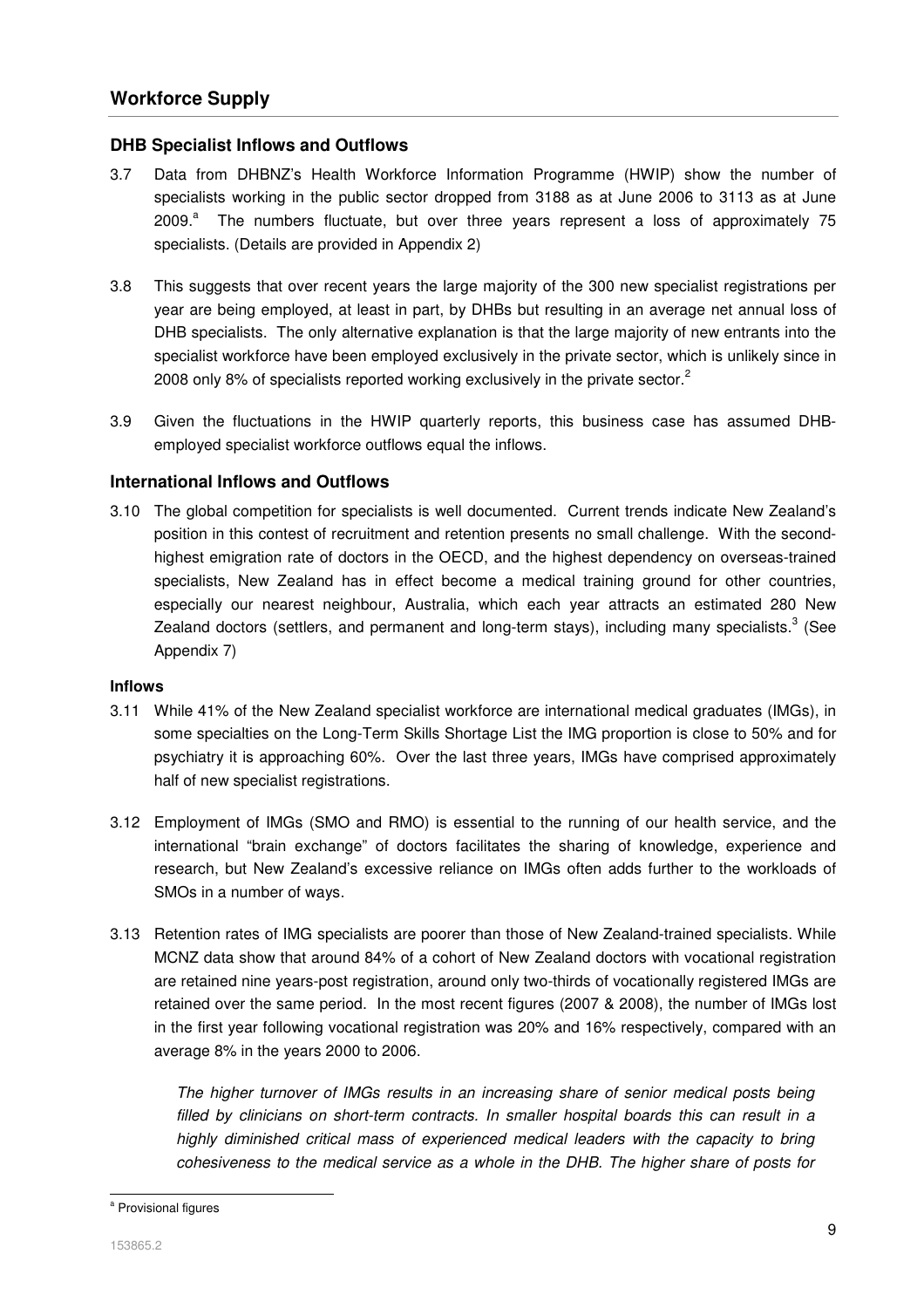doctors-in-training held by IMGs generates a greater supervisory load for senior clinicians, without the longer term benefit to New Zealand of an increase in vocationally-trained specialists who are most likely to stay permanently in New Zealand.

Medical Training Board 2008<sup>4</sup>

- 3.14 The Medical Council has recently introduced a new method of supervision of IMGs involving an accreditation programme requiring service providers to satisfy the MCNZ that appropriate support and supervision is provided to IMGs. While this is a positive measure that may help to improve IMG retention rates, it will also add to SMOs' current supervisory workload.
- 3.15 Our high dependence on IMGs also puts the health system in a vulnerable position in view of the increasing international competition to attract health professionals.

Given the relative small size of its health workforce and its heavy reliance on immigration, a sudden change in the international migration flows, which could result from policy changes in OECD countries beyond the control of New Zealand authorities, could have a dramatic impact on New Zealand.

Zurn, Dumont, OECD 2008<sup>5</sup>

- 3.16 The increasing competition means that attracting the specialists that we need will most likely come at an increasing cost, with increasing difficulties to attract the best skills. However, the practical reality of New Zealand's situation is that we have no option but to continue to depend on a large proportion of overseas-trained specialists, at least in the short to medium term.
- 3.17 At the same time the Medical Training Board (MTB) recommends that in order to ensure New Zealand has a sustainable medical workforce, the proportion of New Zealand-trained doctors practising in New Zealand needs to grow over time.
- 3.18 Increases in the intake to New Zealand medical schools is a positive step forward and will help alleviate pressures on the specialist workforce, in the longer term but, as the MTB noted, improvements in the retention rates of New Zealand-trained doctors are needed, as well as effective policies to attract New Zealanders back from overseas.

### **Outflows**

- 3.19 There are no official statistics kept on the number of specialists emigrating each year. However, an OECD paper conservatively estimates 29% of New Zealand trained doctors are working overseas.<sup>6</sup>
- 3.20 There is a range of "push" and "pull" factors that motivates specialists to leave. Key factors include "onerous" on-call hours, shortages of junior doctors as well as senior staff (resulting in more work for SMOs), lack of administrative support, lack of real non-clinical time, poor relationships with management, unstable staffing with high dependence on locums, lack of time for mentoring young doctors, increasing numbers of staff working part-time putting more pressure on full-timers, as well as remuneration <sup>a</sup>
- 3.21 There is evidence that remuneration is becoming an increasingly important "push" and "pull" factor.

l <sup>a</sup> Factors identified by delegates at the ASMS Annual Conference in 2008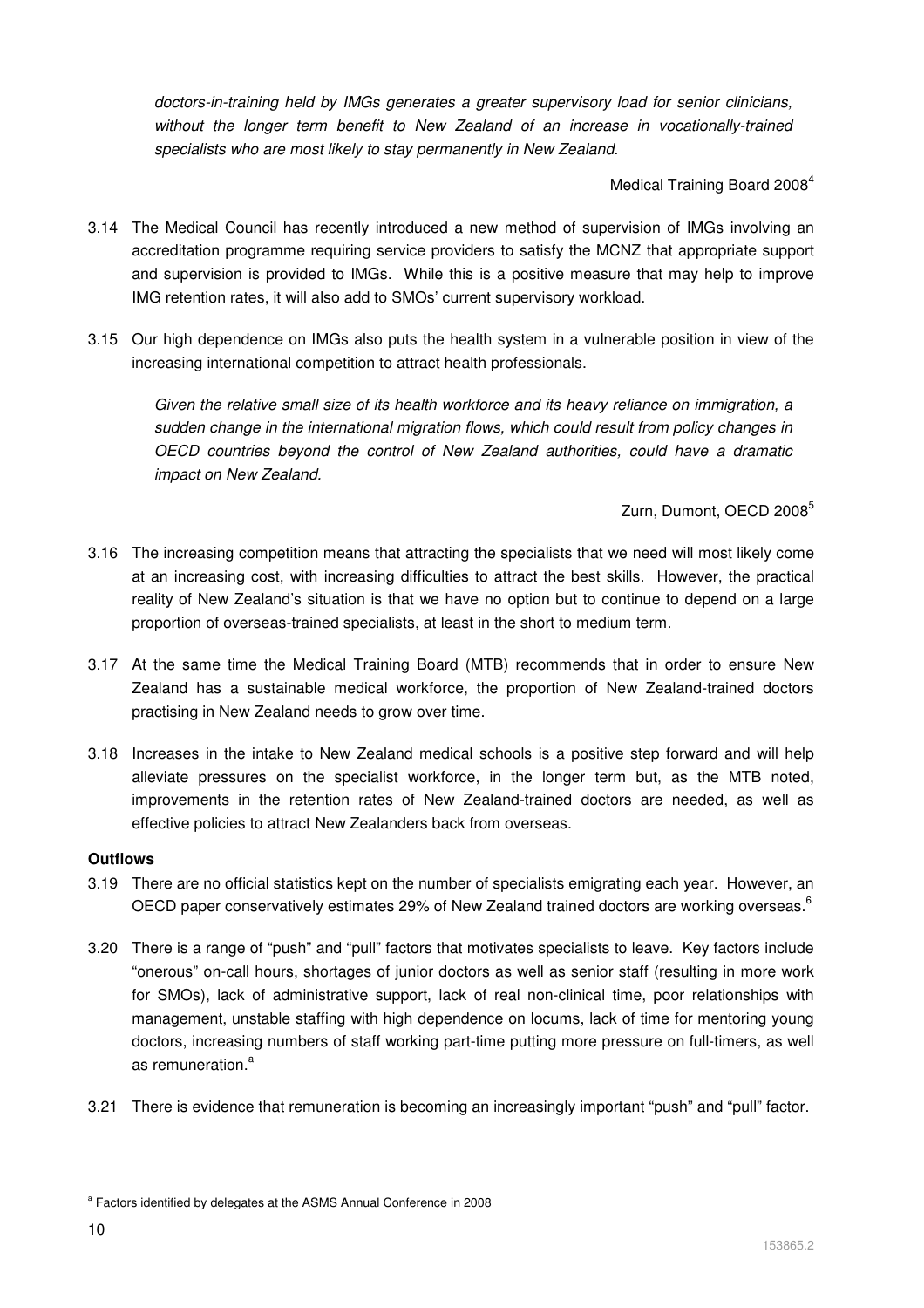- 3.22 An unpublished survey<sup>7</sup> carried out in 2009, followed up a 2002 survey of trainees' career intentions in anaesthesia. The 2009 survey showed that while 80% of the 2002 cohort had intended to eventually work as a specialist in New Zealand, only 64.5% were working in New Zealand seven years later. In 2002, 13% stated Australia as their preferred destination while twice that amount (26%) were working there in 2009.
- 3.23 Significantly, the 2009 survey found that 75% of respondents currently working overseas agreed or strongly agreed that salary was an important influence on choosing their country of residence, whereas respondents working in New Zealand indicated lifestyle and family ties as the main reasons for staying.
- 3.24 The international literature often points to personal and family factors, as well as the importance of pay and conditions, as common reasons for migration or staying put. Generally, the more independent and career-minded the person, the more open they are to moving. But as one Canadian study found:

Despite expressions of discontent with involuntary long hours of work, or inadequate social infrastructure, research capacity or social amenities, discussion invariably settles on relative incomes as the chief determinant of migration…"

The Province of Ontario experienced an average annual out-migration of 81 and an inmigration of 109 physicians over the period. If its fee structure had been 10% higher, the results [of the study] imply that the number of out-migrants would have fallen to 62, and the number of in-migrants would have risen to  $134$ .<sup>8</sup>

#### **Medical Workforce Trends: Australia**

3.25 Health services in Australia are facing similar pressures to New Zealand's: a growing and ageing population, changing nature of the burden of disease, rising public expectations and medical workforce shortages in many areas resulting in a heavy dependence on international medical graduates (IMGs). Based on the evidence it is therefore anticipated that Australia will continue to compete for New Zealand's doctors. Appendix 8 provides more details on Australian medical workforce trends.

#### **Vacancies**

3.26 In 2008, DHBNZ's official vacancy rate nationally was approximately 10%. However, data collected by ASMS suggest there are significantly more true vacancies – up to 24%, as opposed to DHB budgeted vacancies. Budget constraints influence the extent of official vacancies as only funded positions are recorded.

#### **Gender and Generational Change**

- 3.27 Gender and generational factors will also impact on future specialist workforce requirements. In 2008 women comprised 26% of the specialist workforce, compared with 19% in 2000 and 13% in 1990. Gender statistics for practising registrars indicate the proportion of female specialists will continue to increase in the future. Medical Council data show women work fewer hours than men (41 hours, compared with 47 hours for males, in 2005). Census data show 21% of female doctors work part-time, compared to 6% for males.
- 3.28 However, the Health Workforce Advisory Committee observed that lifestyle and work-life balance aspirations are changing throughout all working populations. "These new aspirations may be more characteristic of generation than gender."<sup>9</sup>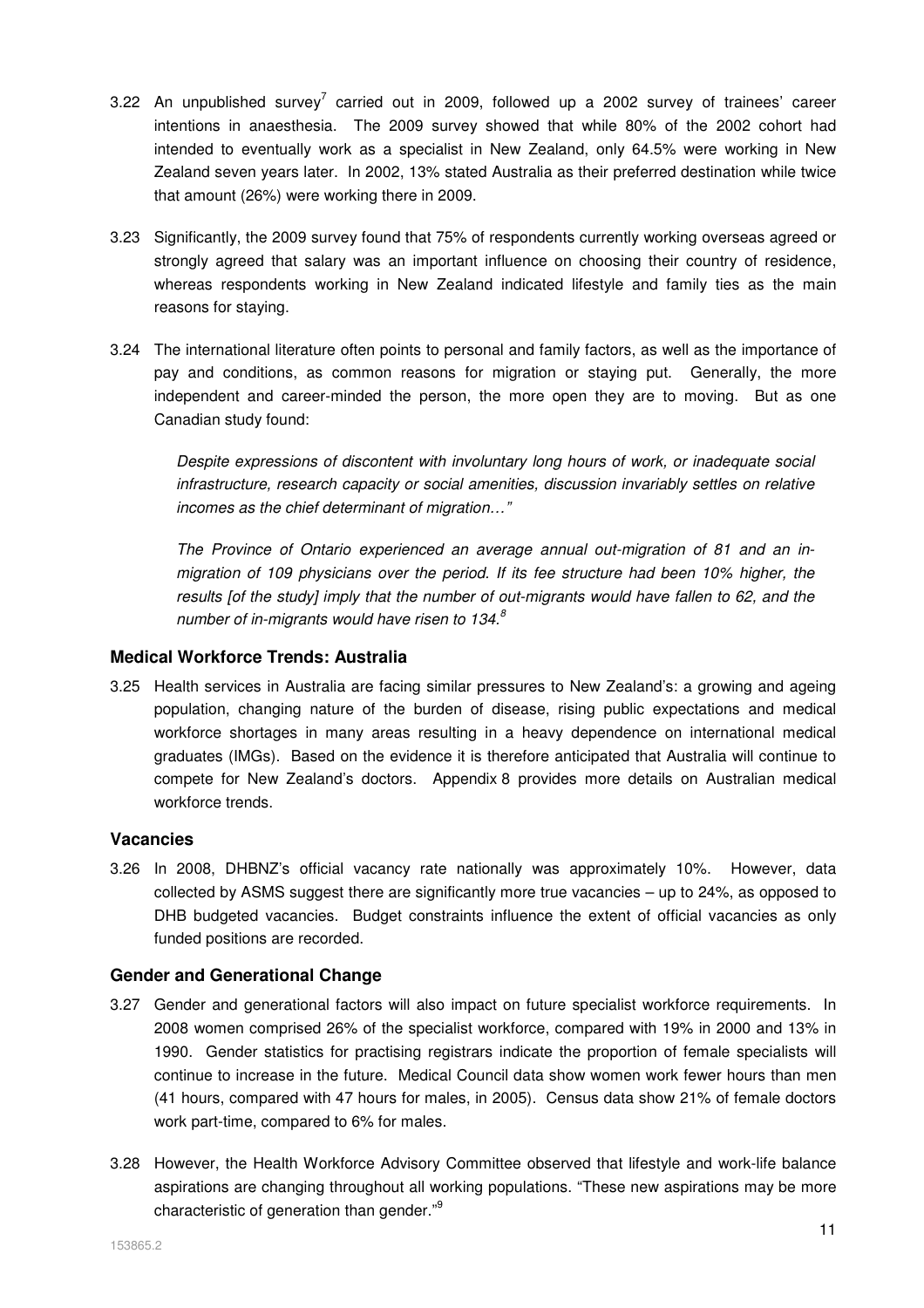3.29 This is reinforced in a "work-life flexibility" survey of doctors carried out by the Australian Medical Association in 2007, which indicates "attitudes of the medical workforce are changing in line with societal change" and that doctors are placing greater importance to work-life balance<sup>10</sup>. Eighty-one percent of survey respondents said they would like greater access to flexible working arrangements, the top three arrangements for specialists being flexible work hours, part-time work, and home-based work. Older generations of doctors were accessing flexible arrangements in greater numbers than their younger colleagues, indicating they were "just as motivated to find a balance between their personal and professional lives".<sup>11</sup>

#### **Retirement**

- 3.30 The effect of the ageing specialist workforce is two-fold.
- 3.31 First, as the SMO Commission<sup>12</sup> noted, there is a sharp drop-off in specialist numbers from age 50 onwards. Within the next five years 21% of the specialist workforce will turn 50, and 17% will turn 55.
- 3.32 Secondly, Medical Council statistics show the estimated average number of hours worked per week begins to fall as specialists get older. Within the next five years 12% of the specialist workforce will turn 60.
- 3.33 Says the Commission:

To some extent it [the drop in numbers from aged 50] ….may also reflect a loss of SMOs to the system through early retirement or a career change, or they may be leaving New Zealand to practise medicine overseas – a widely held belief across the health sector....<sup>13</sup>

# **Workforce Demand**

### **Demographics**

3.34 It is widely recognised that a growing and ageing population will require a significantly larger specialist workforce to serve it. Currently about 13% of New Zealanders are aged 65 or over; by 2021 that figure is projected to increase to 17%.

#### **Rising Public Expectations**

- 3.35 In many western countries health services users are becoming more informed and more vocal about the services they expect to receive. In short, future patients will expect their health service to provide:
	- (a) a universal and fair service
	- (b) safe, high quality treatment
	- (c) fast access
	- (d) an integrated, joined-up system
	- (e) comfortable accommodation
	- (f) services designed around individual needs

 $-$  "Wanless Report" on the NHS<sup>14</sup>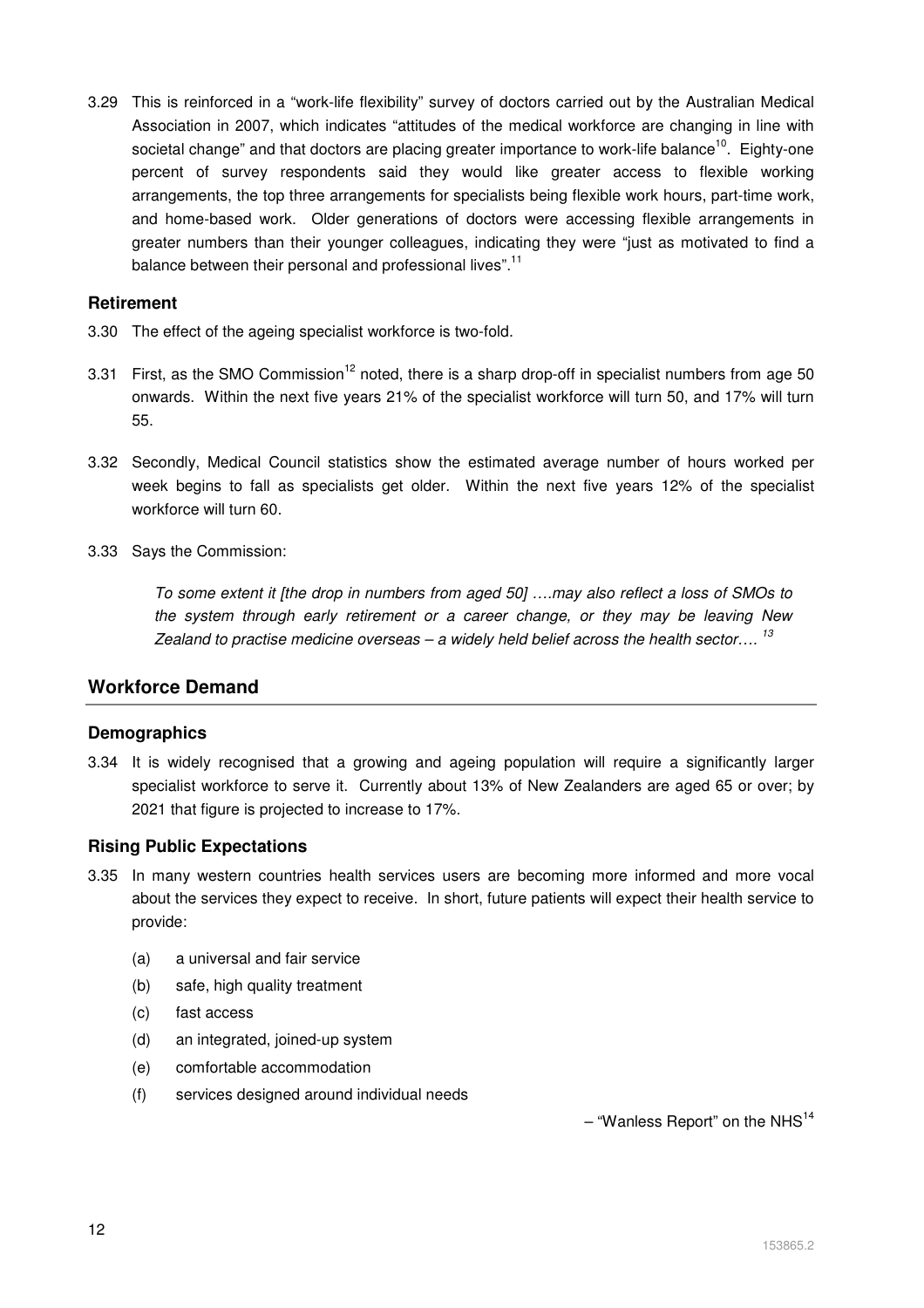# **Technological Advances**

3.36 The literature indicates advances in technology can potentially reduce demand for services and lower costs or, just as easily, generate increased demand on the health sector and raise costs. Generally to date the latter has occurred in all health systems.

### **Government Policy Objectives**

### **Senior Medical Officers to Play a Greater Role in Resident Medical Officers' Training**

3.37 DHBNZ data show that over recent years the resident doctor workforce has grown far more rapidly than the DHB specialist workforce (Table 2). This has led to a marked increase in SMOs' training and supervision duties at a time when clinical demands have also increased, and actual specialist headcounts have decreased

#### **Table 2: DHB Resident and Senior Doctors: June 2006 and September 2009**

|                    | <b>FTE<sub>s</sub></b> |        |            | <b>Headcounts</b> |        |            |  |
|--------------------|------------------------|--------|------------|-------------------|--------|------------|--|
|                    | June 06                | Jun 09 | Difference | June 06           | Jun 09 | Difference |  |
| House Surgeons     | 1185.4                 | 1245.6 | $+60.2$    | 1182              | 1272   | $+90$      |  |
| Registrars         | 2151.2                 | 2765.5 | $+614.3$   | 2245              | 2847   | $+602$     |  |
| <b>Total RMOs</b>  | 3336.6                 | 4011.1 | $+674.5$   | 3427              | 4119   | $+692$     |  |
| <b>Specialists</b> | 2643.8                 | 2651.2 | $+7.4$     | 3188              | 3113   | $-75$      |  |

Source: Derived from DHBNZ Health Workforce Information Programme, Quarterly Reports (provisional data)

Note: "Specialists" figures exclude Medical Officers of Health

- 3.38 In addition, the Government's support for the recommendations of the RMO Commission (excluding the single-employer proposal) has further significant implications for the specialist workforce employed by DHBs.<sup>15</sup>
- 3.39 The Commission's findings and recommendations reflect the need for specialists to play a greater role in RMO training and education. However, a paper prepared by the secretariat to the SMO Commission<sup>a</sup> and considered by the RMO Commission in its deliberations (and appended to its report) points out:
	- The apprenticeship model of learning has many benefits, but implicit in the apprenticeship model is a significant time investment by SMOs to provide doctors in training with quality training and learning experiences.
	- The changing health care environment is putting the apprenticeship model under threat.
	- Several factors impact adversely on the availability of SMOs to teach resident doctors, including inadequate time for training, growing training demands, and a lack of clearly defined teaching responsibilities and duties in specialists' employment agreements.<sup>16</sup>

#### **Inadequate time for training**

3.40 The secretariat to the SMO Commission highlighted the competing demands on SMOs' clinical and non-clinical time which limited their opportunities to provide quality training and supervision.

"Feedback from the consultation meetings with SMOs (and RMOs) indicates that a strong commitment to education and training by a DHB can be a significant pull factor for medical recruitment and retention. In practice, however, SMOs often carry heavy clinical and nonclinical workloads associated with meeting hospital's service requirements. SMOs are generally not allocated dedicated time for teaching, supervising and mentoring junior clinical

<sup>-</sup><sup>a</sup> The Commission on Competitive and Sustainable Terms and Conditions of Employment for Senior Medical and Dental Officers Employed by District Health Boards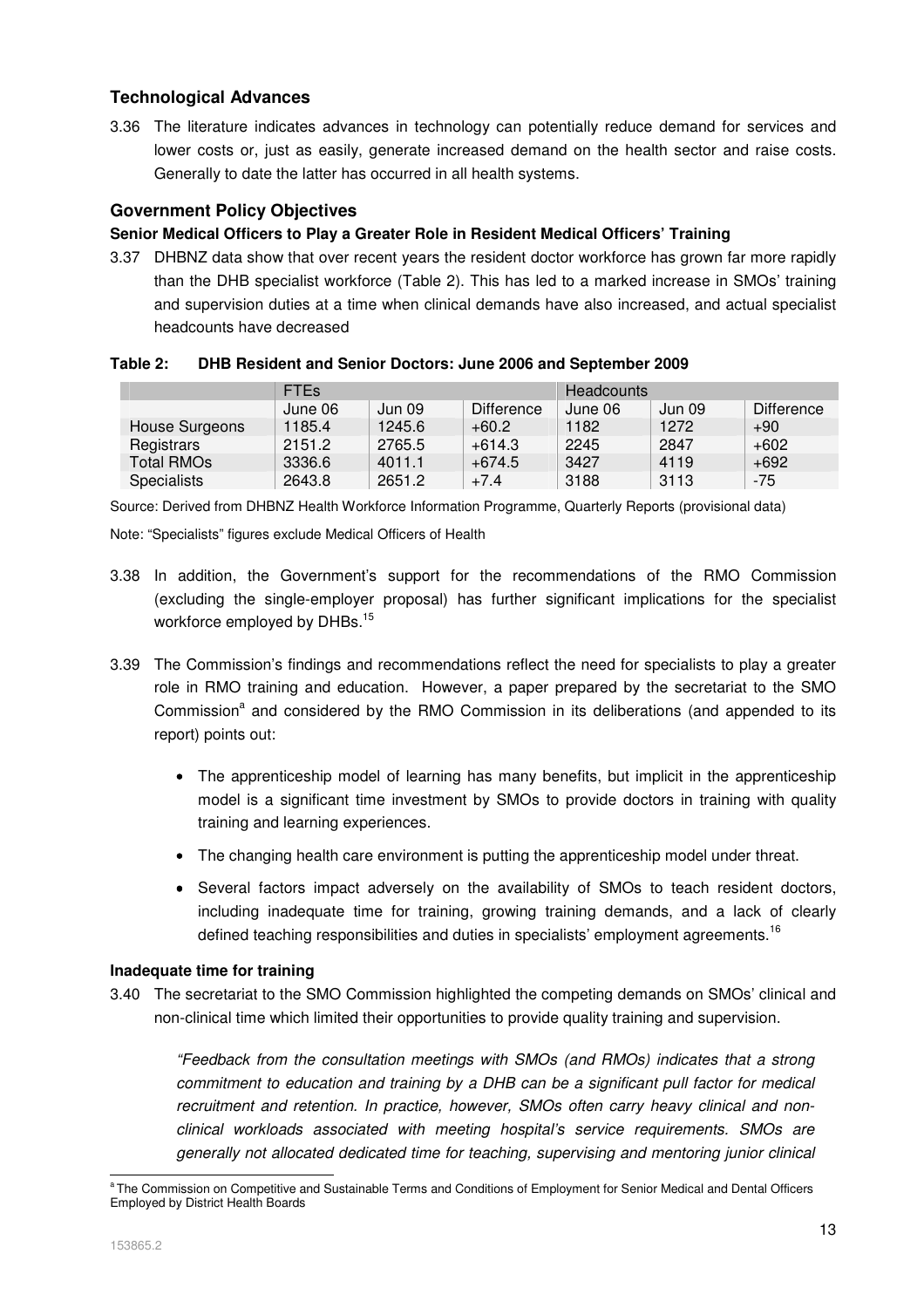staff. This is borne out by the Clinical Training Agency: Summary of Responses to 2006 Training Programme Questionnaire, which found that the most common issue for supervisors was having insufficient time to provide clinical supervision. Both doctors in training and supervisors found that their workloads limited their ability to effectively participate in the training."<sup>17</sup>

3.41 The RMO Commission identified specialists' lack of adequate time to enable quality supervision of resident doctors as contributing to job dissatisfaction:

The requirements of service delivery too frequently take precedence over RMO training. Many RMOs, particularly those in postgraduate year (PGY) 1 and PGY2, are dissatisfied with this situation; not only are they not receiving the teaching to which they are entitled, but the clinical and administrative tasks assigned to them they frequently see as low level and professionally unrewarding.<sup>18</sup>

- 3.42 The Medical Training Board recognised that investment by DHBs in job sizing and increasing nonclinical time for specialists, negotiated as part of the SMOs national collective agreement, had resulted in quality improvements but that implementation of these measures was "variable" and "the impact of this investment in non-clinical activity has not been fully utilised. Part of this investment could be better directed into creating an increased focus on teaching".<sup>19</sup>
- 3.43 Increasing heavy clinical demands have meant many SMOs are not able to find the recognised professional minimum standard of time for non-clinical duties.
- 3.44 The MTB points out "there is agreement in the sector that the amount of face-to-face supervision time for many doctors-in-training with their supervisors needs to increase in order to retain effective apprentice learning".<sup>20</sup>

#### **A growing training workload**

- 3.45 Medical Council workforce survey data show resident doctors now constitute 24% of the total medical workforce, when the optimum for a balanced staff mix was considered to be 8% to 12%.<sup>21</sup> In fact DHBNZ's workforce data (Appendix 2) indicate DHBs now employ more RMOs than SMOs.
- 3.46 While the growth in the number of resident doctors appears a positive sign for New Zealand's future specialist workforce, the poor retention rates – especially for IMGs – indicated in Medical Council workforce data is tending to cancel out much of the potential benefit. This trend appears set to continue. A recently published survey of New Zealand medical students shows that a high number plan to leave the country within three years of graduating. Fifty-six percent of respondents cited financial motivations for going overseas.<sup>22</sup> Consequently, New Zealand will continue to rely heavily on IMGs to fill resident doctor positions for the foreseeable future.
- 3.47 The SMO Commission secretariat recognised that while there were increasing expectations for specialists to dedicate more time to their training and supervisory roles, the capacity to fulfil those roles was diminishing.

"Whilst the Medical Council and the Clinical Training Agency place increasing emphasis on the responsibility of SMOs for the supervision and training of junior staff, there are proportionally fewer of them to undertake these tasks. In addition, SMOs have experienced an upward shift of workload as continuity of care becomes increasingly provided at the consultant level."<sup>23</sup>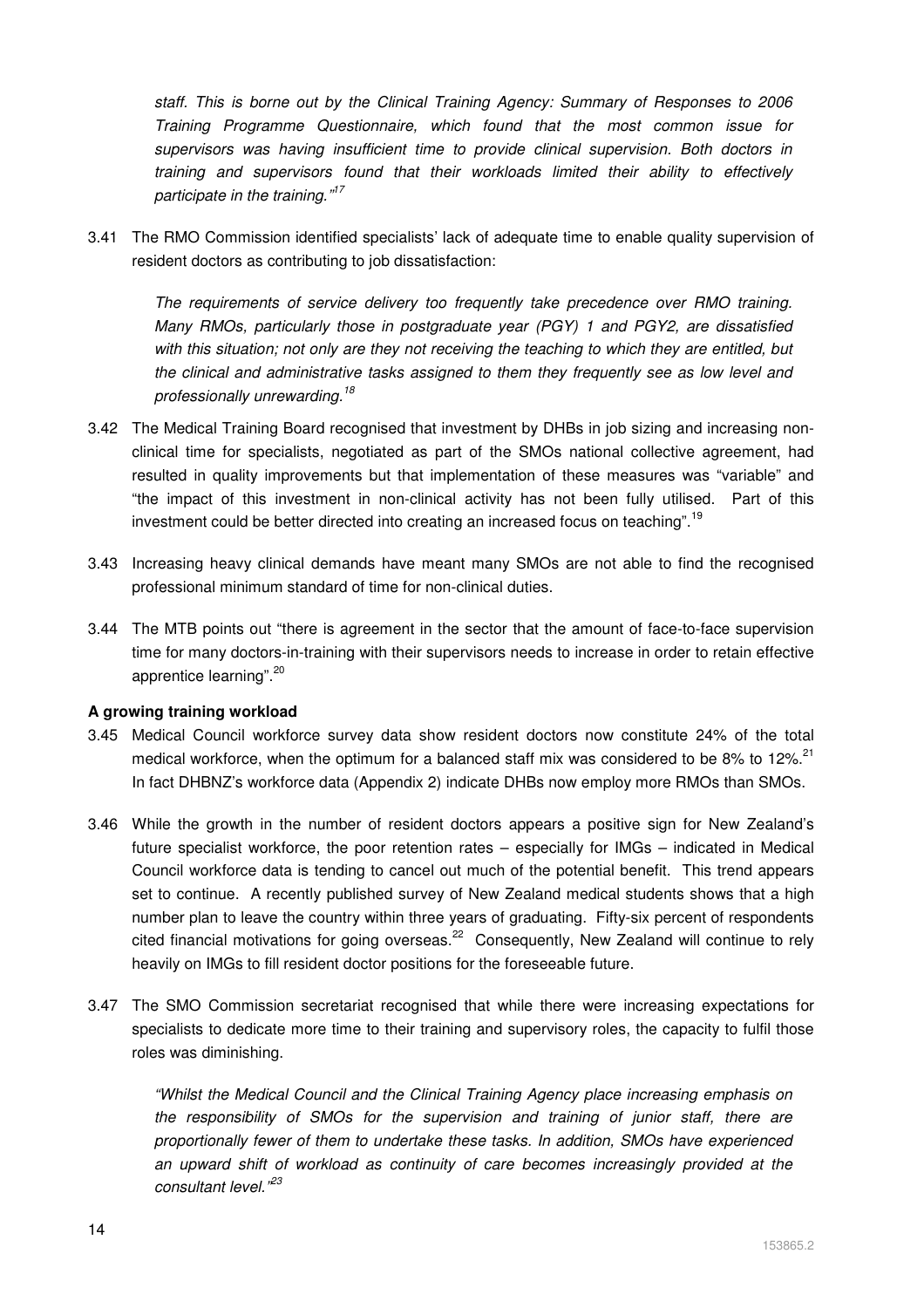- 3.48 In fact that observed "upward shift" of SMOs' workload will continue as RMOs' time for training is protected, as recommended by the RMO Commission, so that "resident doctors' engagement in education and training…determine their role in the workplace rather than the reverse". The commission acknowledges that "service gaps …may emerge as RMOs are refocused on training".
- 3.49 The growth rate in the RMO workforce indicated above is set to continue when the increases in medical school entrants flows on to the medical workforce.
- 3.50 Intakes into medical schools increased in 2004 (from 285 to 325) for the first time since 1982. Intakes rose again, to 365, in 2007. The Government's plan to increase the number of medical school places by a further 200 over the next five years will mean that between 2004 and 2015 the number of medical school entrants will double, leading to a sharp increase in the number of doctors entering prevocational and vocational training.<sup>24</sup>

 "As medical student graduate and the number of doctors in training increase, the demand on SMOs to provide supervision and training will grow, as will the need to protect time for this purpose."<sup>25</sup>

3.51 The MTB, acknowledging the investment in medical school intakes, recommended that a corresponding investment is now also needed to ensure there is adequate workforce capacity to do the training. (The plan to increase medical school places by a further 200 represents a government investment estimated at approximately \$300 million a year once it is fully implemented.<sup>a</sup>)

DHBs, as the main prevocational training institutions, will require further significant investment in training as the number of doctors to train increases. Part of this investment will need to be an increase in the number of, and support for, those involved in training, most notably senior medical officers (SMOs).<sup>26</sup>

#### **A lack of clearly defined teaching responsibilities and duties**

3.52 The SMO Commission secretariat's paper says more support is needed for specialists undertaking a training role. Greater recognition is needed that quality education and supervision take time. Greater recognition is also needed of the importance of providing opportunities for specialists to gain training skills.

"Good clinical teaching and supervision are central to building a competent medical workforce. SMOs have usually not been trained in how to teach, but are expected to carry out teaching tasks. Historically, there has been little support provided for teaching, but increasingly universities and medical colleges are designing programmes to enhance SMO teaching activities."<sup>27</sup>

#### **Development of Clinical Leadership**

- 3.53 The Ministerial Review Group (MRG) made a number of recommendations to reinforce the development of clinical leadership, including that:
	- (a) Clinical leaders, particularly of those formal national networks established by the Ministry or NHB to meet programmed tasks and defined timeframes, should have a recognised allocation of time for the role and their employer reimbursed to enable back-filling of the position.

l

<sup>&</sup>lt;sup>a</sup> The cost of training a doctor up to their final year as a registrar is estimated at approximately \$1.5 million per doctor (\$500,000 as an undergraduate and at least \$1 million postgraduate).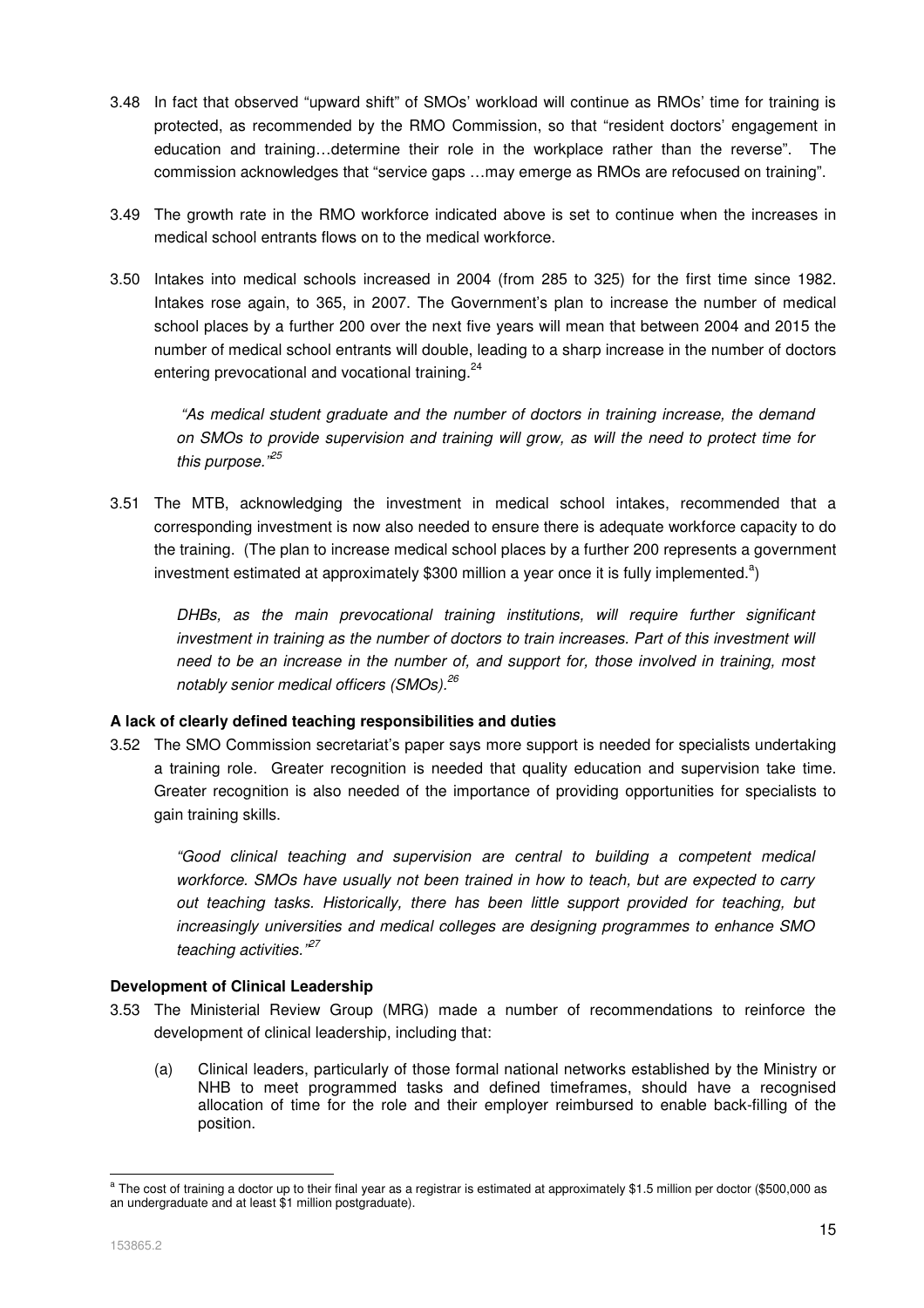- (b) The NHB should develop a cultural change programme aimed at enhancing recognition of and support for health care leaders and the ability of clinicians and managers to form productive partnerships, both within the hospital sector and across sectors.
- (c) DHBs should ensure that a package of resources focusing on leadership skills and qualities is available to support clinicians in leadership positions as part of professional development programmes.
- (d) DHBs should consider including a formal requirement for three to six months within a suitable mentoring partnership for all new appointments to leadership positions.<sup>28</sup>
- 3.54 Although the roles, training and performance of clinical leadership and engagement vary between DHBs, as well as the allocated remuneration, there is no doubt that clinical leadership is being viewed as the pivot of the future state of healthcare. For clinical leadership to be employed as recommended by the MRG, local organisational needs, such as additional staff time and additional positions need quantification.
- 3.55 Nevertheless, the intention is for clinical leadership development not only in the existing models of service within hospitals, but also in new regional and national networks, new regional models of clinical services and new models integrating hospital and community based services. Therefore it is reasonable to assume that formally recognised leadership roles will substantially increase over time.
- 3.56 To enable effective clinical leadership and engagement to succeed, involvement in leadership activities is required of all individual SMOs. This may involve a broad range of activities, from attending meetings, providing feedback and support to those in formal leadership positions, to fostering team development and a positive working environment.
- 3.57 As the Chair of Health Workforce New Zealand has stated on a number of occasions, leadership is not discretionary for professionals. Effective and frequent communication, for example, is key to focusing teams on the common goal and to allay unfounded fears or rumours, while care for the team's well-being ensures steps can be taken quickly to deal with problems.<sup>29</sup>

### **Improving Quality and Safety**

- 3.58 The Ministerial Review Group (MRG) cited a study which estimated adverse events could cost New Zealand \$870 million per year, of which \$590 million was due to potentially preventable events. While a range of factors contribute to this, there are many examples indicating SMO staffing levels is an important factor.
- 3.59 For example, an external review of clinical quality at Whanganui Hospital in 2007, prompted by three highly publicised episodes of patient injury and separate public allegations of unsafe clinical practice, reported that all the potential safety issues identified "related to the potential impact of deterioration in SMO staffing levels from the current safe level".<sup>30</sup>
- 3.60 The review report went on to say: "Acknowledging the numerous other factors involved, the reviewers concluded that a critical viability issue for Whanganui Hospital is medical specialist retention."
- 3.61 Staff shortages and heavy workloads meant quality improvement activities such as clinical audit were "not emphasised".
- 3.62 Whanganui Hospital is no different from many clinical settings where it is difficult to persuade busy SMOs to conduct audit without assigning time and resources. The reviewers felt that for clinical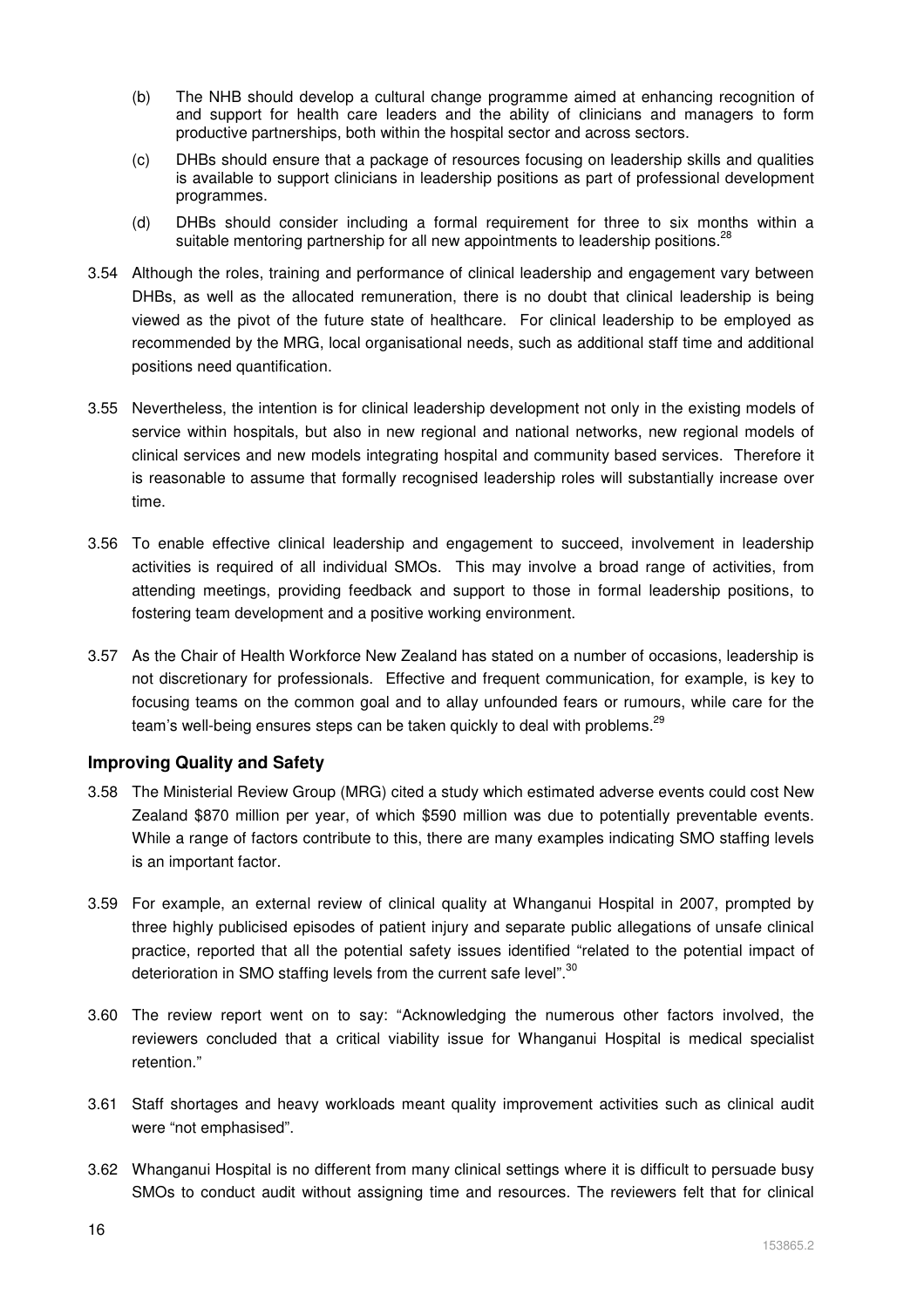staff in general, but SMOs particularly, non-clinical time was poorly defined and poorly allocated for the purpose of clinical audit and for the consequent work required to implement the improvement changes that audit reveals.

- 3.63 However, the establishment of an SMO clinical audit coordinator had resulted in clinicians "engaging more in audit activity than previously".
- 3.64 The undertaking of a large one-year audit that examined the peri-operative phase of total joint replacement is to be commended. The study involved orthopaedic surgeons, anaesthetists and physicians examining transfusion rates and resulted in a change of practice that showed at re-audit 6 months later a significant reduction in cardiac events from 11:115 to 3:165 patients. This audit demonstrates completion of the CQI cycle.
- 3.65 A survey conducted among professionals that sought to canvass practical measures for addressing adverse events in hospitals highlighted, among other things, the importance of clinical audit. But the single proposal judged by survey respondents to have the highest potential effect on reducing adverse events was that the supervision and support of junior doctors be improved.<sup>31</sup>

#### **Developing Innovative Models of Care and a Move to Primary Care**

3.66 The potential for evidence-based initiatives to improve access and free up time for SMOs to do other work is reason alone for them to be supported and developed. However, the evidence from some studies to date suggests any impact they may have on future demand for specialists may be marginal.

#### **The Specialist Model**

3.67 Some new models of care in a fully integrated system require increased use of SMOs to achieve maximum benefits. For example, a recent United States study of hospital patients who are cared for by hospitalists<sup>a</sup> found the patients had a shorter length of stay – with similar outcomes – as those cared for by family physicians.<sup>32</sup> The Californian health maintenance organisation Kaiser Permanente, which employs a relatively high number of specialists, uses far fewer acute hospital bed days compared to other health systems. At Kaiser, "specialists are uncoupled from the hospital and work alongside generalists in multi-specialty medical groups". They used less than a third of the number of acute bed days than Britain's NHS.<sup>33</sup>

#### **Models of Care Currently Struggling**

- 3.68 To achieve greater effectiveness, efficiency and responsiveness, models of care need to be greater than the sum of their parts, and act on a knowledge base of accumulated best evidence that can change quickly and continuously if necessary.<sup>34</sup>
- 3.69 A prerequisite is to secure the "parts" of the model. Some existing models of care in New Zealand have not lived up to expectation, or their potential, in part because of the lack of specialists and other staff.

-

<sup>&</sup>lt;sup>a</sup> Physician whose primary professional focus is the general medical care of hospitalised patients. Hospitalists may engage in clinical care, teaching, research or leadership in the field of general hospital medicine – National Association of Inpatient Physicians definition of hospitalist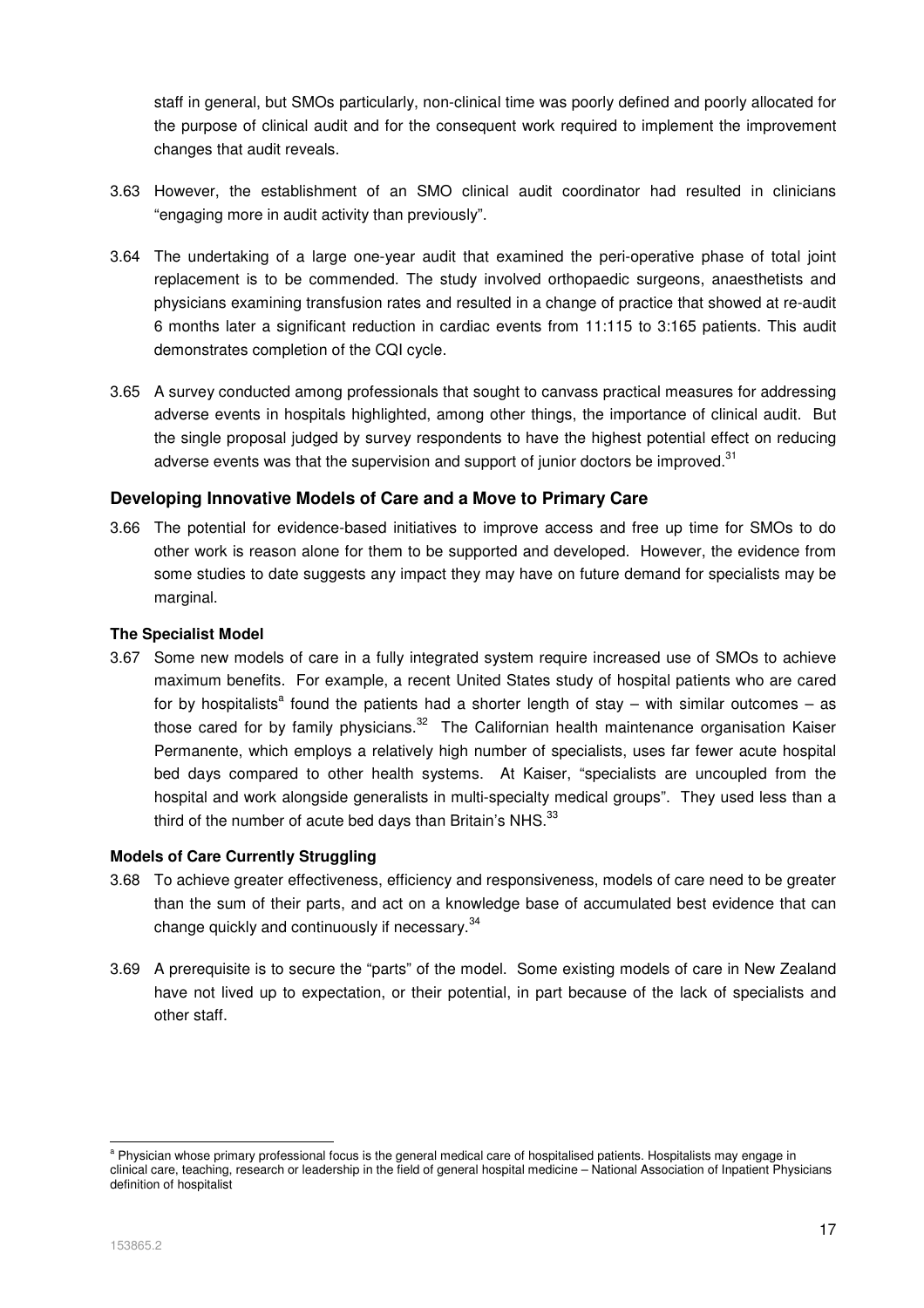- 3.70 The Cancer Control Strategy, for example, incorporates key elements of coordination, collaboration and networking, and patient-centred care provided by multi-disciplinary teams through the "continuum of cancer control", including consideration of extending roles for some practitioners.<sup>35</sup> 36
- 3.71 However, a Ministry of Health workforce stocktake noted: "Implementation of the New Zealand Cancer Control Strategy Action Plan 2005–10…cannot succeed without a highly motivated, skilled workforce." $37$  The report went on to record a catalogue of workforce shortages, including radiologists, colonoscopists, pathologists, radiation oncologists, medical oncologists, haematologists, medical physicists and palliative medicine specialists. Recruitment and especially retention were cited repeatedly as "key challenges" for these groups.
- 3.72 Another example is the Ministry of Health Quality Improvement Plan for diabetes and cardiovascular disease (CVD). An Auditor-General's report on the effectiveness of the "Get Checked" diabetes programme commented that specialist diabetes services feel under pressure.<sup>38</sup>

The secondary care diabetes specialists commented that if the national referral guidelines were strictly adhered to, they would not have enough resources at the secondary care level to deal with the increased demand. They believed that they only had enough resources to deal with complex, difficult-to-manage cases…Specialist diabetes services will come under more pressure if the numbers of people participating in the programme increase or more people are diagnosed with diabetes.

– Auditor-General 2007

- 3.73 With regards to cardiovascular disease, Medical Council statistics indicate the number of cardiologists is little more than half the specialist-to-population rate recommended for Australia by the Australian Medical Workforce Advisory Committee (AMWAC).<sup>39</sup> A recent national review of cardiac surgery services cites a shortage of anaesthetists and registrars as one of the reasons New Zealand came bottom of a survey of seven comparable countries for heart patients' access to potentially life-saving surgery. <sup>40</sup>
- 3.74 An innovative service model adopted by one DHB to reduce waiting times in emergency departments had tragic consequences due in part to a lack of specialists to supervise junior staff.<sup>41</sup>
- 3.75 Current plans to devolve more hospital services to primary care providers are being developed at a time when there are chronic shortages of GPs in many parts of the country. Primary health care does not have sufficient capacity or capability to cater for an ageing population, and the growing expectation to manage more complex patients in the community.<sup>42</sup>
- 3.76 Other countries that are exploring new models of integrated and collaborative service provision, such as the United Kingdom, Canada and Australia, have recognised the importance of adequate staffing for progress in such activity. Hence, investigations and trialling of new models are happening alongside a strong commitment to sustainable recruitment and retention strategies. This is particularly so in countries which, like New Zealand, have a larger competitive neighbour.

#### **Developing the Regional Service Models**

3.77 To establish regionally focused services, "clustering" of some specialist services may be needed, or networks established. However, specialists will also need to be more available to provide community-based services closer to home.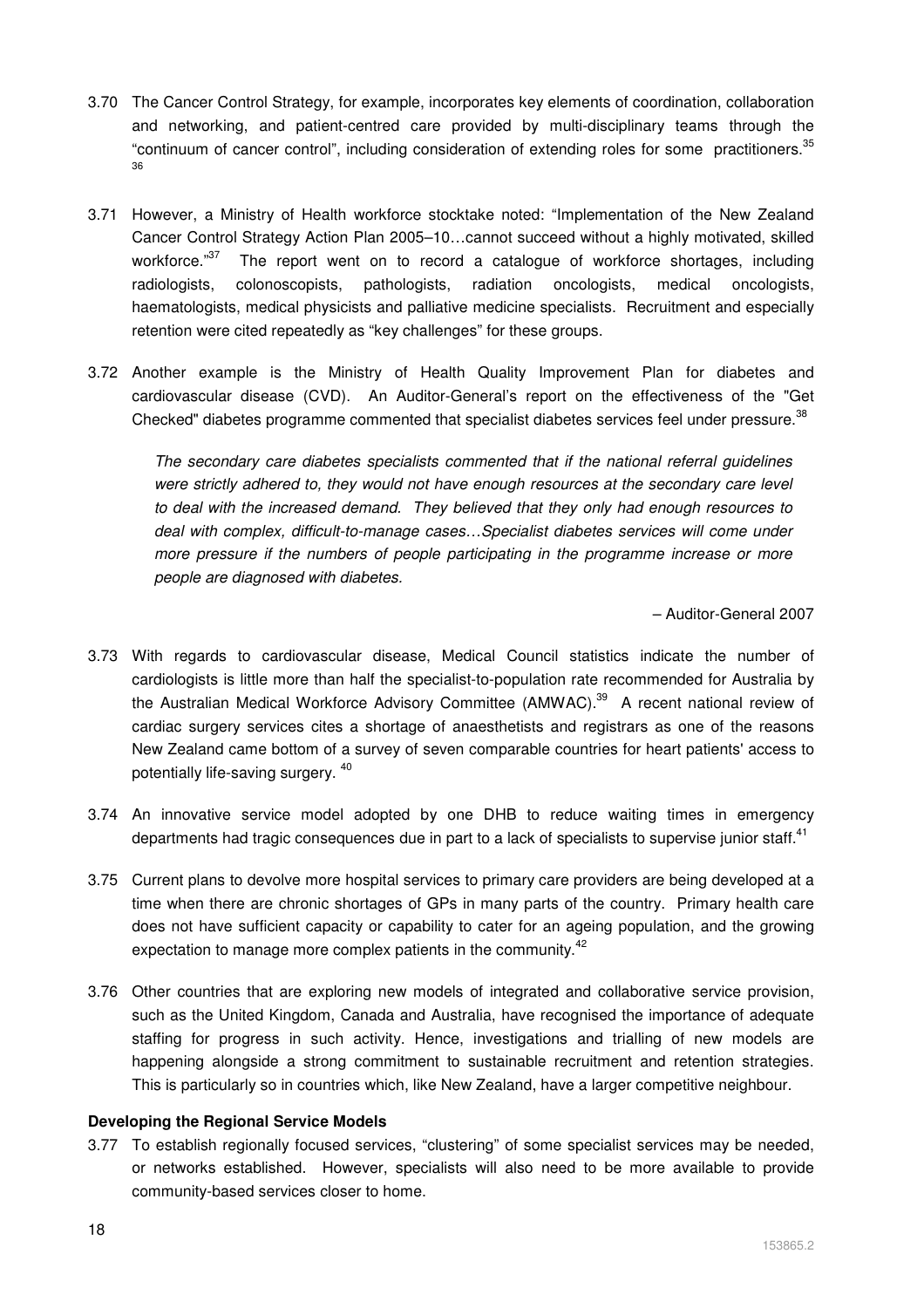3.78 Increased use of communication technology will undoubtedly reduce the need to travel (be that by patient or clinician). However, the extent to which that may occur is unknown and will vary among specialties.

### **Government Health Targets**

#### **Elective Surgery Rates**

- 3.79 The Ministry of Health has advised that some DHBs are faced with frequent surgery capacity restraints "that are often due to shortages of specialist staff".<sup>43</sup> The 2009 Budget included \$70 million for up to 800 additional health professionals over four years to increase services for elective surgery.
- 3.80 Raymont and Simpson (2008) estimated the number of surgeons (in the public and private sectors) needs to increase from 616 in 2005 to 1055 in 2026 to keep abreast of demographic changes and address unmet need. They also estimated that, to replace those that retire, an average of 77 new surgeons are required annually to meet the 2026 target. Annually approximately 37 surgeons graduate from the Royal Australasian College of Surgeons' surgical training programme in New Zealand.<sup>44</sup> Medical Council registration data show there were 57 new vocational registrations in all surgical specialties for the year to June 2009.
- 3.81 More recent population projections indicate Raymont and Simpson's estimates for 2026 should now come forward to 2021. (Their estimates were based on 2001-based medium population projections; 2009-based medium population projections indicate greater population growth.) Increases of a similar scale to that indicated for surgeons will also be needed for anaesthetists. Medical Council data show there were 35 new vocational registrations in anaesthesia in the year to June 2009. Anaesthetists are included on New Zealand's Long-Term Skills Shortage List, as well as the Australian Critical Skills List.

#### **Emergency Department Pressures**

3.82 Following the death of a patient attending the Christchurch emergency department in April 2007, an independent review found:

"Individuals such as [Mr A] should expect to receive timely and expert care when attending an Emergency Department. The review panel is of the view that [Mr A] would probably have received similar care in any major ED in the country and that on the evidence presented the nursing and medical staff did the best they could in offering care to an acceptable standard. What [Mr A] deserved was more timely care, more expert care and a period of observation which may have allowed the true nature of his serious illness to become apparent — this time factor is compromised in many of our Emergency Departments due to inadequate numbers of experienced clinical staff and overwhelming numbers of patients seeking care.<sup>"45</sup>

- 3.83 The review's recommendations included employment of additional emergency medicine specialists, (now addressed by the DHB).
- 3.84 In a further investigation, the Health and Disability Commissioner reinforced the need for emergency departments to be sufficiently staffed by specialists to enable appropriate levels of supervision of resident doctors. It noted that, "the shortcomings in this case are not confined to Canterbury DHB, and should be viewed in the context of the national and international problem of overcrowding in emergency departments."<sup>46</sup>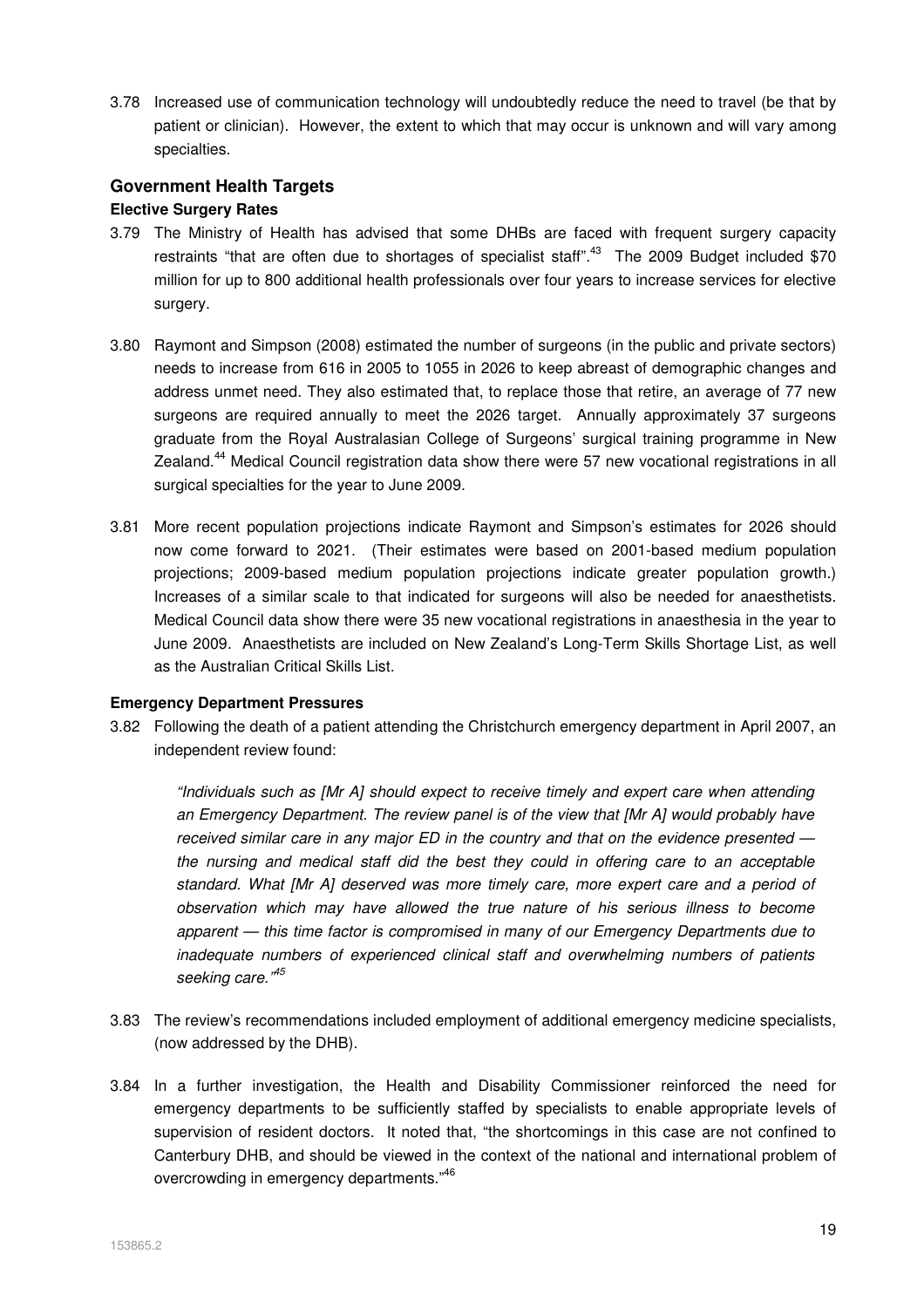- 3.85 Medical Council data indicates that in 2008 there were 103 practising emergency medicine specialists in New Zealand; the Australasian College for Emergency Medicine estimates New Zealand needs a minimum of 180 specialists to achieve an acceptable standard of care. $47$
- 3.86 Equally important is the specialist staffing needed to avoid in-patient bed blocking and provide a sufficiently resourced model of care (e.g. assessment planning unit) for patients who require admission into the hospital.
- 3.87 There are no studies in New Zealand assessing the extent to which emergency department waiting times are affected by staff shortages in other specialties. However, anecdotal evidence suggests such shortages are limiting the ability of emergency department staff to refer patients for assessment and treatment on to inpatient specialists in a timely manner.

#### **Access for Cancer Patients**

- 3.88 In the Canterbury DHB, "FSA referrals are triaged on the basis of the information contained in the referral, and if cancer is suspected the patient will be seen quickly, usually within a month. For many patients, however, cancer cannot be confirmed until diagnostic tests have been completed." Assuming Canterbury is typical then many patients with cancer would usually start receiving treatment within about 12 weeks from the time of referral.<sup>48</sup>
- 3.89 However, "Canterbury DHB has struggled to start patients on radiation therapy within an acceptable time in recent years due to a number of reasons, including insufficient radiation therapists and radiation oncologists..." The extent to which the DHB had met the targets had "only been achieved as a result of additional shifts by key staff, and will only be sustained for a short period of time".<sup>49</sup>
- 3.90 The general indications are that in order to achieve and sustain the four-week target, many DHBs will require additional SMOs.
- 3.91 Radiation oncologists are on New Zealand's 'Long-Term Skills Shortage List' and are just one of a range of cancer service specialties listed by the Ministry of Health as being in short supply, including medical physicists, radiologists, colonoscopists, pathologists, medical oncologists, haematologists, and palliative medicine specialists.<sup>50</sup>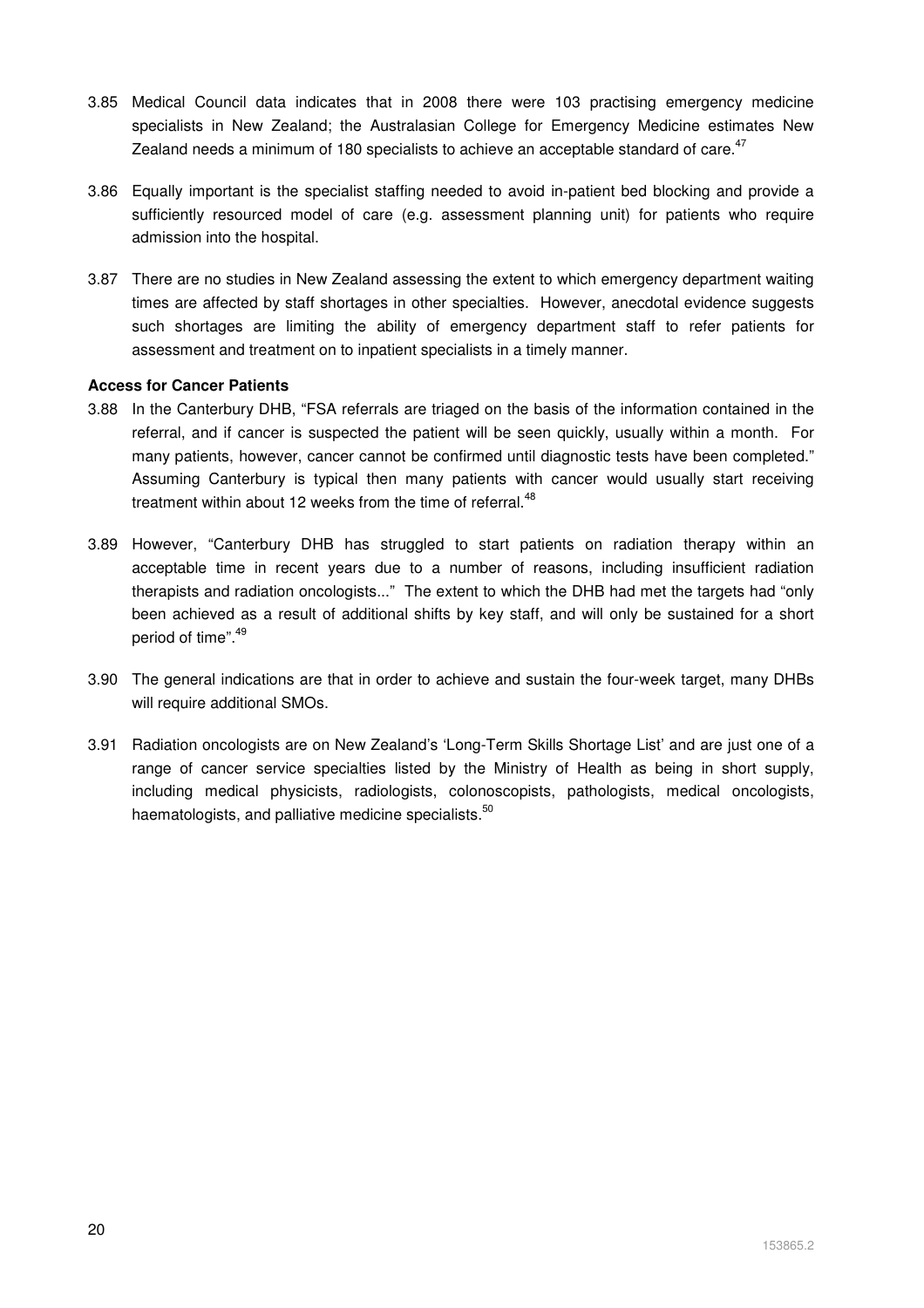

# **4. Future State - 2021**

# **Option 1: The Current Pathway**

- 4.1 If the current pathway of recruitment and retention continues, the problems outlined in section 3 will escalate with increasingly negative consequences in the near future. In short:
	- 4.1.1 The heavy dependence on IMGs will remain and increase, escalating the high turnover of senior medical staff and increasing the current level of wasteful expenditure by DHBs.
	- 4.1.2 New Zealand's health workforce (and therefore services) will remain vulnerable to the effects of the competitive overseas market and the vulnerability of New Zealand's health system. The impact on provincial DHBs and specialties where staff are already hard to find will be increasingly obvious.
	- 4.1.3 Continued and increasing heavy reliance on locums will be seen, along with the associated increased costs, upholding:
		- lack of continuity of services
		- additional pressures on permanent staff
		- limiting any effects of improving training and supervision, and developing clinical leadership, multidisciplinary teams and clinical networks.
	- 4.1.4 Continued shortages of SMOs will nullify efforts to reduce adverse events. With preventable events estimated to cost \$590 million a year, an opportunity to improve safety and quality while creating savings will be lost. In fact, an increase in adverse events may be seen in some areas.
	- 4.1.5 Some of the Government's key health targets will not be achieved on a sustainable basis as they depend on an adequate supply of specialists across the whole range of specialties, and government objectives will be compromised.
	- 4.1.6 Lack of SMO time outside of clinical duties will prevent the establishment of comprehensive clinical leadership. This will hinder development of multidisciplinary clinical networks, deter reconfiguring services with a more regional focus, inhibit creation of more innovative ways to deliver services, and prevent integration of hospital and community based services. The considerable potential for improved cost-effectiveness and service performance, as indicated in overseas research, will be lost, and the counterfactual of slow, inefficient services will ensue.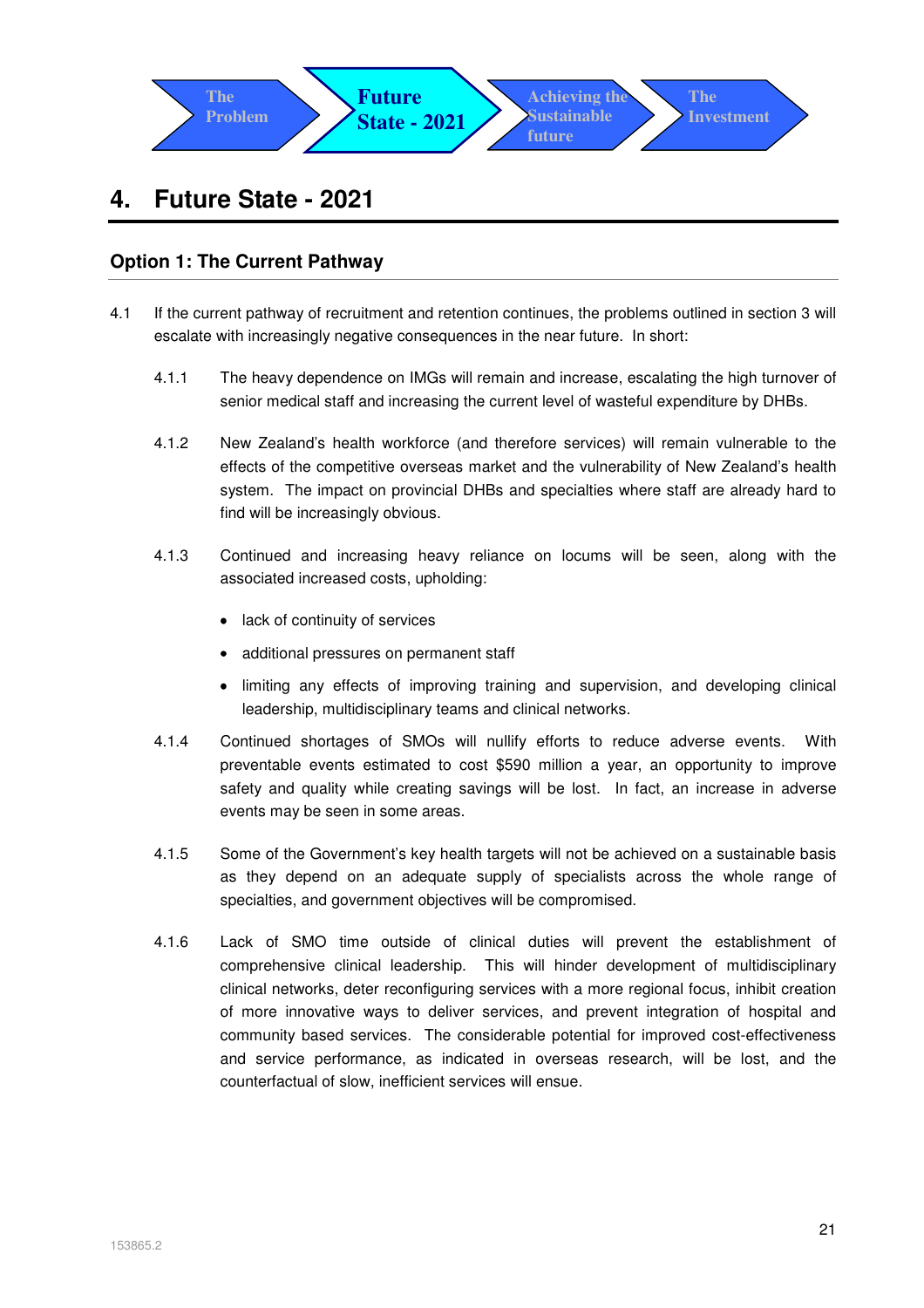- 4.1.7 The proportional imbalance within the medical workforce will continue, with insufficient numbers of SMOs to train and supervise RMOs. This will compound expectations and job stress for SMOs and mean less training for RMOs. Job satisfaction will suffer further and continue to adversely affect recruitment and retention of SMOs and potentially RMOs, resulting in potentially substantial financial losses (see below).
- 4.1.8 SMOs (and later RMOs) will be lost to overseas competitors.
- 4.1.9 Increased medical school intakes will have no appreciable impact as graduates will depart the country because of poor training and as they observe senior doctors in New Zealand struggling to meet both clinical and leadership demands.
- 4.1.10 New Zealand will continue to be the unsolicited training ground for other countries.
- 4.1.11 Understaffing will mean some services will not be clinically and financially viable, and many others will struggle to meet increased demands efficiently, effectively and safely.
- 4.1.12 Efforts to develop a generalist specialist workforce, which require an adequate supply of New Zealand trainers and trainees, will be jeopardised.
- 4.1.13 Efforts to integrate with primary care will not consistently succeed because of a lack of credible senior hospital doctors to collaborate on pathways.
- 4.1.14 Government initiatives in place to deal with these problems will fail because an adequate credible stable senior doctor workforce is not consistently in place.
- 4.1.15 Unnecessary extra effort will be required in order to improve services to substitute for an inadequate level of expertise and human capital.
- 4.2 The cost of training a doctor up to their final year as a registrar is estimated at approximately \$1.5 million per doctor (\$500,000 as an undergraduate and at least \$1 million postgraduate). Across the spectrum of undergraduate and postgraduate training, about \$500 million of Government investment is graduating each year. The Government's plan to increase the number of medical school places by a further 200 over the next five years equates to an additional investment of around \$300 million. The loss to New Zealand of a relatively small number of New Zealand-trained RMOs (and SMOs) represents a loss of tens of millions of dollars of Government investment.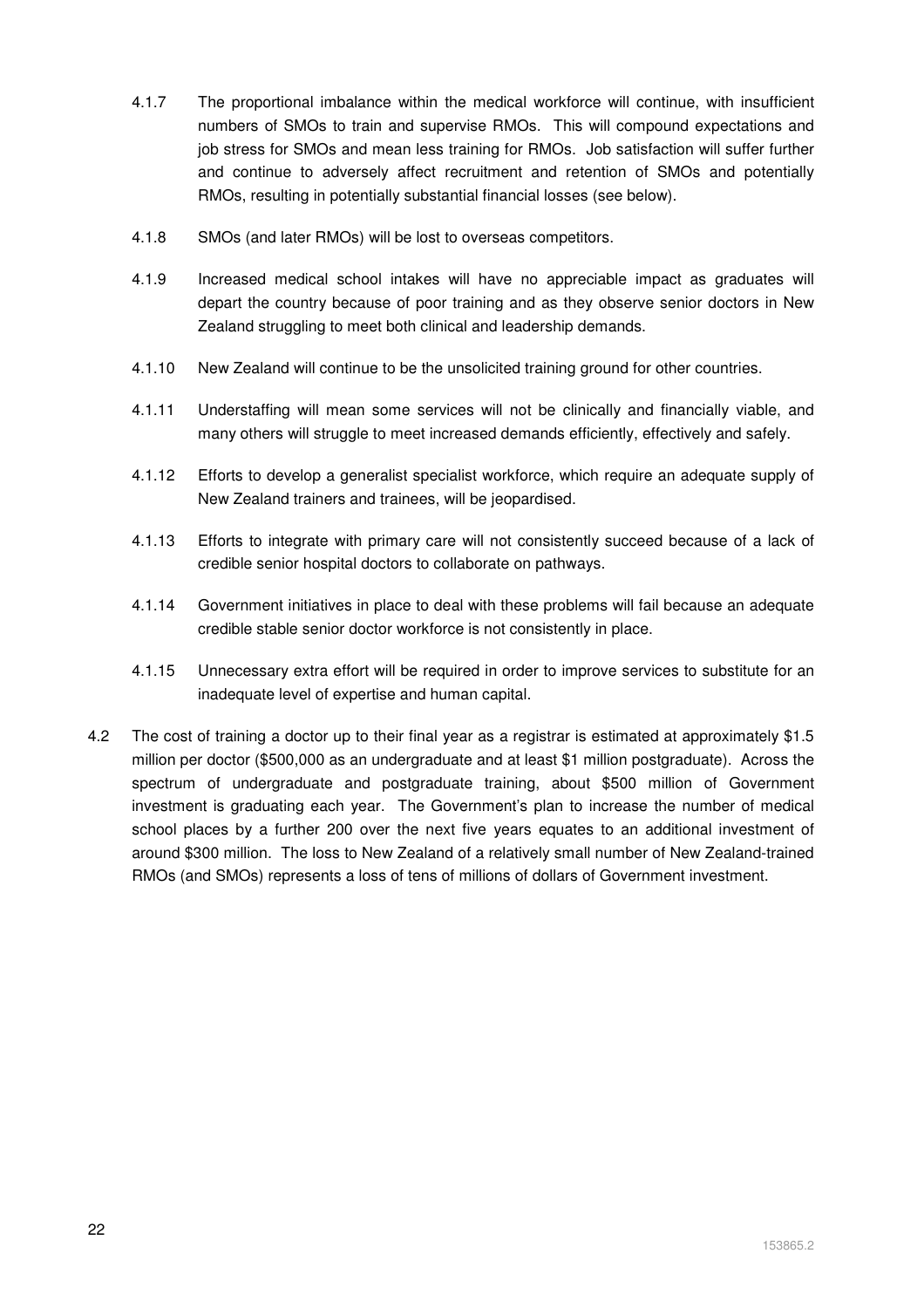- 4.3 As the MTB put it: "Whether or not the key elements of the New Zealand health service are changed over time, the number of doctors needed for the future is greater than the number needed now."<sup>51</sup>
- 4.4 Australia offers a reasonable benchmark. Its population is of a similar age structure to New Zealand's (13% of Australians were aged 65 and over in 2007 and this is projected to grow to approximately 19% by 2021). Like New Zealand, it has roughly an equal proportion of GPs to specialists, as well as a similar proportion of nurses to New Zealand on a per population basis.<sup>52</sup> (To be on a medical workforce par with Australia, New Zealand's GP workforce will also need to grow at a similar rate to SMOs.)
- 4.5 In 2007, Australian data indicate there were 1.1 practising specialists per 1000 population (compared with New Zealand's 0.9/1000).<sup>53</sup> Recent Australian workforce trends indicate Australia is likely to have approximately 1.4 specialists per 1000 population by 2021. For New Zealand to be on a similar footing we need about 6740 practising specialists in 2021 (i.e. a 52% increase on the current workforce), equating to an average net increase of 232 specialists each year, up from 160 (Table 2). That estimated increase is consistent with Raymont's and Simpson's (2008) study of surgery and surgical workforce needs, when updated population projections are applied to the estimates.
- 4.6 Assuming the current proportion of specialists working exclusively in the private sector in New Zealand is to remain as is, the vast bulk of the average annual net growth of 232 specialists needs to occur in the public sector, mostly through improved retention.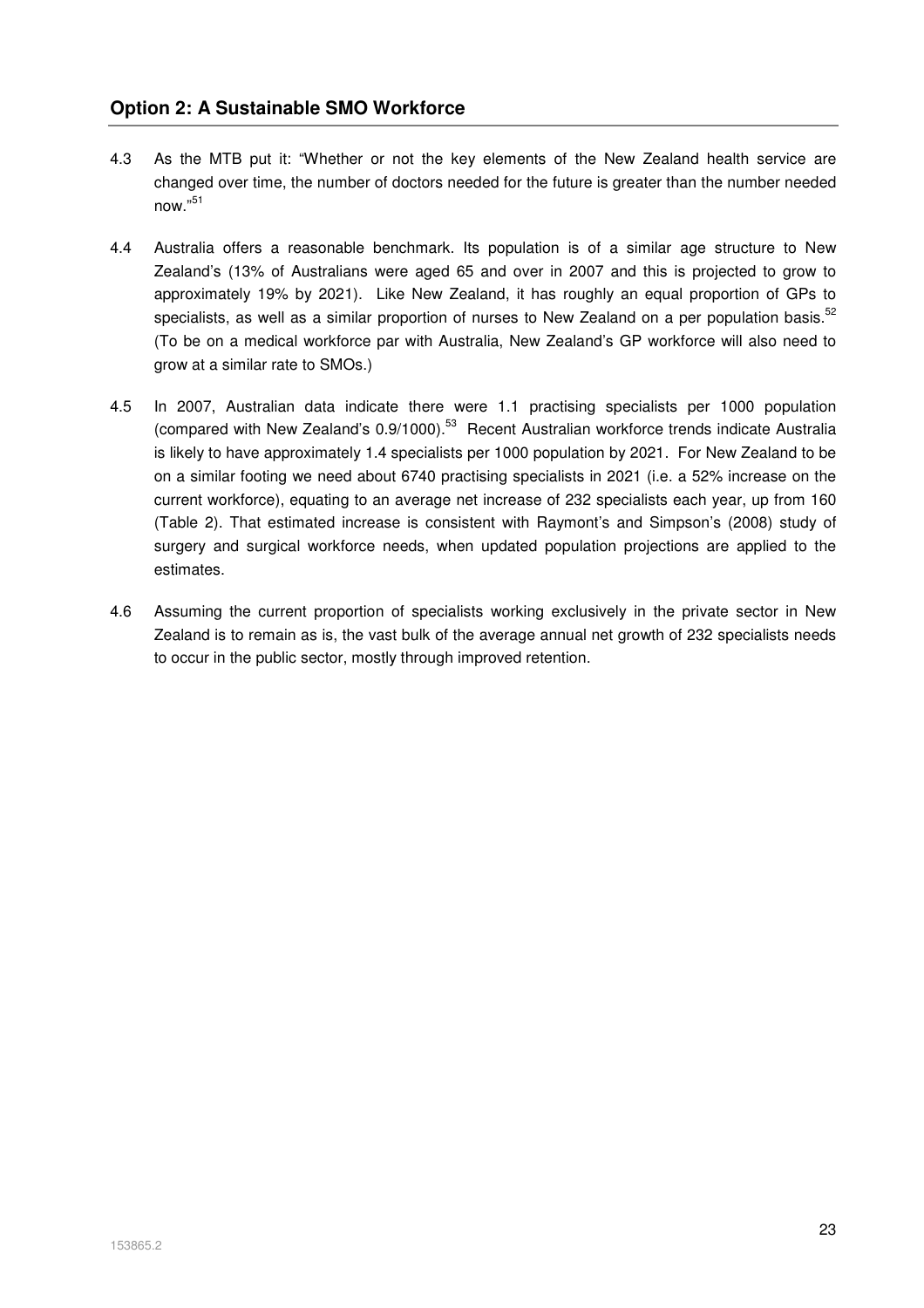| Table 3: | <b>Estimated Workforce Numbers and Growth Required</b> |                                             |                                             |                                                   |                                            |                                           |                                                              |  |  |  |  |
|----------|--------------------------------------------------------|---------------------------------------------|---------------------------------------------|---------------------------------------------------|--------------------------------------------|-------------------------------------------|--------------------------------------------------------------|--|--|--|--|
| Year     | Estimated<br>NZ.<br>Population                         | SMO <sub>s</sub> per<br>1.000<br>Population | <b>SMO</b><br>Headcount<br>(private+public) | <b>Required SMO</b><br>growth<br>(private+public) | Projected<br><b>SMO DHB</b><br><b>FTEs</b> | Required<br>DHB SMO<br><b>FTEs Growth</b> | SMO <sub>s</sub> to<br>be Funded<br>(Included)<br>in Growth) |  |  |  |  |
| 2010/11  | 4,425,000                                              | 1.00                                        | 4,422                                       | 232                                               | 3,576                                      | 144                                       |                                                              |  |  |  |  |
| 2011/12  | 4.466.200                                              | 1.04                                        | 4,654                                       | 232                                               | 3,785                                      | 209                                       | 65                                                           |  |  |  |  |
| 2012/13  | 4,507,400                                              | 1.08                                        | 4,886                                       | 232                                               | 3,994                                      | 209                                       | 65                                                           |  |  |  |  |
| 2013/14  | 4,548,600                                              | 1.13                                        | 5,118                                       | 232                                               | 4,203                                      | 209                                       | 65                                                           |  |  |  |  |
| 2014/15  | 4,589,800                                              | 1.17                                        | 5,350                                       | 232                                               | 4,412                                      | 209                                       | 65                                                           |  |  |  |  |
| 2015/16  | 4.631.000                                              | 1.21                                        | 5,582                                       | 232                                               | 4,621                                      | 209                                       | 65                                                           |  |  |  |  |
| 2016/17  | 4,668,400                                              | 1.25                                        | 5,814                                       | 232                                               | 4,830                                      | 209                                       | 65                                                           |  |  |  |  |
| 2017/18  | 4,705,800                                              | 1.28                                        | 6,046                                       | 232                                               | 5,039                                      | 209                                       | 65                                                           |  |  |  |  |
| 2018/19  | 4,743,200                                              | 1.32                                        | 6,278                                       | 232                                               | 5,248                                      | 209                                       | 65                                                           |  |  |  |  |
| 2019/20  | 4,780,600                                              | 1.36                                        | 6,510                                       | 232                                               | 5,457                                      | 209                                       | 65                                                           |  |  |  |  |
| 2020/21  | 4,818,000                                              | 1.40                                        | 6,742                                       | 232                                               | 5,666                                      | 209                                       | 65                                                           |  |  |  |  |

Notes:

a. Population estimates are based on Statistics New Zealand data

b. SMO headcount for 2010/11 is estimated from unpublished data supplied by MCNZ as at March 2010.

c. The SMO DHB FTEs for 2010/11 is estimated from DHB payroll data for December 2009 (see Appendix 2)

d. The required DHB SMO FTEs growth for 2010/11 (144) is based on the recent average net headcount growth for the public and private sectors (MCNZ registration data), minus 10% to allow for an estimated number of SMOs who work solely in the private sector. The required growth in future years is based on 90% of the total (private + public) annual headcount projection

e. The SMOs to be funded assumes DHBs are currently funded for an average national growth of approximately 144 SMOs.

f. The projections assume the numerical growth of SMOs working solely in the private sector remains constant.

- 4.7 The future state should encompass the following components (expecting that the majority of RMO graduates will be coming into the workforce from when the student numbers were increased between 2004-07):
	- 4.7.1 SMO numbers targeted at 1.4 per 1000 population as projected for Australia in 2021 (the current average for the OECD is 1.8). This target requires a staged increase of around 209 DHB SMOs per annum for the next 10 years. An exponential growth model will be required initially as the impact of initiatives becomes settled. This projection, as a national guide, is indicated in table 3.
	- 4.7.2 High SMO:RMO ratios, increasing from current 1:1 to at least 2:1 and possibly 3:1 in some areas and specialties.
	- 4.7.3 Consistent job sizing implemented for all DHBs.
	- 4.7.4 Decreased reliance on short-term IMGs, and decrease in overall numbers of IMGs.
	- 4.7.5 Current average non-clinical time for SMOs increased by 10% nationally.
	- 4.7.6 Strong regional services and clinical networks delivered across regions.
	- 4.7.7 Excellent recruitment and retention achieved through favourable working conditions, working environments and employment opportunities.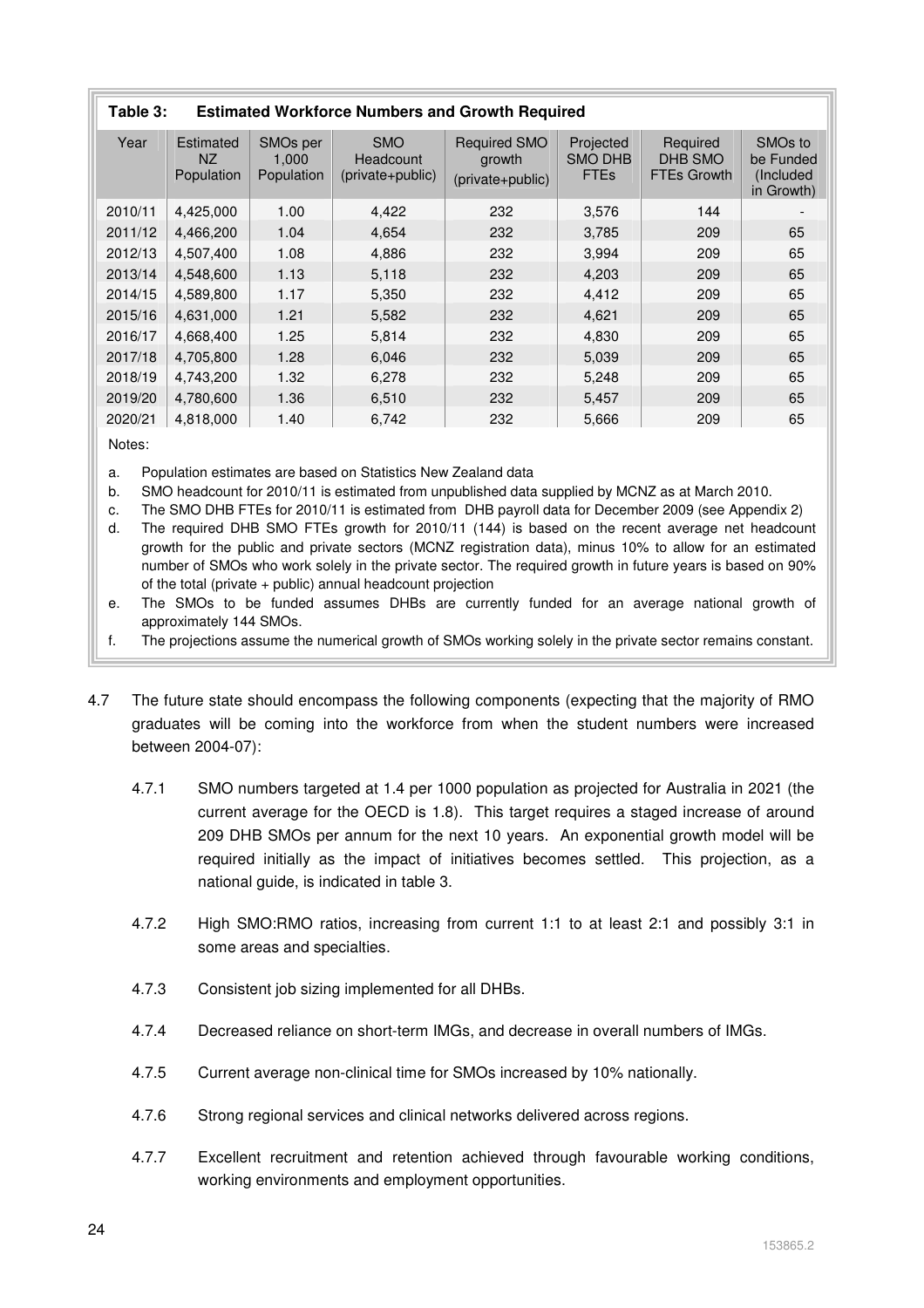- 4.7.8 State of optimal time and opportunity achieved to deliver clinical time, quality improvement, teaching and training, research and clinical leadership.
- 4.7.9 Reporting of all errors and adverse events. Culture of system approach to error management.<sup>54</sup>
- 4.7.10 Best patient outcomes.
- 4.7.11 Government objectives achieved and continuous striving for more ambitious government targets.
- 4.8 The above components will be realised in a sustainable way. The benefits of each are summarised:

#### **Clinical leadership**

- Stronger leadership by SMOs will lower rates of infection in hospitals, lower readmission rates, improve patient satisfaction, and improve productivity and financial margins. <sup>55</sup>
- Strong clinical leadership will enable more rapid and effective progression of innovative service changes, including integration of primary and secondary services, regional and national clinical networks and more regionally focused service provision

"…where change is led by clinicians and based on evidence of improved quality of care, staff are energised by it and patients and the public more likely support it.<sup>56</sup>

• Clinical leadership will also help retain SMOs in the workforce.<sup>57 58</sup>

#### **Integrated and Collaborative Models of Care**

- 4.9 Benefits include:
	- Improved coordination of care with a more seamless patient journey across community, primary, and hospital sectors
	- Care "closer to home" and at reduced cost
	- Having the right services in the right place
	- Improved patient safety and service quality
	- Reduced risk to services that are clinically and financially vulnerable
	- Greater health equity nationwide.
- 4.10 SMOs with more time to focus more on the work that only they can do while supporting others to deliver more general services.<sup>59,60</sup>, <sup>61</sup>, <sup>62</sup>

#### **Increased SMOs Role in the Training of RMOs**

- 4.11 Benefits include:
	- Improved quality of training, with protected time for RMOs and SMOs for training.
	- Improved safety of services
	- Improved morale and job satisfaction among RMOs
	- Improved recruitment and retention of RMOs and SMOs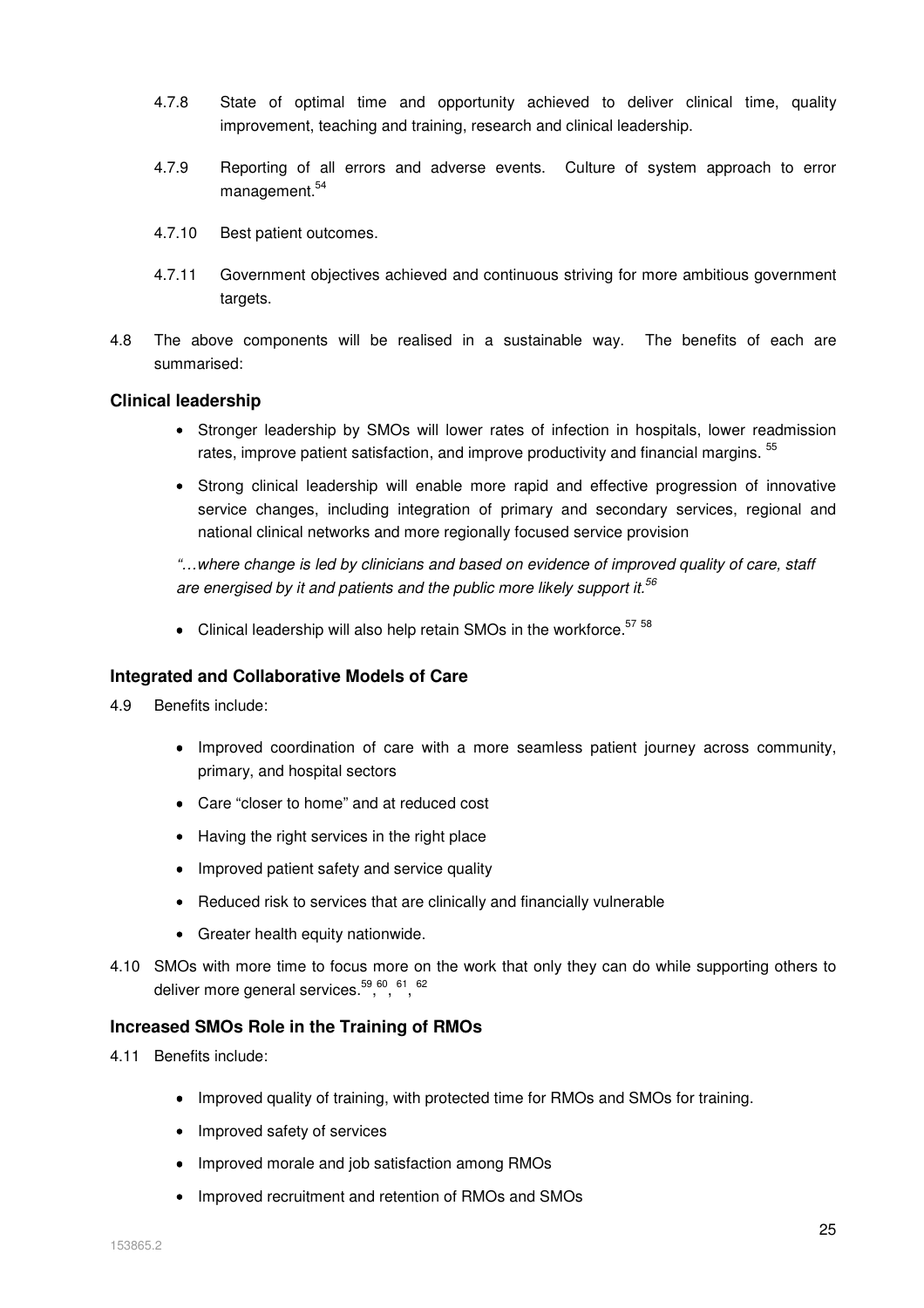- $\bullet$  Improved job satisfaction for SMOs $^{63}$
- Reduced reliance on IMGs and locums resulting from improved recruitment and retention.

We need a system in which doctors-in-training want to stay in New Zealand to train and senior doctors want to stay in New Zealand to teach them.

 $-$  Medical Training Board $64$ 

# **Health Targets Met and Quality and Safety Improved**

4.12 Benefits include:

- Improved quality of care and treatment
- Improved health outcomes for patients
- Improved patient satisfaction
- Improved productivity
- Fewer adverse events
- Improved hospital performance
- Reduced average length of stay in hospital
- Financial savings
- Less staff stress and sick leave
- Improved staff retention

#### **Financial and economic benefits**

4.13 Achievement of the above objectives, on a sustainable basis, will also realise substantial financial and economic benefits for the broader economy, as well as for the health sector. A more healthy population is more employed, more productive, and contributes more to the wealth of a nation.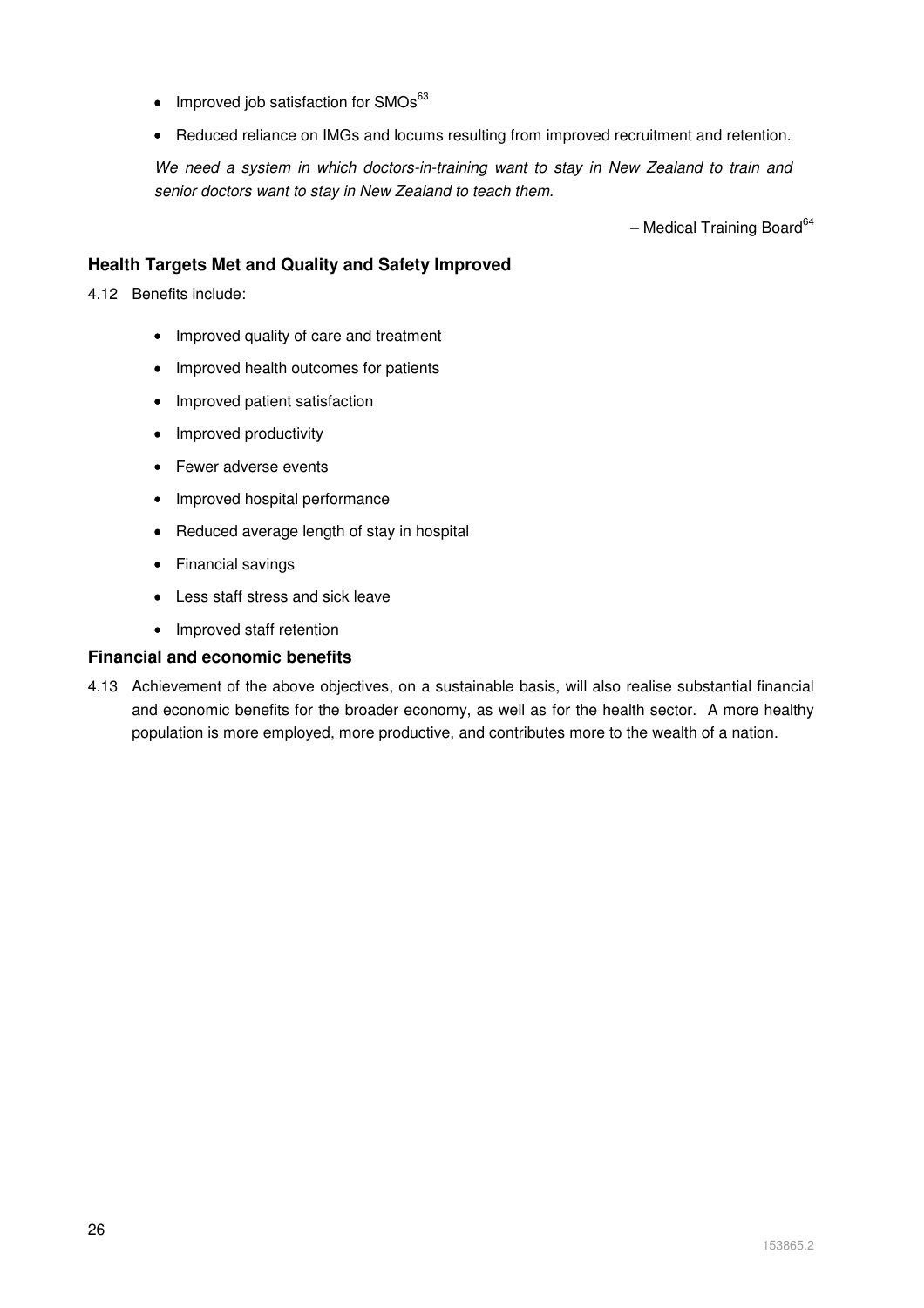

# **5. Achieving the sustainable future**

- 5.1 Achieving the desired sustainable future state requires financial investment in the SMO workforce. There also needs to also be an investment in time, effort and change to processes. Crucially, there needs to be improvements in the working culture of the organisation, inclusive of every level.
- 5.2 This section emphasises the importance of the clinical leader role, and specifically the SMO leader role, in the required changes and innovation through their vision, their relationships and networks, their ability to facilitate a supportive environment within their working teams, including encouraging staff engagement, and their ability to read and interpret the external environment. Not least, the establishment of strong staff support systems, cultures and environments will enable greater expansion of the quality agenda.
- 5.3 To achieve an effective, efficient and sustainable health system, we must also secure a sustainable SMO workforce. There are two over-riding components to this security:
	- Effective SMO recruitment and retention measures, including more competitive salaries and working conditions.
	- Achievement of the Government's key policy objectives, including development of new innovative models of service suited to New Zealand conditions, and greater involvement of SMOs in the training and supervision of RMOs, as well as strong clinical leadership.

# **Recruitment and Retention**

5.4 New Zealand specialists have indicated a range of factors that influence a specialist's decision to leave. A dual survey of Canadian physicians (doctors) practising in Canada and the United States indicated a similar range of factors motivated physicians to migrate or to remain in the country, including clinical autonomy, remuneration, the general working environment and availability of services and facilities.

Many personal and family factors (e.g. climate and location of relatives) are difficult or impossible to change, whereas most professional factors (e.g. Government involvement, level of remuneration and availability of medical services and facilities) are theoretically more amenable to change (McKendry et al 1996).

- 5.5 When SMOs leave the employment of their DHB in mid-career there is usually a mix of "push" and "pull" factors.
- 5.6 The DHBs and ASMS have been addressing many of the push factors in the parameters of the current MECA. A key effort has been the promotion of enhanced clinical engagement and leadership through implementation of the Time for Quality Agreement along with mechanisms such as the establishment of Joint Consultation Committees (JCCs) and the National Consultation Committee (NCC).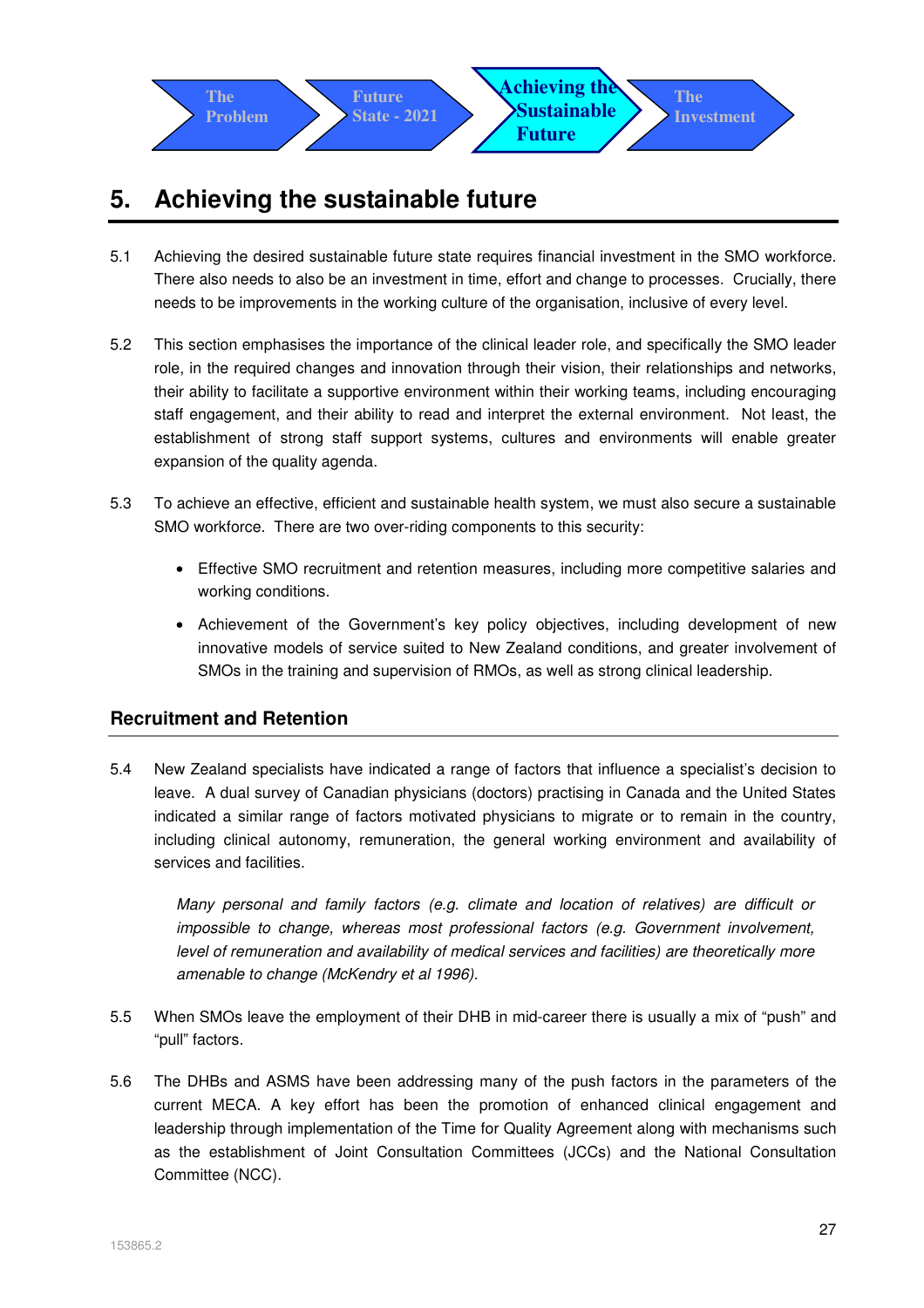- 5.7 These activities complement the Government's policies to promote clinical engagement and clinical leadership, the many potential benefits of which include improved recruitment and retention.
- 5.8 Individual DHBs and the ASMS also periodically engage over job sizing reviews. These are critical to determining the appropriate average hours of work of senior medical officers (clinical, nonclinical, after-hours call duties, and other activities), with consequential implications for remuneration.
- 5.9 In addition, internationally competitive pay and conditions are needed to improve retention and recruitment, and to attract more New Zealand doctors back from overseas. This argument is repeatedly made in various New Zealand reports, including those of the Health Workforce Advisory Committee and several published by the Ministry of Health.<sup>65 6667</sup>
- 5.10 A number of countries are already taking measures to lure back their doctors that had settled abroad. In Canada, for example, increases in payments to Canadian physicians over the past decade (while American physician salaries have declined) correlate to reductions in doctors leaving Canada and since 2004 more doctors have been returning to Canada than leaving.<sup>68 69 70 71</sup>
- 5.11 The task of attracting our doctors back to New Zealand is becoming increasingly important. Improving retention, however, will have a potentially greater impact, since the available data indicate a virtual "revolving-door" element to the DHB specialist workforce.

### **Government Objectives**

#### **Clinical Leadership**

- 5.12 MRG recommendations to reinforce the development of clinical leadership, include that:
	- (a) Clinical leaders have a recognised allocation of time for the role
	- (b) A programme of cultural change is developed to enhance clinical leadership
	- (c) Resources are available to develop leadership skills as part of professional development programmes.
- 5.13 With these elements established there will be noticeable improvements to clinical indicators as clinical leadership changes the traditional model of operating. Clinical leadership will bring the spectrum of care into an integrated model of working, and will reward those who participate in it, considering the perceived barriers.
- 5.14 With the widely acknowledged increase in health service user expectations, considerable savings can be realised by simply having SMOs involved in key clinical decisions, such as 'end of life' decisions, ensuring that patients and their families are provided full and appropriate information based on experience and clinical knowledge.

During the writing of this business case an illustrative example of the enormous financial value of direct SMO involvement in decision-making around 'end of life' care showed that using experience and wisdom to guide family choices can lead to both clinically and socially appropriate decisions, and financial savings exceeding one million dollars in an individual case. A woman presented in labour at an extremely early gestation, with the sac and baby's legs already out of the womb. Junior staff were proceeding with attempts to transfer to a tertiary unit with expectations that all efforts would be made to resuscitate and keep the baby alive. If that transfer, resuscitation, and intensive care had been successful the NICU costs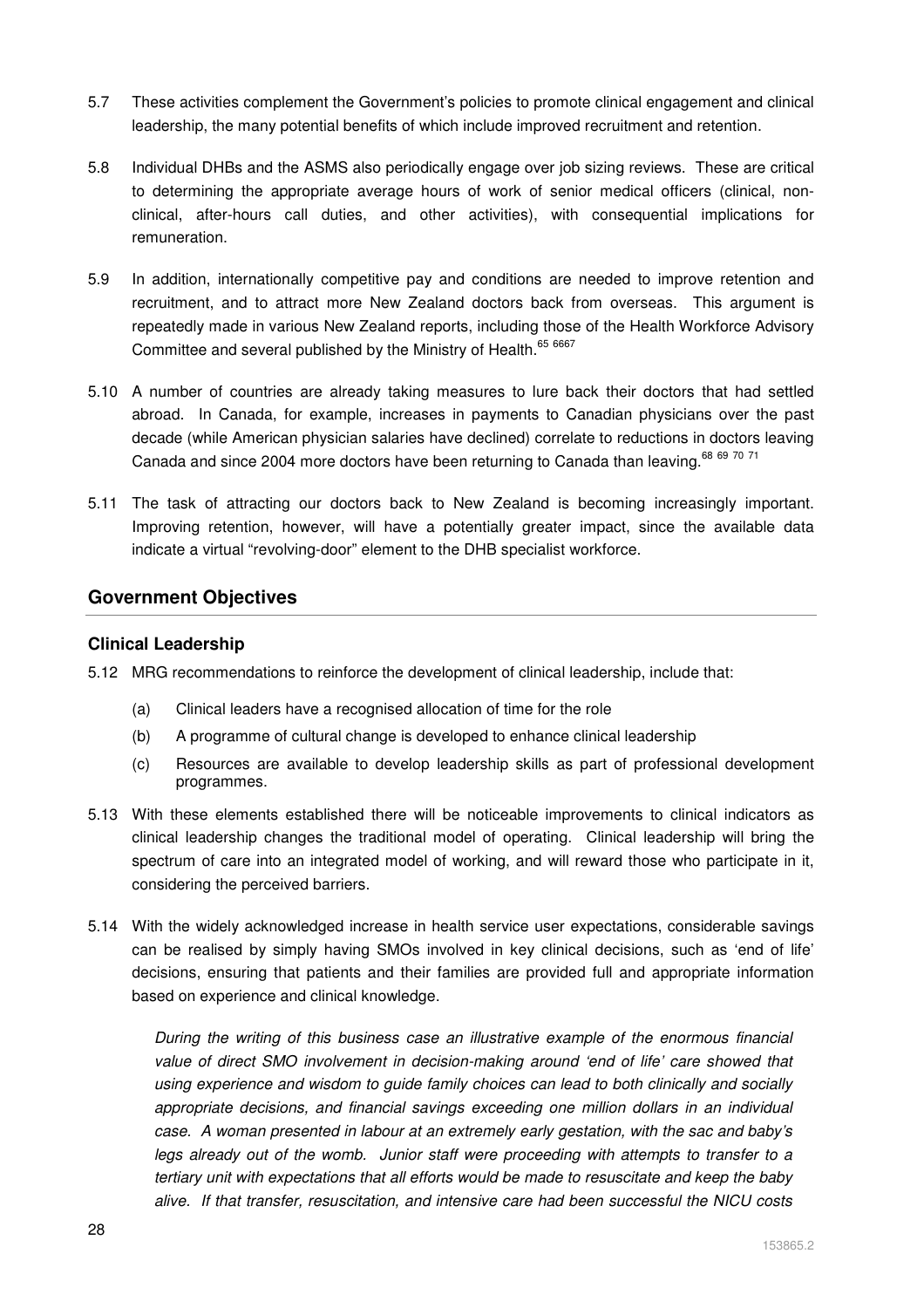would have exceeded \$1 million. If the baby survived, the very high chances of severe disability would have led to lifetime support costs far exceeding those of NICU care. An experienced SMO discussed the chances of survival, and of disability, with the family who chose to allow nature to take its course and spent the moments after the birth with their tiny baby in a calm and caring environment, grieving appropriately without false expectations of medical miracles.

- 5.15 The concept that "everyone's a leader" becomes equally significant, such that the entire clinical team of staff is actively engaged with the task of improving patient safety and outcomes. Clinical leadership will enable this engagement and facilitate high morale in a collaborative team environment.
- 5.16 Where particular actions are identified as achieving positive clinical indicators, these should be addressed with haste. Clinical leadership will see the necessary culture change implemented to facilitate these outcomes.

#### **Requirements for progress**

5.17 In a financially and resource strapped system, the risk of making short-term decisions with longterm detrimental clinical and financial consequences is high. To prevent this and to ensure robust quality decision-making, there needs to be extensive involvement and engagement of specialists.

…The present environment means ongoing investment at previous levels cannot be expected, and clinical leaders are going to be involved in prioritisation decisions from the beginning

. – Ministerial Review Group<sup>72</sup>

- 5.18 Under such circumstances both clinical leaders in formal leadership positions and actively engaged SMOs will need to have confidence that the decisions they advocate will lead to better services. They will need to be confident in the evidence supporting their decisions and, while recognising resources are limited, they will need to be confident there are sufficient resources available, including specialist staff, to realistically achieve the task in hand.
- 5.19 Their decisions will also need to be professionally acceptable by at least the majority of their colleagues. The MRG recognised that peer support of leaders is vital to successful clinical leadership. Indeed, active member participation is essential to the success of a team and every bit as important as being a good leader.

…Those in the front-line are those with most experience and understanding of the needs of the patient and must be able to influence leaders' thinking about the direction of services and of the organisation as a whole. Participants' relationships with their respective leaders are therefore crucial and both must actively maintain open, courageous, honest, and authentic communication.

– Ministerial Review group<sup>73</sup>

5.20 Encouraging challenges and a questioning culture in the clinical team will see a better outcome in patient care and staff morale.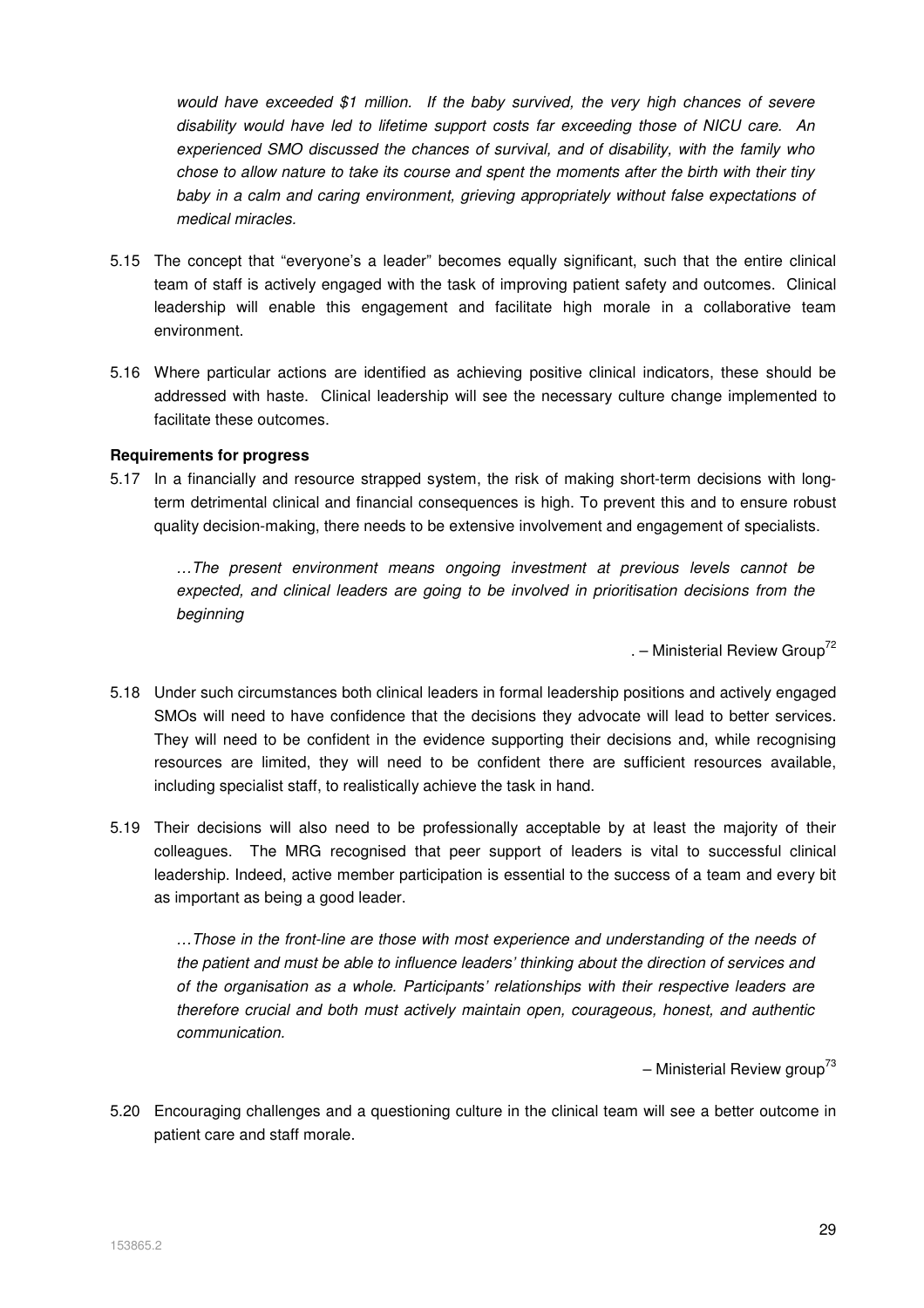- 5.21 The Time for Quality Agreement sets out the parameters of the partnership between managers and SMOs. The latter are expected to provide the leadership in service design, configuration and best practice service delivery driven by the parties' commitment to good quality outcomes for patients.
- 5.22 In practice this will mean:
	- (a) culture shifts such that the power distance<sup>74</sup> between clinical team members as perceived by staff themselves should be less than currently reported;
	- (b) a considerable increase in the prevention of errors; and
	- (c) a greater and more willing adoption of techniques that have worked in other high-risk organisations, including increased professional atmosphere and communication.<sup>75</sup>

# **Collaborative, Integrated and Regional Service Models**

- 5.23 There is a wealth of research locally and overseas supporting the promotion of clinical networking and greater emphasis on multidisciplinary teams.
- 5.24 A "horizon scan" produced for the draft Central Region Clinical Services Plan (2008) suggested that "specialists focus on doing the work that only they can do and [support] others to deliver the more general services".<sup>76</sup>
- 5.25 The document provides an example of a British case study where a GP managed more urology patients with support from hospital services, including the use of telemedicine to send ultrasounds for radiology reporting. The study reduced costs, and reduced referral rates to specialists, with no changes in patient outcomes.
- 5.26 As secondary and primary services become better integrated, with services organised around the individual patient's needs, some "shared care" arrangements will enable GPs to take less complex work that would normally be the responsibility of an SMO. At the same time, SMOs working outside the hospital with GPs and other clinicians will reduce the demand on hospital services.
- 5.27 At the Californian health maintenance organisation Kaiser Permanente, "specialists are uncoupled from the hospital and work alongside generalists in multi-specialty medical groups". As a result they use less than a third of the number of acute bed days than Britain's NHS.<sup>77</sup>
- 5.28 Increased collaboration between specialists through clinical networks will result in reduced variation in clinical practice between DHBs and other health providers. Currently, "despite the availability of information about important, evidence-based advances in clinical care, vast, inappropriate variations in "standard practice" continue"<sup>78</sup>. This shortcoming of clinical care will be addressed.
- 5.29 The highly successful clinical network model in New South Wales, promoted in the Government's policy, enables clinical specialties to be linked across hospitals to form a single service for a region.<sup>79</sup>

The networking of services will mean that no matter which hospital a patient attends initially, that patient should now have access to the skills and expertise of specialist practitioners across the whole network of health facilities, rather than solely at the presenting hospital. Hospital transfers will be facilitated if required. Improved communication and coordination of resources across the hospital system will ensure that patients receive better and safer care, which will result in better outcomes.

 $-$  NSW Health 2004 $80$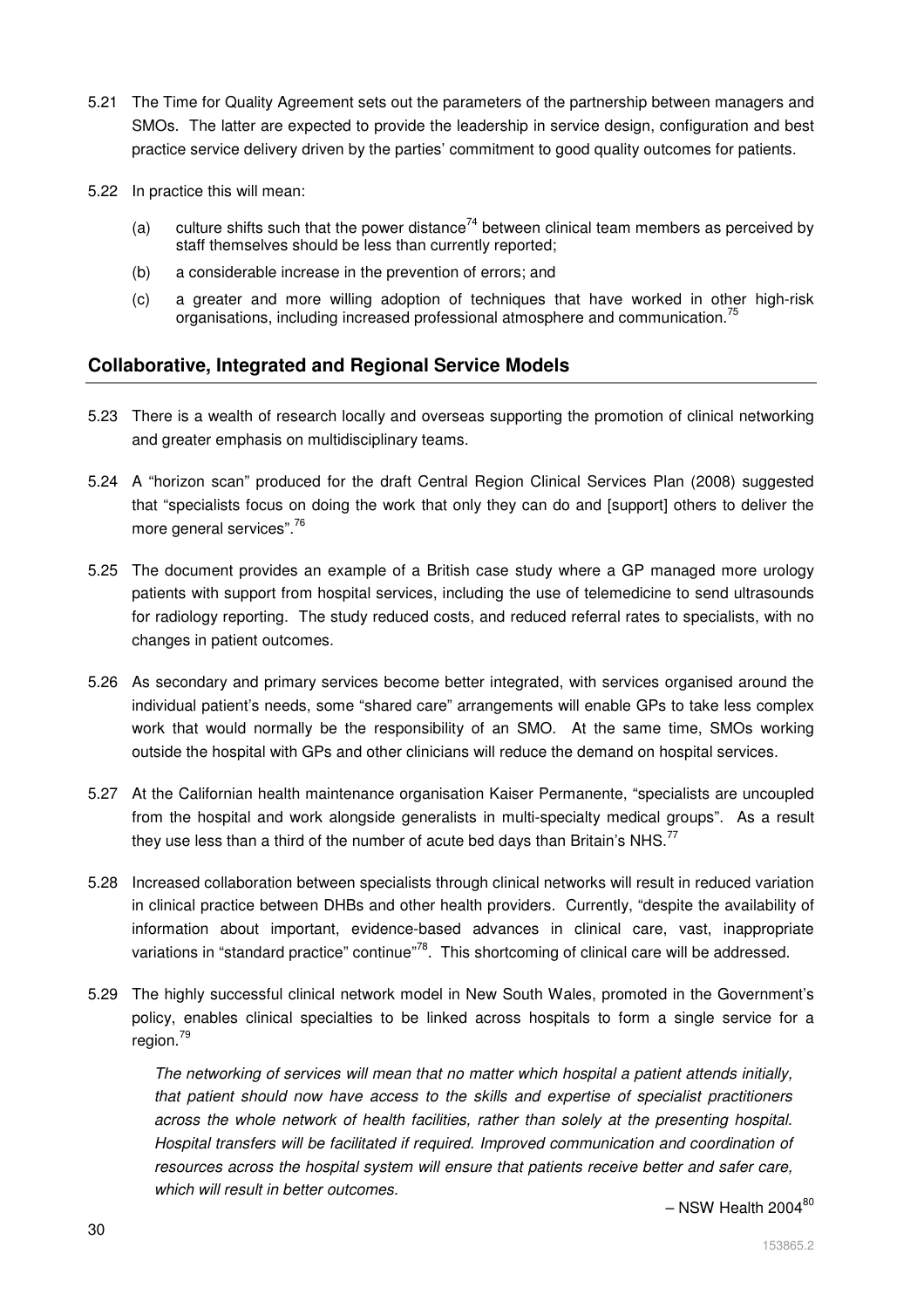5.30 This clinically led model, which involves doctors, nurses, allied health professionals, scientists, managers and consumers, has achieved numerous successes, while it continues to develop.

# **Quality Training and Supervision**

- 5.31 Implementation of the RMO Commission's recommendations will see the training role formally assigned to SMOs and the training component of their role factored into staffing requirements. This will also apply to experienced RMOs filling registrar positions who contribute to the training of more junior doctors. RMOs will have protected time available for training.
- 5.32 All RMOs will be valued and supported and will be treated as an in-training workforce with an operational service component.
- 5.33 The apprenticeship relationship between a doctor-in-training and an SMO or team will be the context for a learning programme that incorporates scheduled and on-the-job teaching, performance review and assessment. Clinical placements will be of high quality, with a focus on exposing doctors-in-training to a wide variety of clinical practice and settings. The apprenticeship relationship will be of sufficient duration for meaningful assessment of competence to take place. Further, trainee support, mentoring and career navigation will be discussed, agreed and documented between the parties.
- 5.34 To ensure delivery and coordination at a local level, each training institution will have at least one educational supervisor responsible for ensuring doctors-in-training had induction and ongoing formal education and training opportunities, and will have the day-to-day responsibility for ensuring the agreed common outcomes required are delivered. Educational supervisors will also coordinate training in their institution, and may also coordinate training and clinical placements in other services and other settings.
- 5.35 Each training institution will continue to have a clinical supervisor for each doctor-in-training but with greater support for the trainer.
- 5.36 The system of training will have as its main driver the completion of a vocational training programme in the minimum reasonable time, but taking into account the desire for some doctors to have some flexibility to suit their circumstances.
- 5.37 In order for the strengthened teaching and learning roles to stand alongside the service delivery functions of DHBs, SMOs will lead innovation in use of resources and service design to ensure that patient access is maintained or improved. Flexible solutions at each DHB will be a key to strengthening the training environment.
- 5.38 Greater involvement of SMOs in the training and supervision of RMOs has many benefits, including recruitment and retention of SMOs as well as RMOs, and improvement in the quality of New Zealand's RMOs and future SMOs, which in turn will have a marked impact on reduction of adverse events.

### **Improved Quality and Safety**

5.39 Studies have shown the real developments possible with quality processes, and the concrete savings that can be achieved: for example, the implementation of the CLAB (Central Line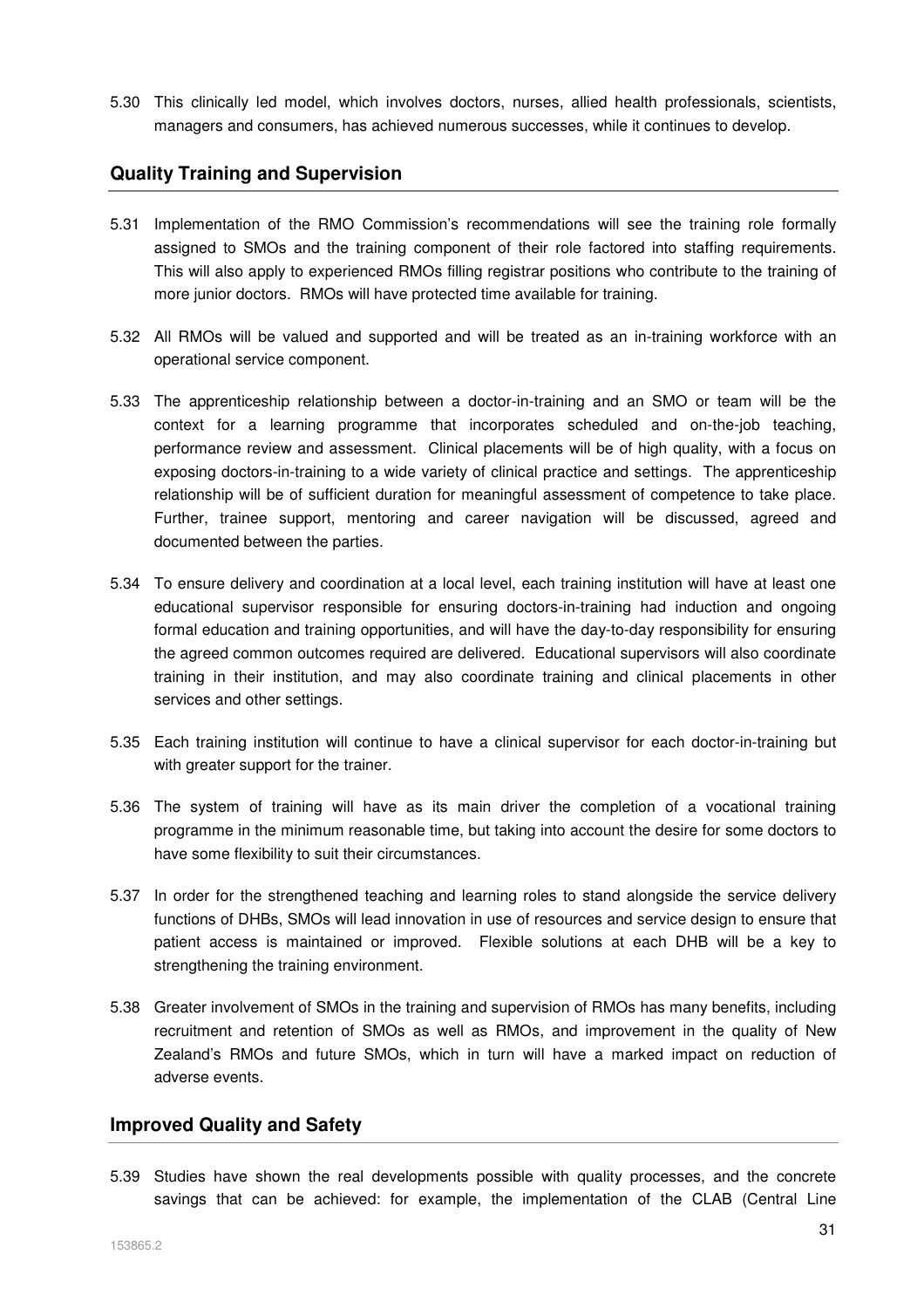Associated Bacteraemia) bundle which was embraced at one large DHB after tangible clinical outcomes were demonstrated led to financial savings documented in the ICU and CCC of \$260,000 in 2008 alone.<sup>81</sup>

- 5.40 Given that quality measures are an integral part of the model of the future state of healthcare, clinical leadership will be the means of achieving this model. Clinical leadership is necessary to continue the work begun by quality and safety champions, as well as ownership and involvement of the problems by the clinical teams. Where whole team and individual behaviours have to change for significant gains in quality and cost, the task of clinical leadership becomes that much more crucial.
- 5.41 Where particular clinical indicators have been identified as measurable and achievable for better patient outcomes, strong clinical leadership will ensure that these are addressed with sufficient haste. Specifically where noticeable improvements have been advocated and actively promoted throughout healthcare as best practice, clinical leadership will see the necessary culture change implemented to facilitate these outcomes.
- 5.42 SMOs greater role in the training and supervision of junior doctors will also improve the quality and safety of our health services. As one Australian survey of quality and safety practitioners found, "The single proposal judged by survey respondents to have the highest potential effect on reducing adverse events was that the supervision and support of junior doctors be improved."<sup>82</sup>

# **Sustainable Achievement of Government Health Targets**

- 5.43 Reducing emergency department waiting times on a sustainable basis will be a key measure of the effectiveness and efficiency of the hospital system.
- 5.44 A United Kingdom literature review quoted in a New Zealand report to the Minister on the quality of emergency departments in 2008<sup>83</sup> found that of the many specific interventions that may improve the functioning of an emergency department, among the most significant was the finding that:

…senior staff may reduce admissions and delays, especially where they have the right to admit patients to wards. Studies suggest that the earlier a patient is seen by a senior person, the shorter their stay in the emergency department. $84$ 

- 5.45 Some overseas emergency services are operating on a "greet and treat" basis instead of triaging. This model has been developed and implemented as part of the health reforms in the United Kingdom and has been credited with dramatic reductions in waiting times.
- 5.46 A British study has acknowledged that increased emergency department staffing is "likely to yield beneficial results where the purpose of the extra staff is very tightly focused, for example where a particular problem or bottleneck has been identified".<sup>85</sup>
- 5.47 That is consistent with proposals recommended in a recent paper by Professor Mike Ardagh, who suggests among other measures, that the tightest bottlenecks must be identified first and eliminated and that the potential solutions should "consider the people (staff, numbers and roles), the plant (space, beds and equipment), and the processes (ways of getting things done)."<sup>86</sup>
- 5.48 Reducing waiting times for elective surgery and cancer treatment services will benefit from a similar approach.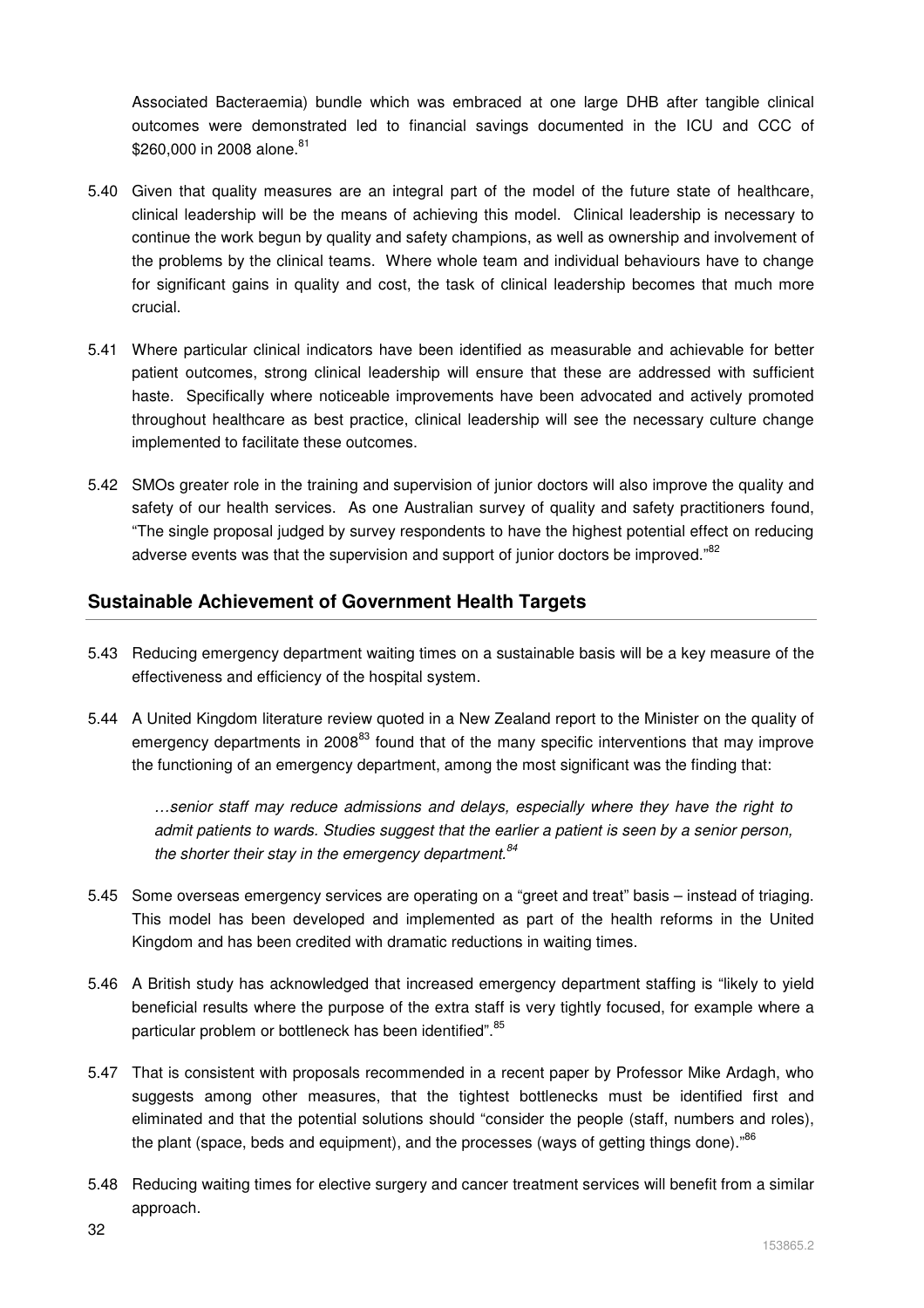5.49 The combination of strong clinical leadership and adequate SMO staffing will not only ensure current government health target are met on a sustainable basis but will enable more ambitious targets to be set.

# **Initial Investment**

5.50 Achievement of all of the above will realise some health and financial benefits in the short term; but the most substantial benefits will accrue in the medium and longer terms. In order to realise those longer term benefits, and to reduce the costs of current inefficiencies described in this document, an upfront financial investment is required, as outlined in the following section.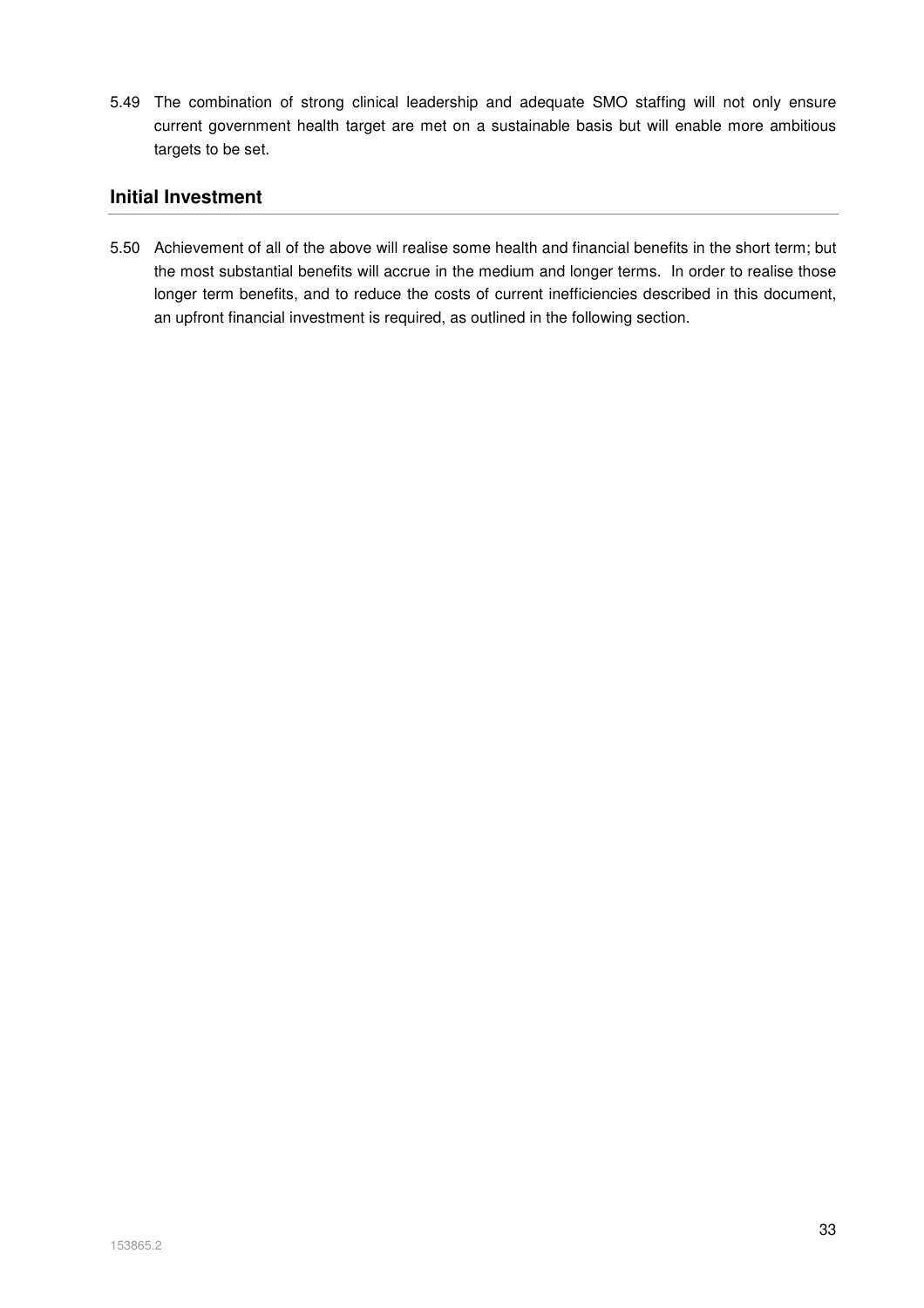

# **6. The Investment**

- 6.1 Securing a sustainable SMO workforce will require an initial investment over a three-year period commencing 2011-12 to be approved by the Government.
- 6.2 This will require \$40 million in 2011-12, \$80 million in 2012-13 and \$80 million in 2013-14 accumulative (ie, \$360 million over the three year period). The returns on the investment discussed in the Business Case (including the DHB specific activities immediately below) will begin to accrue in the short term as the SMO workforce capacity (retention and recruitment) is strengthened but substantive returns are expected to commence during the three year period, continuing and expanding beyond it.

# **DHB Specific Activity**

- 6.3 The achievement of a sustainable workforce in the long term is heavily dependent on DHBs in conjunction with the senior medical and dental workforce implementing a range of quality and productivity initiatives. As DHBs make advancements in these initiatives the return to a sustainable SMO workforce and overall improvement in patient safety and care will be manifest. The process requires a collaborative approach between SMOs and DHBs. Both the DHBs and ASMS support the process for delivering the gains.
- 6.4 The process is outlined below. It is recognised that DHBs have initiated and in some instances completed some of these initiatives, which are illustrative of a menu of options and do not preclude any DHB in conjunction with the SMO workforce developing other initiatives.
- 6.5 The process is designed to be transparent and measurable. Gains made by DHBs will in part be returned nationally to improving SMO remuneration and conditions and also utilized long term to improve DHB capacity to deliver ongoing improvements.
- 6.6 The process to be followed by individual DHBs is:
	- Acceptance of the national investment
	- Calculation of the implications for the individual DHB
	- Identification of quality productivity and efficiency initiatives
	- Establishment of work plans
	- Publishing of work plans
	- Monitoring of targets.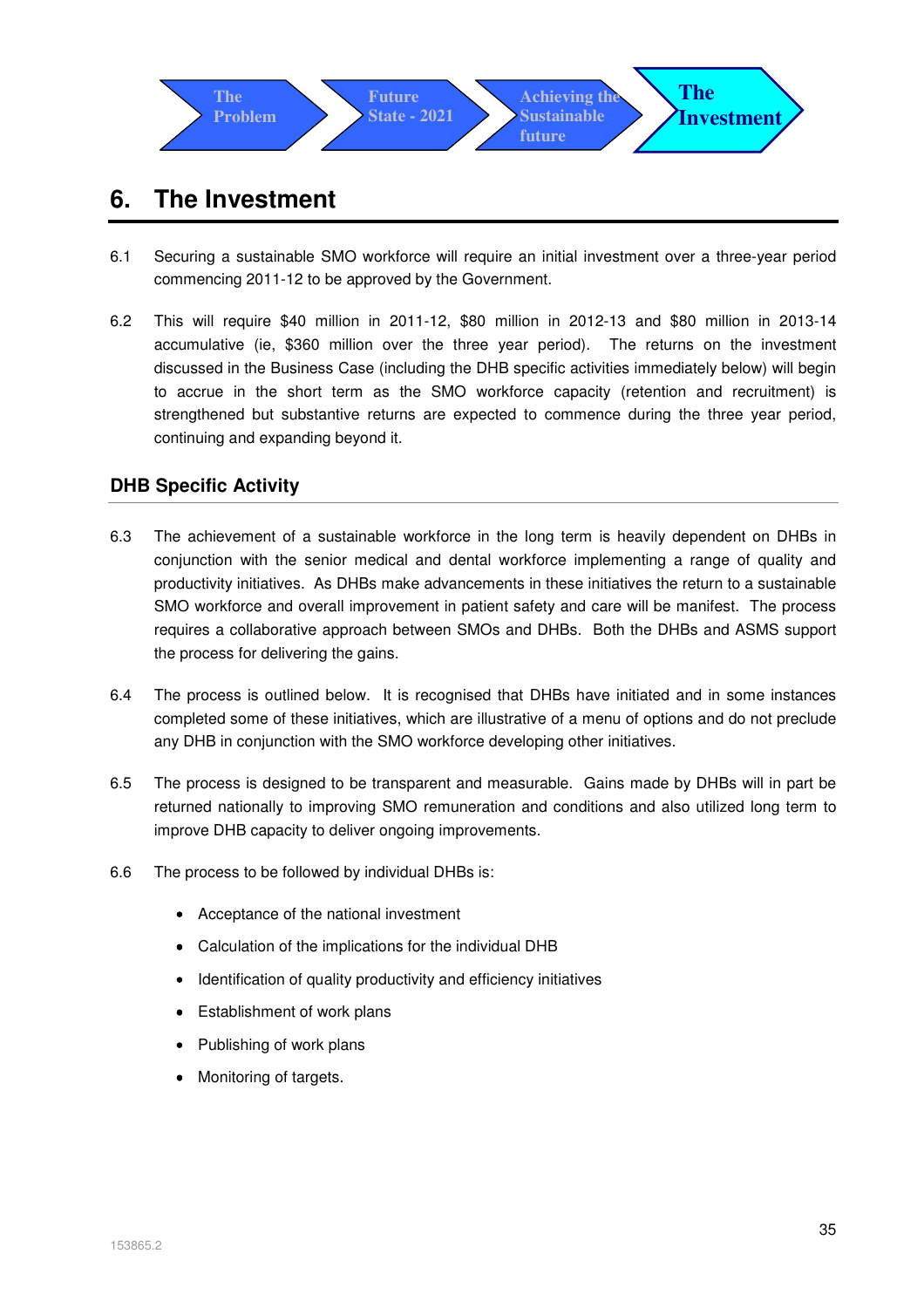# **Implementation and Monitoring**

- 6.7 It is intended that the process will not require the establishment of any new forums or bodies, rather a commitment from SMOs to work collaboratively with the DHB to implement any improvement initiatives. DHBs and SMOs will indentify a list of projects to undertake. Existing ASMS/DHB Joint Consultative Committees and a programme of engagement workshops (current in most DHBs) will be used to agree process and the range of initiatives specific to each DHB.
- 6.8 A work plan will then be developed and such a work plan could incorporate other clinical groups as appropriate whilst being led by an SMO. The work plan will have clear review points of targeted results. The work plan will be submitted to the Quality and Safety Commission and a report against quarterly targets provided through public documents (eg, DHB websites, District Annual Plans, and regional DHB planning).
- 6.9 While each DHB work **plan will be different, and savings** will differ in quantum and timing, it is important for national recruitment and retention of SMOs that a nationally consistent MECA outlines attractive remuneration and conditions of employment. The reinvestment load will therefore vary between DHBs.

# **Improved SMO Recruitment and Retention**

6.10 DHB's spent in excess of \$6 million on SMO recruitment and relocation during the 2009/10 financial year. By improving SMO retention, this level of annual expenditure can be significantly reduced.

### **Reduced SMO Locum Cost Expenditure**

6.11 New Zealand DHBs spent in excess of \$50 million on SMO locum costs in 2009/10, mainly being used to cover vacancies, but also sickness and sabbaticals. With a fully staffed SMO workforce, locum expenditure could be significantly reduced by up to 50%.

### **Quality Improvement Initiatives**

- 6.12 Clinical leadership by SMOs is the critical ingredient to quality improvement both through supervision of RMOs and by senior doctors acting as quality champions(see p20 and p35-36). McKinsey research shows that leadership by senior doctors is correlated with lower rates of infection and readmission, more satisfied patients, more satisfied staff and higher financial margins.<sup>87</sup>
- 6.13 Current clinical pressures on SMOs in New Zealand DHBs make progress on the quality front uneven and unsustainable.
- 6.14 "In medical care error rates are too high, waste is too pervasive, technically correct clinical services are too often withheld, and technically incorrect procedures are too often used.88" A retrospective two-stage review of 6579 patient records from a cross-section of 13 New Zealand hospitals in 1998 $89$  found 850 (12.9%) adverse events (AEs). Of these 538 (63% of adverse events, 8.2% of all admissions) were deemed preventable by the reviewers. Note that preventability is not considered in IHI Global Trigger Tool methodology, as many events may well become preventable with future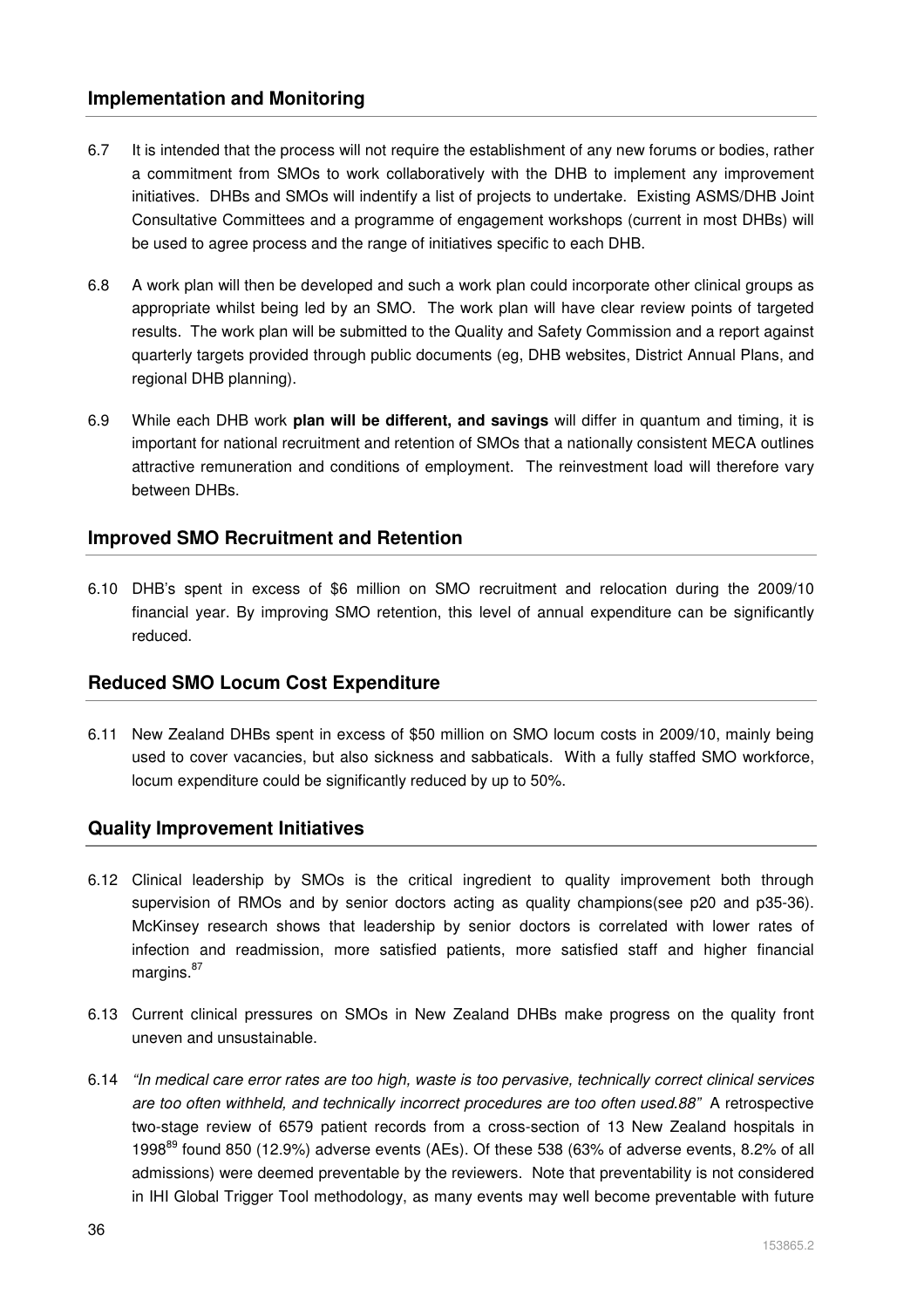knowledge. CLAB is one such example, it would have been considered a "not preventable AE" in at the time of the study but now is demonstrably a preventable event.

- 6.15 Adverse events are estimated to cost the medical system \$NZ 870 million, of which \$NZ 590 million is treating preventable events (Brown et al 2002). $90$ . Only 20% of these were outside hospital. This paper suggested that up to 30% of public hospital expenditure went toward treating an adverse event; 20% towards preventable adverse events occurring in hospital. The majority of these costs are from subsequent admissions, not incurred in the original admission, but the average cost per adverse event was \$10,600.
- 6.16 The MRG Report,  $91$  estimated that in 2009, if the cost of preventable adverse events in hospitals was 20% of public hospital expenditure, potential savings in hospital costs alone were up to \$800 million.
- 6.17 The major categories of harm identified by the patient safety programme at Middlemore Hospital are:
	- 6.17.1 Adverse Drug Events

Assuming preventability at 60%, CMDHB data would suggest a rate of 25 patients harmed per 100 admissions, or 27,500 per annum. This is consistent with work in Canterbury and Capital & Coast and predicts a national rate of 275,000 ADEs per annum.

Using the average figure from the Brown paper, adjusted to 2009 dollars, of \$13,000, the total cost to the New Zealand health service is \$3.5 billion, of which approximately 60% is preventable (\$2.1 billion) with 80% occurring in hospital (costing \$1.7 billion)<sup>a</sup>

6.17.2 Falls

Based on CMDHB incidence, annual falls with harm cost CMDHB \$2,300. Major falls have been costed at \$33,000. National DHB cost of falls would therefore be \$12 million**<sup>b</sup>**

6.17.3 Pressure Injuries

Pressure injuries (PIs) are significantly under-reported. CMDHB data suggest only 1 in 5 PIs are recorded as incidents. Using costing data from a large United Kingdom study indicates a New Zealand figure of  $$12$  million for hospital acquired PIs<sup>c</sup>

### 6.17.4 Central Line Associated Bacteraemia (CLAB)

The CLAB baseline at CMDHB was 67 per annum, suggesting a national rate of 600. ADHB have calculated the cost of a single CLAB at \$20,000, giving a total New Zealand cost of \$12 million.**<sup>d</sup>**

-

<sup>&</sup>lt;sup>a</sup>This is a figure based on several assumptions; We have not been able to cost ADEs so have used the Brown figure. It is possible that ADEs are less expensive than other adverse events; we have no data on this at present..60% preventability is the Davis figure; we do not have one for ADEs alone

**b** All falls are not currently preventable; the majority of harm should be.A UK study (verbally reported) has indicated that even non-

harm falls increase LOS by up to 3 days. This is not included. c This is very conservative figure as it is based on recorded incidents. It also does not include the much higher incidence of community acquired PIs, which are also preventable and are occurring in aged care facilities funded by the DHB.

<sup>&</sup>lt;sup>d</sup> This assumes all CLAB, including those in Burns and Renal, are preventable. The majority are, and all are in ICU.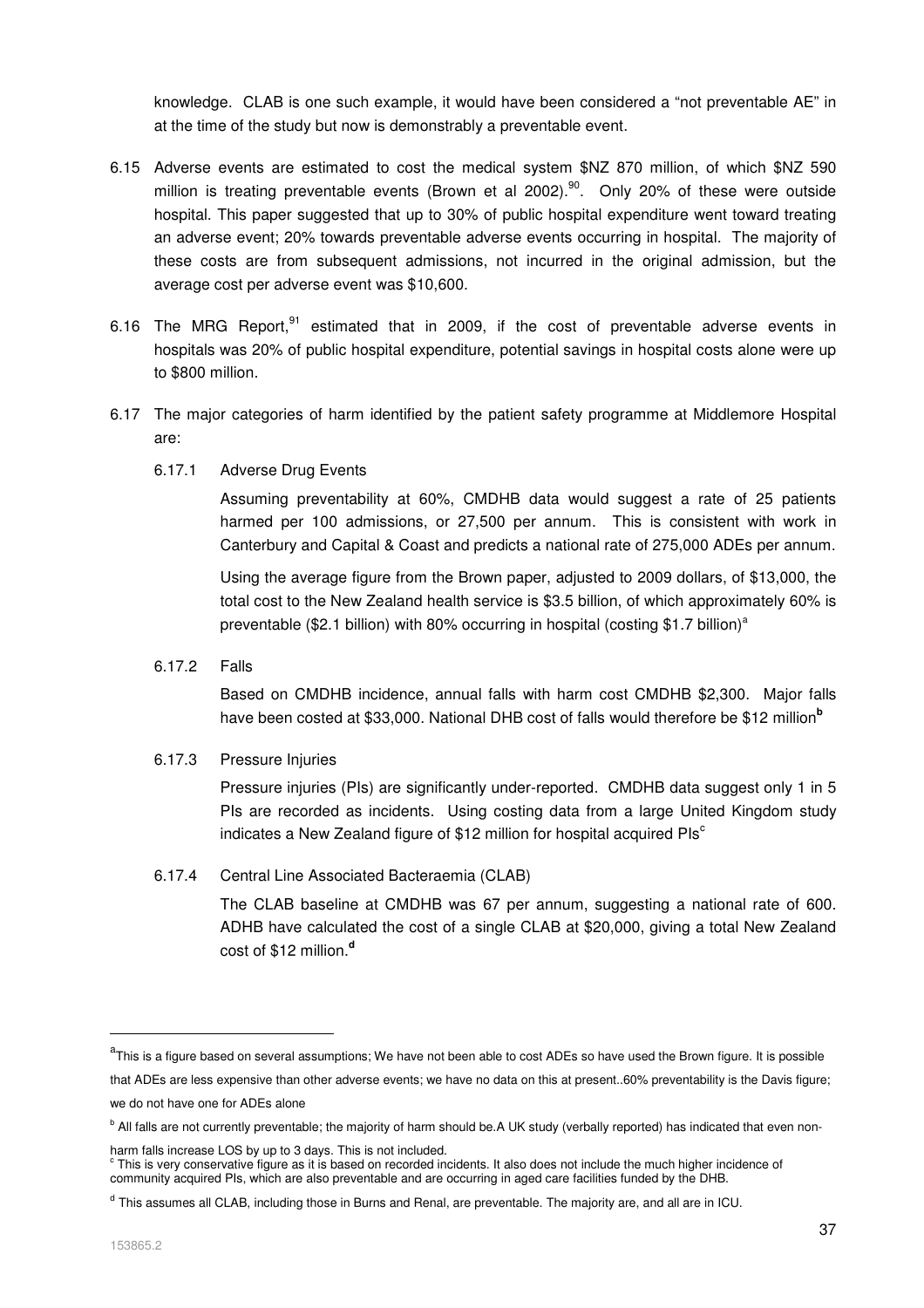6.17.5 Surgical Site Infections (SSI)

Health Round Table figures suggest a conservative estimate of SSI of 6,000 per annum, using the Brown figures indicates a total New Zealand cost of \$78 million.

- 6.17.6 Other Hospital Acquired Infections (ESBL, MRSA, Catheter related UTI) International data suggests significant savings, though there is no New Zealand data.
- 6.17.7 Patient Identification Errors

Patient identification errors covered a wide range of situations, from wrong blood errors to performing wrong procedures. CMDHB review found 45 errors in a six-month period, equating to 900 per annum across New Zealand. Of the 45 found, 16 had harm, equating to 320 patients harmed each year in New Zealand, at a cost of \$4 million.<sup>36</sup>

6.17.8 Venous Thrombosis Embolism (VTE)

CMDHB identified 270 patients admitted with VTE, 108 of whom were classified as hospital related. This would equate to 1,000 across New Zealand, at a cost of \$13 million.<sup>37</sup>

Together these figures indicate approximately 30% of hospital expenditure relates to adverse events. The evidence suggests that ADEs are the most significant problem to be addressed.

# **Integration of Primary and Secondary Care and Improving the Patient Journey**

- 6.18 At Canterbury DHB an initiative centred on clinical leadership as a solution to primary secondary integration and a focus on the patient experience has made substantial savings while improving patient care . To date, 235 clinical pathways have been identified between primary and secondary care and a number of GP liaison officers positions have been established. On the secondary side SMOs have been in the driving seat in partnership with GPs (GP liaison officers are also SMOs). This has resulted in improved productivity over the whole system and a better response to patient need.
- 6.19 SMO-led initiatives within the hospital based on 'lean thinking' principles have led to improvements within the hospital alongside increased clinical complexity. Canterbury DHB has identified \$30 million savings annually which they attribute to this initiative.
- 6.20 If this initiative was replicated nationally it would result in savings of \$300 million per annum.

# **Reducing Length of Stay (LOS)**

6.21 If all DHBs reduced their average length of stay to the national average, DHBs would potentially save 139,500 bed days annually. Investment in the SMO workforce to allow for clinical leadership in reducing length of stay ( timing of ward rounds and discharge, reducing access block, improving waiting times in emergency departments, improved training and supervision and improving the safety and quality of care) is a crucial ingredient.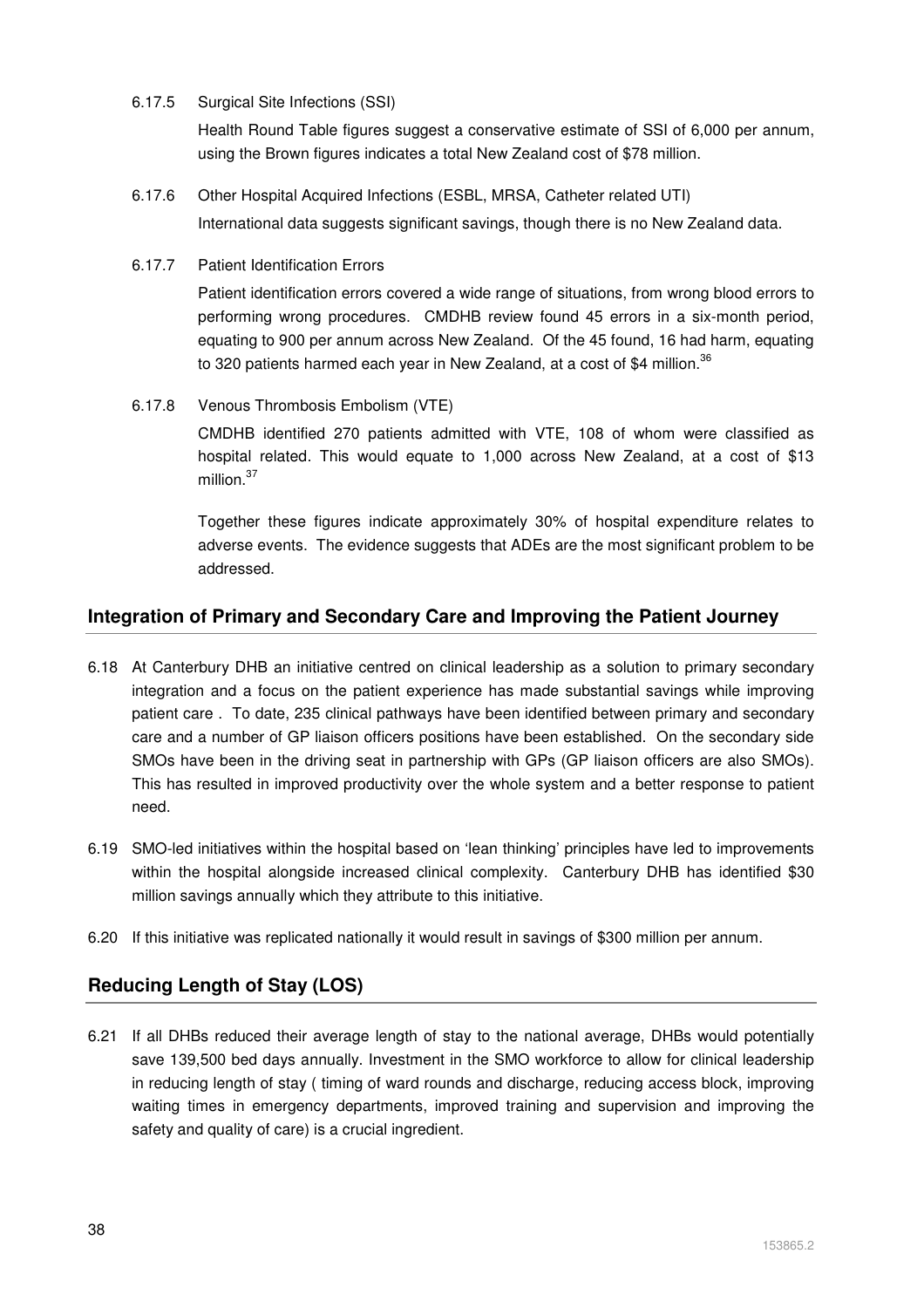- 6.22 DHBs belong to the Health Round Table which benchmarks and shares information between its members. Using this data would enable DHBs to understand the difference between themselves and other DHBs, further encouraging comparability in how they could reduce length of stay.
- 6.23 If all hospitals were able to meet the current average LOS, this would effectively save 382 beds, effectively saving the costs of building an entire new hospital along with the associated ongoing capital charges and depreciation.

# **Diagnostic Tests Reductions**

6.24 SMOs generally request fewer diagnostic tests than RMOs. With improved clinical leadership and supervision of RMOs, requesting patterns of diagnostic tests could easily be reduced by 5% – 10%. Expected savings of \$5 million to \$10 million on variable costs could easily be achieved. More concerted efforts could radically improve on this saving without compromise to patient safety.

# **Improving Operating Theatre Capacity Management for Elective Surgery (increased productivity)**

- 6.25 Over 80% of hospital operating costs are fixed, including the cost of buildings, equipment, overheads and staffing costs. As capacity increases utilising existing resources, considerable savings can be made as additional activity costs the hospital less to provide. The fixed costs largely remain unchanged while the patient numbers increase.
- 6.26 Clinical leadership and an adequate supply of surgeons, anaesthetists and intensivists will allow innovative and efficient use of theatres. If DHBs improved the use of theatre capacity on weekends and after hours to undertake additional elective surgery, per patient costs could be reduced significantly. Although some of the financial benefits would be used to pay clinical staff for working weekends and/or after hours, the potential savings include delaying or avoiding capital expansion.
- 6.27 An added benefit to some DHBs would be achieving required elective surgery throughput within their existing capacity.

### **Improved Pass Rate for Registrars**

- 6.28 Investing more SMO time in close supervision and training of registrars will improve RMO chances of passing college exams at the first attempt. For each registrar who passes their specialist college examination at the first attempt, rather than having to sit again, a year is saved on their path to becoming vocationally registered. This saved year not only provides an SMO a year earlier to the health system, it also saves the system the costs of that year working as an RMO and associated exam and study costs.
- 6.29 Example: Approximately 200 physicians and paediatricians (RACP) in training sit FRACP exam each year. Current first-time pass rate is 61%, with final pass rate 79%. If the difference of 18% passed first attempt, potential savings would accrue from approximately 30-35 senior registrar annual salaries, plus reimbursement of exam fees, plus six weeks' study leave, plus materials and exam preparation courses. Approximately \$150, 000 per RMO equates to \$4.5 - 5 million annually. This does not take account of potential for overall enhanced pass rates. The saving can be extrapolated for other specialty colleges, though not all, eg orthopaedics (this specialty has a highly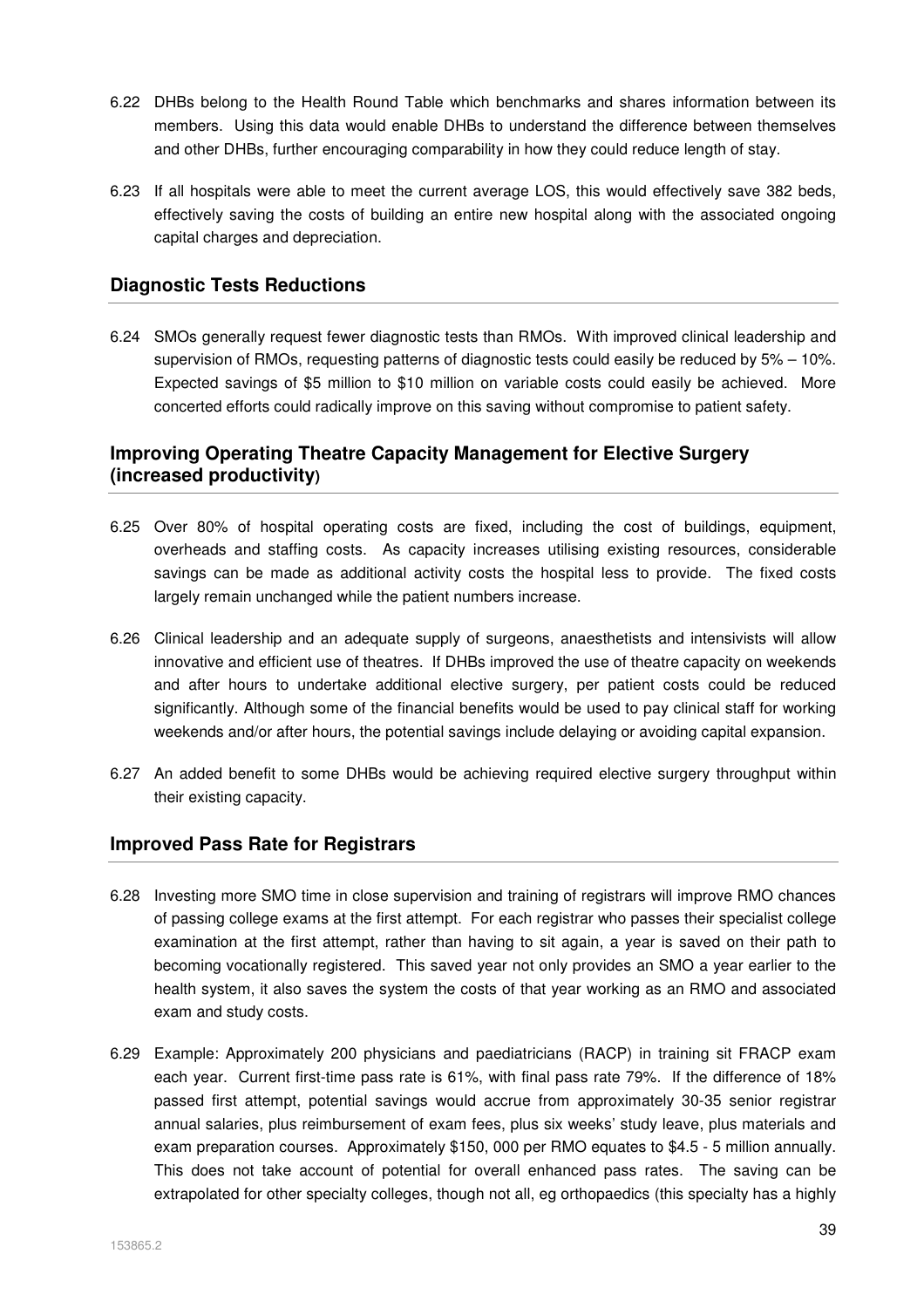developed training schedule with expectation of significant private practice income at completion, and high pass rates).

# **Proposed Activities to Fund Extra Expenditure**

| <b>Improvement</b><br><b>Initiative</b>      | quality of care<br>Improve | Better patient<br>outcome | Reduced<br>Health care costs | costs/Improve<br>Reduce LOS<br>capacity | productivi<br>Improve | Contribute to the<br>population<br>health of | m<br>$\Box$<br>ē<br>Produ<br>$\bar{8}$<br>$rac{\mathrm{d}}{\mathrm{d}}$ | <b>Target Reduction</b><br>Improvement |
|----------------------------------------------|----------------------------|---------------------------|------------------------------|-----------------------------------------|-----------------------|----------------------------------------------|-------------------------------------------------------------------------|----------------------------------------|
| <b>Improved Theatre Utilisation</b>          | $\checkmark$               | $\checkmark$              | $\checkmark$                 | $\checkmark$                            | $\checkmark$          | $\checkmark$                                 | $$7m - $10m$                                                            |                                        |
| Improved SMO Recruitment &<br>Relocation     | $\checkmark$               | $\checkmark$              | $\checkmark$                 | $\checkmark$                            | $\checkmark$          | $\checkmark$                                 | $$3.9m - $6.5m$                                                         | 60% - 100%                             |
| Reducing LOS<br>(to the National Average)    | $\checkmark$               | ✓                         | $\checkmark$                 | $\checkmark$                            | $\checkmark$          | $\checkmark$                                 | \$20m - \$30m                                                           |                                        |
| Reduce SMO Locum Costs                       | $\checkmark$               | $\checkmark$              | $\checkmark$                 | $\checkmark$                            | $\checkmark$          | $\checkmark$                                 | $$20m - $25m$                                                           | 40%-50%                                |
| Diagnostic Tests                             | $\checkmark$               | ✓                         | ✓                            | $\checkmark$                            | $\checkmark$          | $\checkmark$                                 | $$5m - $10.2m$                                                          | 5% - 10%                               |
| <b>Adverse Drug Events</b>                   | $\checkmark$               | $\checkmark$              | $\checkmark$                 | $\checkmark$                            | $\checkmark$          | $\checkmark$                                 | Specific data<br>not available                                          |                                        |
| <b>Reduce Falls</b>                          | $\checkmark$               | $\checkmark$              | ✓                            | ✓                                       | ✓                     | ✓                                            | $$10m - $12m$                                                           |                                        |
| Reduce Pressure Injuries                     | $\checkmark$               | $\checkmark$              | $\checkmark$                 | $\checkmark$                            | $\checkmark$          | $\checkmark$                                 | $$10m - $12m$                                                           |                                        |
| Reduce CLAB                                  | $\checkmark$               | $\checkmark$              | $\checkmark$                 | $\checkmark$                            | $\checkmark$          | $\checkmark$                                 | $$10m - $12m$                                                           |                                        |
| <b>Surgical Site Infections</b>              | $\checkmark$               | $\checkmark$              | $\checkmark$                 | $\checkmark$                            | $\checkmark$          | $\checkmark$                                 | $$50m - $78m$                                                           |                                        |
| <b>Other Hospital Acquired</b><br>Infections | $\checkmark$               | $\checkmark$              | $\checkmark$                 | $\checkmark$                            | $\checkmark$          | $\checkmark$                                 | No data<br>available                                                    |                                        |
| <b>Identification Errors</b>                 | $\checkmark$               | $\checkmark$              | ✓                            | $\checkmark$                            | $\checkmark$          | ✓                                            | $$2m - $4m$                                                             |                                        |
| <b>VTE</b>                                   | ✓                          | ✓                         | ✓                            | ✓                                       | ✓                     | ✓                                            | $$10 - $13m$                                                            |                                        |
| Canterbury initiative                        | ✓                          | $\checkmark$              | $\checkmark$                 | $\checkmark$                            | $\checkmark$          | $\checkmark$                                 | \$300m                                                                  |                                        |
| Improved Pass Rates for<br>Registrars        |                            |                           | ✓                            | $\checkmark$                            |                       |                                              | \$4.5 -5 million<br>annually                                            |                                        |
|                                              |                            |                           |                              |                                         |                       |                                              |                                                                         |                                        |

Note that these figures include extrapolations from local and regional data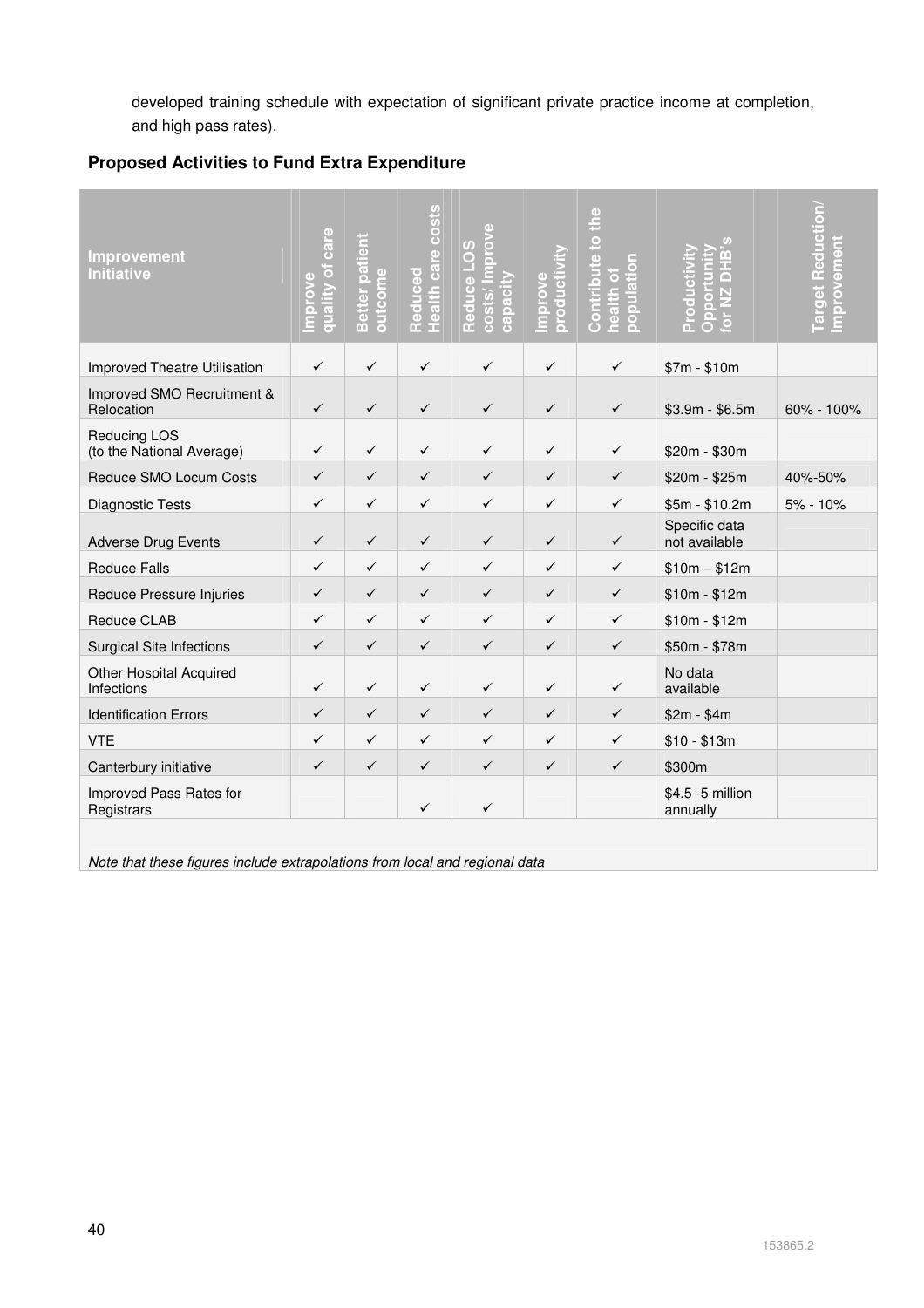# **7. Critical success factors**

- 7.1 The following are the critical success factors for this business case:
- 7.2 Recruitment and retention improves to the extent that SMOs have sufficient time for comprehensive clinical leadership, continuing education, and to fulfil their clinical, training and supervisory roles.
- 7.3 Willingness of SMOs and managers to work effectively in partnership to implement service development and change as and when required.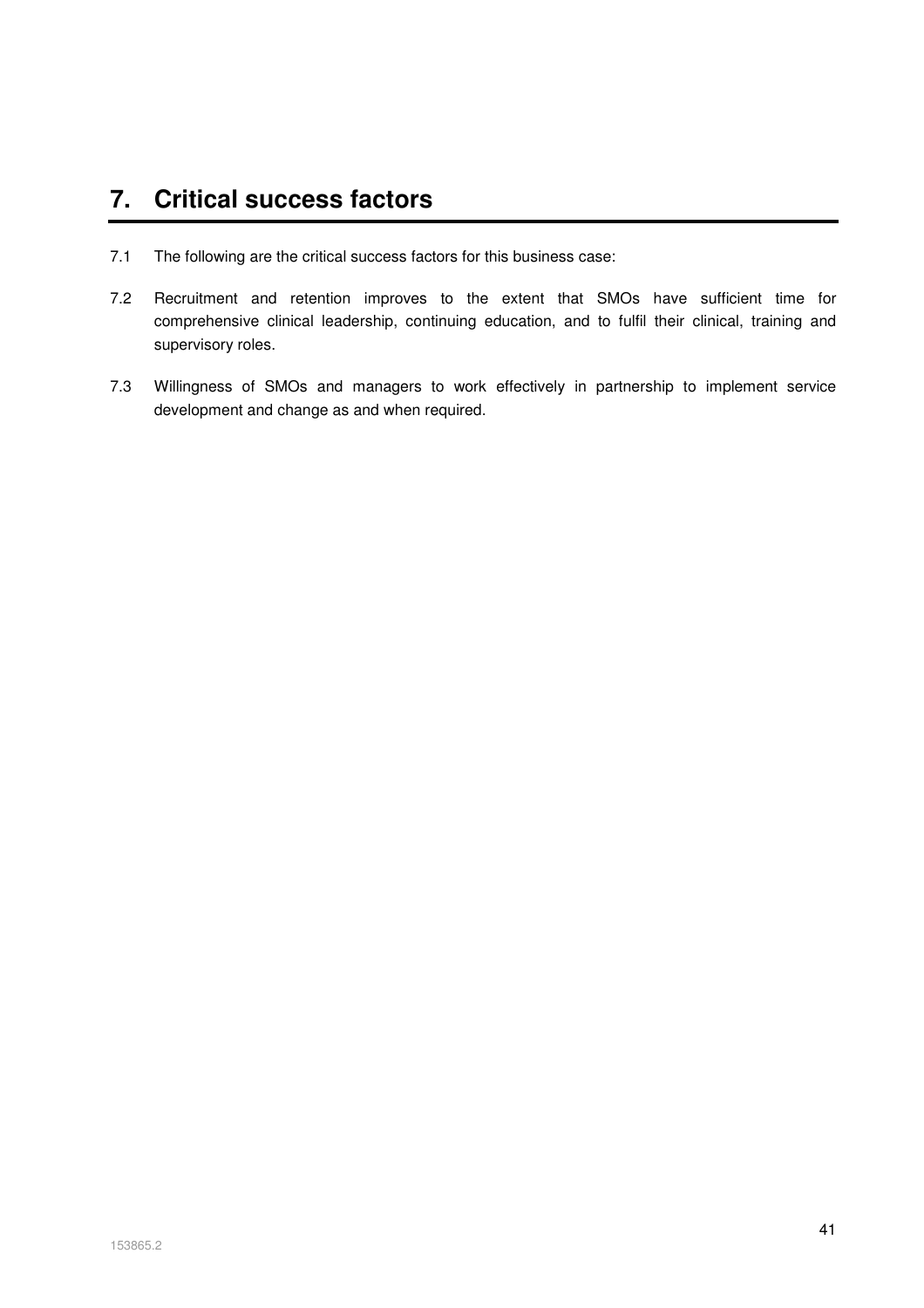# **Appendix 1: Comparisons with Australia**

|                                  |                 | New Zealand 2008 <sup>a</sup> | Australia 2007 <sup>b</sup> |                     | No. required<br>to equal |                |                      |
|----------------------------------|-----------------|-------------------------------|-----------------------------|---------------------|--------------------------|----------------|----------------------|
| <b>Specialty</b>                 | No.<br>(active) | No/pop.                       | Recommended<br>benchmark    | Deficit/<br>surplus | No.<br>(active)          | No/pop.        | Australia $^{\rm c}$ |
| Not recorded                     | 8               |                               | $\blacksquare$              |                     |                          |                |                      |
| Other                            | 41              | 1:104,112                     |                             |                     | 275                      | 1:76,149       | 15                   |
| Anaesthesia                      | 488             | 1:8,747                       | $1:8,500$ d                 | $-14$               | 2,924                    | 1:7,188        | 106                  |
| <b>Basic med</b><br>science      | 10              | 1:426,860                     |                             |                     | n/a                      |                | n/a                  |
| <b>Breast medicine</b>           | $\mathbf 2$     | 1:2,134,300                   |                             |                     | n/a                      |                | n/a                  |
| Dermatology                      | 50              | 1:85,372                      | $<$ 1:66,500 $^{\circ}$     | $-14$               | 401                      | 1:52,412       | 31                   |
| <b>Emergency med</b>             | 103             | 1:41,443                      | (f)                         | -77                 | 895                      | 1:23,483       | 79                   |
| Musculo-skeletal                 | 17              | 1:251,094                     |                             |                     | n/a                      |                | n/a                  |
| Obste & gynae                    | 196             | 1:8,893                       | 1:10/15,0009                | shortage            | 1,332                    | 1:6463         | 74                   |
| Occupational med                 | 47              | 1:90,821                      |                             |                     | 191                      | 1:110,038      | -8                   |
| Ophthalmology                    | 109             | 1:39,161                      | 1:22,700 to<br>1:26.000h    | $-66$               | 843                      | 1:24,931       | 62                   |
| Pathology                        | 167             | 1:25,560                      | (i)                         | shortage            | 1,115                    | 1:18,850       | 59                   |
| Intensive care                   | 42              | 1:101,633                     | (j)                         | shortage            | 385                      | 1:54.590       | 36                   |
| Internal medicine                | 644             | 1:6,628                       | (k)                         | $-230(+)$           | 5,196                    | 1:4,046        | 411                  |
| <b>Paediatrics</b>               | 218             | 1:5,566                       | 1:5,400                     | $-7$                | 1,105                    | 1:4,990        | 25                   |
| <b>Palliative</b><br>medicine    | 25              | 1:170,744                     | $1:100,000$ <sup>m</sup>    | $-18$               | 178                      | 1:118,074      | 11                   |
| Psychiatry                       | 420             | 1:10,163                      | $1:10,000$ <sup>n</sup>     | $-7$                | 2,745                    | 1:7657         | 137                  |
| <b>Public health</b><br>medicine | 130             | 1:32,835                      | (0)                         |                     | 140                      | 1:150,123      | $-102$               |
| Radiology                        | 272             | 1:15,693                      | 1:10,000P                   | shortage            | 1,462                    | 1:14,376       | 25                   |
| Radiation<br>oncology            | 34              | 1:125,547                     | 1:100,0009                  | -9                  | 234                      | 1:89,817       | 14                   |
| Rehabilitation<br>medicine       | 8               | 1:533,575                     | 1:100,000r                  | $-35$               | 268                      | 1:78,422       | 46                   |
| <b>Sports medicine</b>           | 17              | 1:251,094                     |                             |                     | n/a                      |                | n/a                  |
| Sexual health                    | 12              | 1:355,716                     | 1:100,000s                  | $-31$               | n/a                      |                | n/a                  |
| Surgery: cardio                  | 21              | 1:203,266                     | 1:150,000t                  | $-7$                | 177                      | 1:118,741      | 15                   |
| Surgery: general                 | 168             | 1:25,408                      | $1:18,600^u$                | $-61$               | 1,168                    | 1:17,994       | 69                   |
| Surgery: neuro                   | 17              | 1:251,094                     | $1:180,000$ <sup>t</sup>    | $\cdot 7$           | 165                      | 1:127,377      | 17                   |
| Surgery: orthop                  | 196             | 1:21,778                      | $1:22,200$ v                | $+4$                | 953                      | 1:22,054       | $-2$                 |
| Surgery: other                   | 40              | 1:106,715                     | $\blacksquare$              |                     | 179                      | 1:117,415      | $-4$                 |
| Surgery: ORL                     | 83              | 1:51,429                      | $1:50,000$ <sup>t</sup>     | $-2$                | 393                      | 1:53,479       | $-3$                 |
| Surgery: paed                    | 14              | 1:304,900                     | $1:250,000$ <sup>t</sup>    | $-3$                | 82                       | 1:256,307      | $\mathbf{3}$         |
| Surgery: plastic                 | 48              | 1:88,929                      | $1:100,000$ <sup>t</sup>    | $+5$                | 345                      | 1:60,919       | 22                   |
| Surgery: urology                 | 49              | 1:87,114                      | $1:50,000$ t                | $-36$               | 296                      | 1:71,004       | 11                   |
| Surgery: vasc.                   | 17              | 1:251,094                     | 1:108,000 <sub>w</sub>      | $-23$               | 195                      | 1:107,780      | 23                   |
| Surgery: subtotal                | [653]           | 1:6,537                       | $\overline{\phantom{a}}$    | $[-130]$            | [3, 953]                 | 1:5,317        | $[151]$              |
| <b>TOTAL</b><br>Estimated        | 3,713<br>3,713  | 1:1,150<br>1:1,150            | -                           | $-638(+)$           | 23,642<br>24,600         | 1:889<br>1:854 | $1,100^x$<br>1,300   |
| Comparison<br>for $2008^y$       |                 |                               |                             |                     |                          |                |                      |

# **Table 1: New Zealand specialist workforce requirements compared with Australia**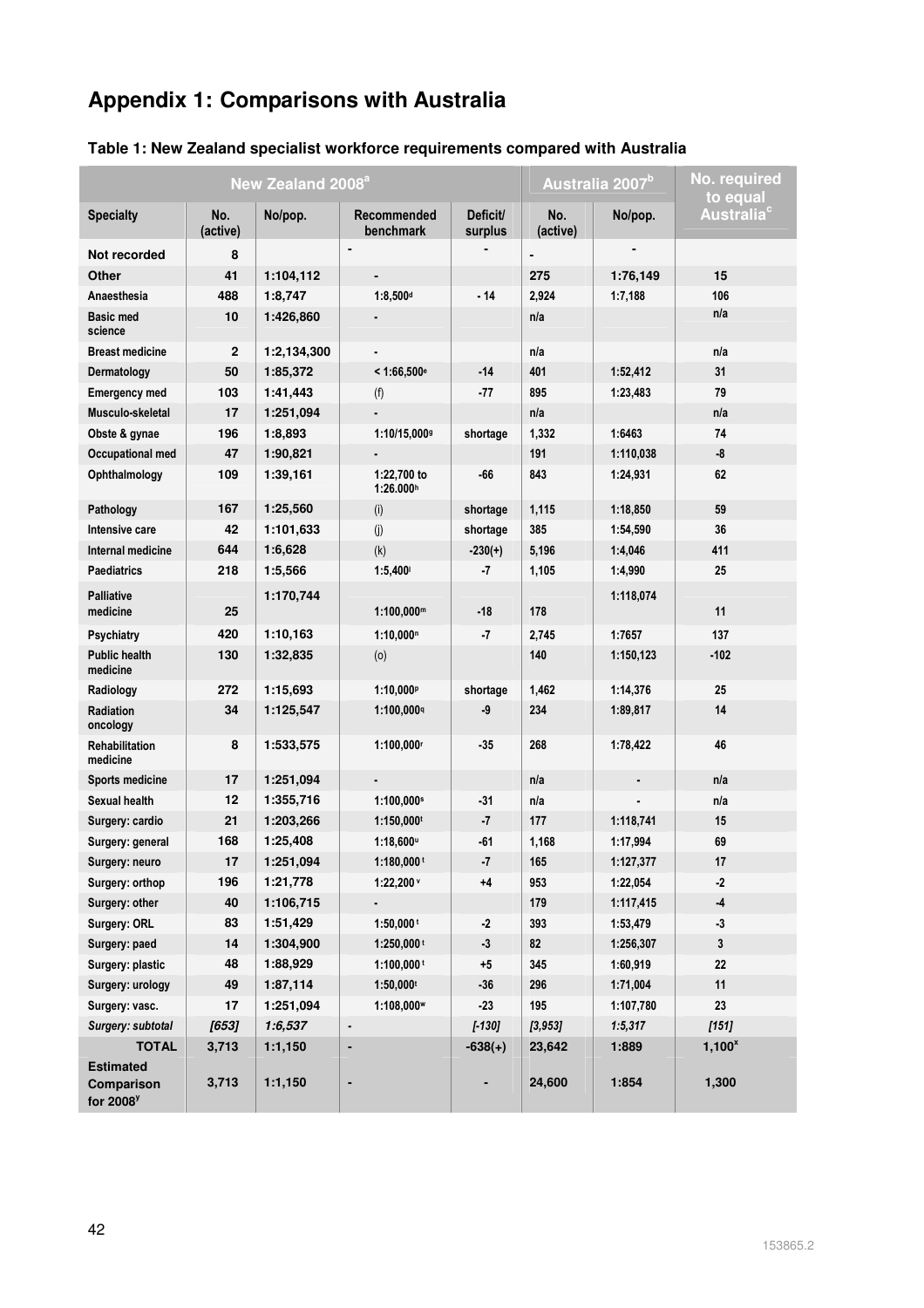#### **Table 1: Sources & Notes**

- a) Numbers of active specialists: National Health Information Service 2010 (from unpublished Medical Council of New Zealand Workforce Survey data, 2008). Specialists per population: calculated from Statistics NZ population data. Deficit/surplus was estimated from benchmarks listed below.
- b) Number of active specialists: Australian Institute of Health & Welfare, Australian Medical Labour Force Survey 2007. These statistics are acknowledged by the AIHW as an "undercount", due to the way some of the data were collected (see Medical Labour Force 2007, National Health Labour Force Series No 44. AIHW 2009). Specialists per population: calculated from the Australian Bureau of Statistics data.
- c) The number of specialists required in New Zealand to equal the number of specialists in Australia on a specialist-perpopulation basis.
- d) Baker AB 1997. Anaesthesia Workforce in Australia and NZ, Anaesthesia and Intensive Care 1997. Feb: 25(1):60-7. University of Sydney, Australia.
- e) Australian Medical Workforce Advisory Committee (AMWAC) considered a ratio of 1:66,500 inadequate (AMWAC Report 1998.1). Note: All AMWAC reports are available at www.nhwt.gov.au/publications.asp.
- f) New Zealand Faculty, Australasian College for Emergency Medicine. Workforce Document, April 2003 (unpublished). Recommended a minimum of 180 specialists through to 2007.
- g) AMWAC Report 2004.2. AND RANZCOG (2008). A Statistical Analysis of the Fellow and Trainee Workforce for the Royal Australian and New Zealand College of Obstetricians and Gynaecologists. Population based on females 15 years and over.
- h) AMWAC Report 1996.6. The Ophthalmology Workforce in Australia.
- i) NZ Committee of Pathologists, Workforce Analysis: Pathologists in New Zealand 2007. Royal College of Pathologists of Australia 2007. Note: The RCPA estimated a total of 210 (148.3 FTE) pathologists in 2007, including specialists practising in clinical haematology and clinical immunology.
- j) AMWAC Report 1999.1, Intensive Care Workforce in Australia. AMWAC considered a ratio of 1:46,600 inadequate. AND: Drennan K et al, Intensive Care Resources and Activity: Australia and New Zealand 2006/07, Australian and New Zealand Intensive Care Society 2009. (The latter reported 59 intensive care specialists in NZ as at 30 June 2007.)
- k) ASMS 2010. See Appendix 2, Internal Medicine Specialists New Zealand & Australia.
- l) AMWAC Report 1999.6. The Consultant Paediatric Workforce in Australia. Population calculations based on 0-18-year-olds.
- m) Australian and New Zealand Society of Palliative Medicine (2009). Position Statement: Benchmark Number of Specialists in Palliative Medicine.
- n) World Health Organisation.
- o) Clinical Training Agency (2001). The Health Workforce: A Training Programme Analysis. Ministry of Health 2001. The CTA noted in 2001 that the strengthening focus on preventative measures would most likely require an increase in public health physicians.
- Shortage indicated in: Ministry of Health 2007, Cancer Control Workforce Stocktake and Needs Assessment, Wellington. Ministry of Health. AND: Royal Australian and New Zealand College of Radiologists (2007). Results of 2006 Royal Australian and New Zealand College of Radiologists Workforce Surveys. Available at: www.ranzcr.ed.au. AND Y Nakajima et al 2008. Radiologist Supply and Workload: International Comparison, Japanese Journal of Radiology Vol 26 No 8 2008. Average of 26 OECD countries in 2004 was one radiologist per 10,000 population.
- q) Morgan G et al 2000. Projected requirement for radiation oncologists and trainees in Australia and NZ to 2007. Australasian Radiology. 2000 Feb; 44(1): 88-97. Shortage also indicated in Ministry of Health (2007).
- r) AMWAC Report 1997.3.
- s) Auckland District Health Board. 2007. Career Med: Specialties List.
- t) For six surgical specialties as indicated: Royal College of Surgeons of England, 2005. Developing a Modern Surgical Workforce, January 2005. Available at: www.rcseng.ac.uk/publications/docs/modern\_surgical\_workforce.html.
- u) In the United States 1:13,300 is considered an adequate benchmark: J. McGuire, *Research News*, Ohio State University 12 January 2008. AMWAC Report 1997.2 suggests 1:18,600 as an adequate ratio. The Royal College of Surgeons (2005) recommends 1:25,000 as a target.
- v) British Orthopaedic Association (2008). Manpower Census December 2008. The BOA has recommended that the 1: 25,000 ratio be revised to 1:15,000 by 2020, with an interim target of 1:20,000 by 2015.
- w) In the United States a ratio of approximately 1:108,000 is suggested as adequate. S Bhagwan et al, Predicted shortage of vascular surgeons in the United States: Population and workload analysis, Journal of Vascular Surgery Vol 50 Issue 4, Oct 2004.
- x) For New Zealand to have a total specialist-per-population ratio of 1:889 (Australia's total in 2007), New Zealand would have needed a little over 4800 specialists in 2008 (ie an additional 1100 specialists approximately).
- y) Australia's estimated specialist workforce in 2008, assuming a 4% increase on 2007 (based on recent growth trends), would give it one specialist per 854 population. New Zealand would need approximately 5000 specialists (an additional 1300) to reach a similar specialist-to-population ratio.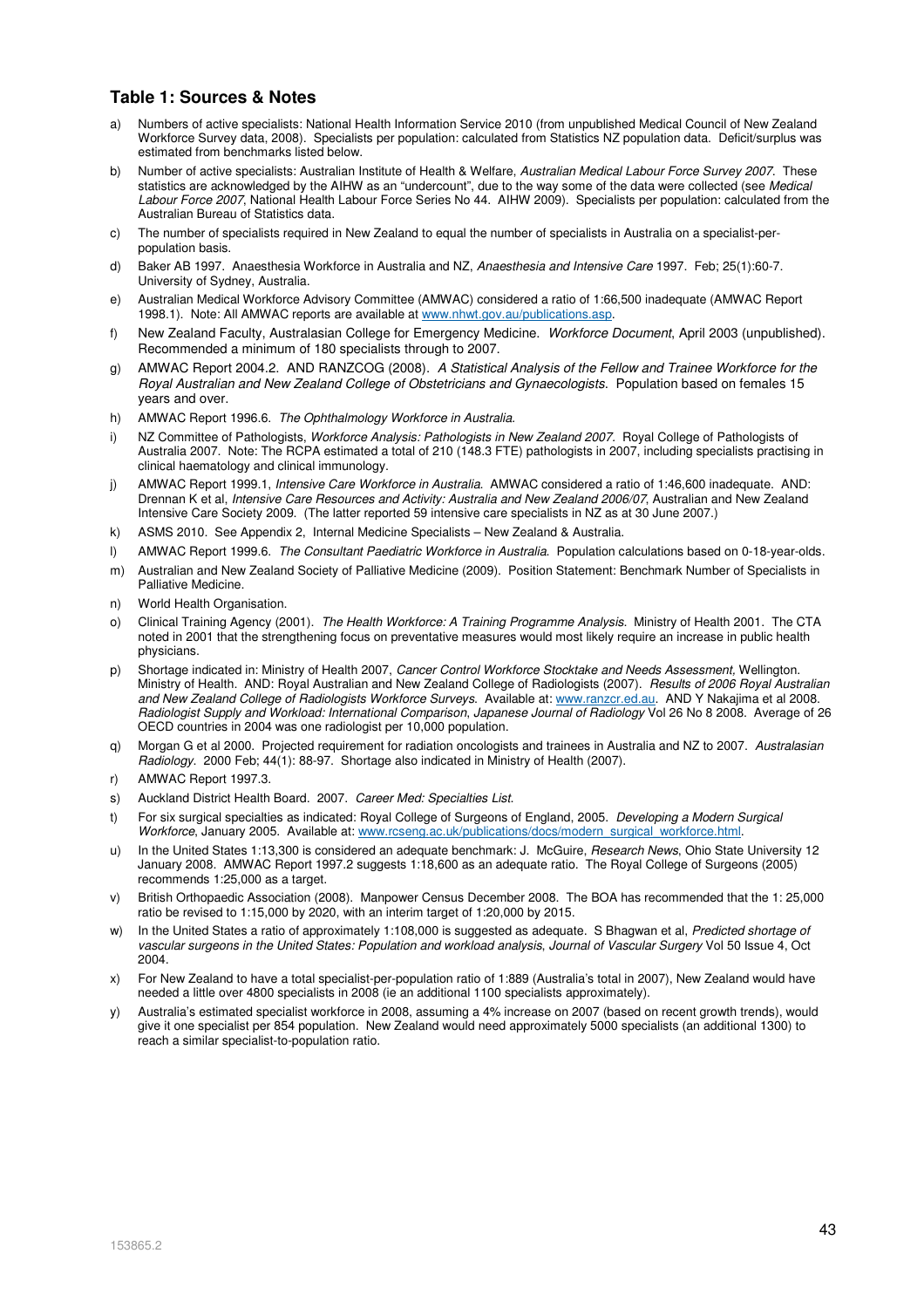|                              |                 | <b>New Zealand 2008</b> <sup>a</sup> |                     |                                                      |                 | Australia 2007 <sup>b</sup> | No.                                       |
|------------------------------|-----------------|--------------------------------------|---------------------|------------------------------------------------------|-----------------|-----------------------------|-------------------------------------------|
| <b>Sub-Specialty</b>         | No.<br>(active) | No. per<br>population                | Deficit/<br>surplus | Recommended<br>benchmark                             | No.<br>(active) | No. per<br>population       | required to<br>equal<br><b>Australiac</b> |
| General                      | 173             | 1:24.674                             | $-83$               | 1:16.700 <sup>d</sup>                                | 595             | 1:35.323                    | $-52$                                     |
| Cardiology                   | 97              | 1:44.006                             | $-45$               | 1:30.000e                                            | 804             | 1:26,141                    | $+66$                                     |
| Diabetology                  | 4               | 1:1.067.150                          |                     |                                                      | $\blacksquare$  |                             |                                           |
| Endocrinoloy                 | 26              | 1:164.177                            |                     |                                                      | 386             | 1:54,448                    | $+52$                                     |
| <b>Gastroenterol</b>         | 53              | 1:80,540                             | $-12$               | 1:66,000f                                            | 591             | 1:35,562                    | $+67$                                     |
| Geriatric medicine           | 52              | 1:10.342<br>(over 65s)               | $-82$               | 1:4,000 (over 65)<br>1:10,000 (over 75) <sup>9</sup> | 341             | 1:8,012                     | $+15$                                     |
| Haematology                  | 25              | 1:170,744                            | -0                  | Est. 25 FTEsh                                        | 240             | 1:87,571                    | $+24$                                     |
| <b>Immunology</b>            | 6               | 1:711,433                            |                     |                                                      | 119             | 1:176,613                   | $+18$                                     |
| <b>Infectious diseases</b>   | 13              | 1:328,354                            |                     |                                                      | 194             | 1:108,335                   | $+26$                                     |
| <b>Medicine genetics</b>     | 3               | 1:1.422.867                          |                     |                                                      | 85              | 1:247,259                   | $+14$                                     |
| <b>Medicine oncology</b>     | 35              | 1:121,960                            | -8                  | 1:100,000                                            | 312             | 1:67,362                    | $+28$                                     |
| <b>Clinical pharmacology</b> | 4               | 1:1.067,150                          |                     |                                                      | 21              | 1:1,000,809                 | $+0$                                      |
| Nephrology                   | 35              | 1:121,960                            |                     |                                                      | $\blacksquare$  |                             |                                           |
| Neurology                    | 37              | 1:115,368                            |                     |                                                      | 408             | 1:51,512                    | $+46$                                     |
| <b>Nuclear medicine</b>      | 4               | 1:1.067.150                          |                     |                                                      | 166             | 1:126,608                   | $+30$                                     |
| <b>Thoracic medicine</b>     |                 |                                      |                     |                                                      | 167             | 1:125,850                   |                                           |
| <b>Respiratory medicine</b>  | 45              | 1:94,858                             |                     |                                                      | 229             | 1:91,777                    | $+2$                                      |
| Rheumatoloy                  | 32              | 1:133,394                            |                     |                                                      | 252             | 1:83,401                    | $+19$                                     |
| <b>Renal medicine</b>        |                 |                                      |                     |                                                      | 285             | 1:73,744                    |                                           |
| <b>Total</b>                 | 644             | 1:6628                               | $-230$              |                                                      | 5196            | 1:4046                      | $+411$                                    |

#### **Table 2 - Internal Medicine Specialists – New Zealand & Australia**

Note: Excludes Intensive Care (Internal Medicine) and Paediatric Medicine, which are included in the main list of specialties

l <sup>a</sup> Numbers of active specialists: National Health Information Service 2010 (from unpublished Medical Council of New Zealand Workforce Survey data, 2008). Specialists per population: calculated from Statistics NZ population data. Deficit/surplus was estimated from benchmarks listed below.

b No. of specialists: Australian Medical Labour Force Survey 2007. Specialists per population: calculated from the Australian Bureau of Statistics data.

<sup>&</sup>lt;sup>c</sup> The number of specialists required in New Zealand to equal the number of specialists in Australia on a specialist-perpopulation basis.

<sup>&</sup>lt;sup>d</sup> Source: Internal Medicine Society of Australia and New Zealand (2005). *General Physician Numbers* (New Zealand: A discussion paper.) Available: at www.imsanz.org.au. The paper recommended between 5FTE and 7FTE per 100,000

population in the medium term. The figure in the table is based on 6FTE per 100,000.<br><sup>e</sup> Australian Medical Advisory Committee Report 1999.5. (AMWAC considered 1:30,180 adequate)

<sup>&</sup>lt;sup>f</sup> AMWAC Report 2000.4, quoting Royal College of Physicians of London, Gastroenterology Committee 1999

<sup>&</sup>lt;sup>g</sup> AMWAC Report 1997.5, quoting British Geriatric Society

<sup>&</sup>lt;sup>h</sup> Ministry of Health (2007). Cancer Control Workforce Stocktake and Needs Assessment. Benchmark 1.6 medical oncology and haematology specialists per 100,000 population (assuming 1.0-1.1 FTE medical oncology and 0.5-0.6 FTE haematology per 100,000)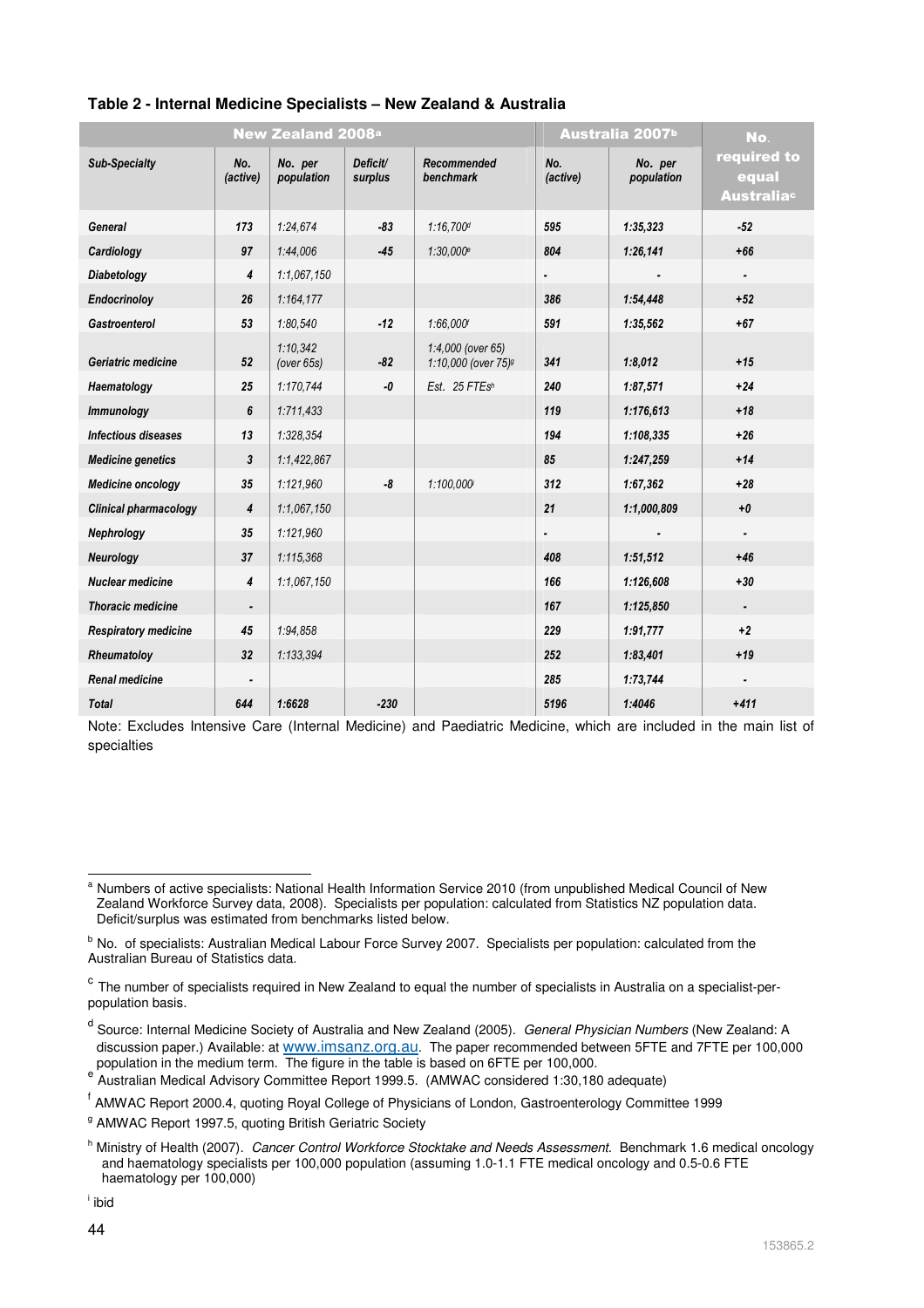# **Table 3: New Zealand and Australian skills shortage lists, November 2009**

| NZ Long-Term Skills Shortage List (Medical Specialists) | <b>Australian Critical Skills List (Medical Specialists)</b>                                                                                                                                                                                                                  |
|---------------------------------------------------------|-------------------------------------------------------------------------------------------------------------------------------------------------------------------------------------------------------------------------------------------------------------------------------|
| * Added to the list since 2004                          | Anaesthetists<br><b>Emergency Medicine Specialists</b><br>Obstetricians & Gynaecologists<br>Ophthalmologists<br>Paediatricians<br>Pathologists<br><b>Psychiatrists</b><br>Radiologists<br><b>Specialist Physicians</b><br>Specialists (not elsewhere categorised)<br>Surgeons |
|                                                         |                                                                                                                                                                                                                                                                               |

The Long-Term Skills Shortage List identifies those occupations where there is an absolute (sustained and ongoing) shortage of skilled workers both globally and<br>throughout New Zealand. - - Immigration New Ze - Immigration New Zealand

A list of occupations in high demand in Australia – Australian Immigration Department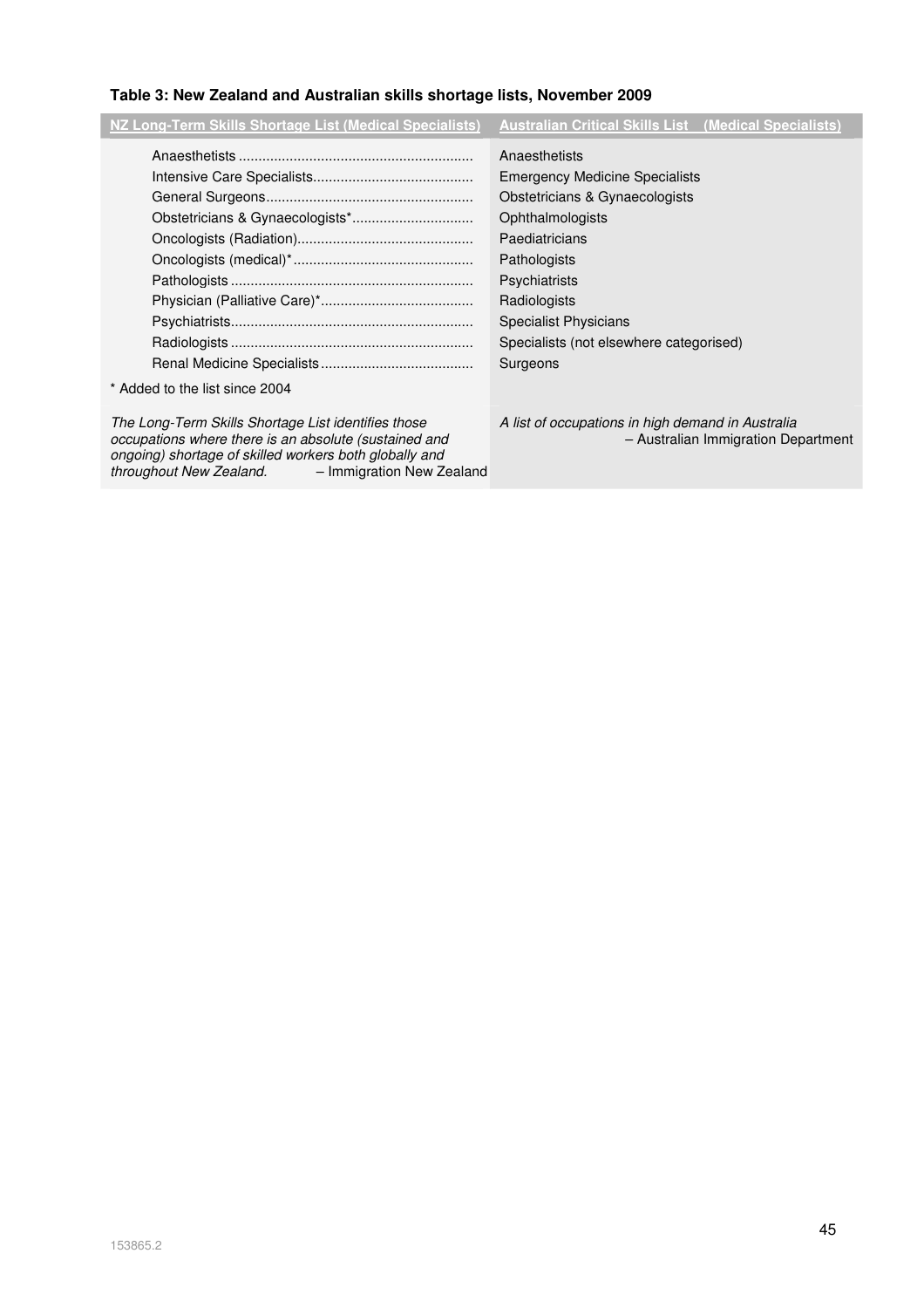# **Appendix 2: New Zealand Medical Workforce Data**

|            | <b>Clinical Director</b> |            |              | <b>SMOs</b> |              | <b>RMOs</b><br>(House Officers) |              | <b>Registrars</b> |
|------------|--------------------------|------------|--------------|-------------|--------------|---------------------------------|--------------|-------------------|
|            | <b>Hdcnt</b>             | <b>FTE</b> | <b>Hdcnt</b> | <b>FTE</b>  | <b>Hdcnt</b> | <b>FTE</b>                      | <b>Hdcnt</b> | <b>FTE</b>        |
| 30/06/2006 | 93                       | 82.17      | 3,095        | 2,561.60    | 1,182        | 1,185.37                        | 2,245        | 2,151.15          |
| 30/09/2006 | 102                      | 90.03      | 3,205        | 2,662.07    | 1,130        | 1,129.92                        | 1,879        | 1,796.52          |
| 31/12/2006 | 102                      | 90.21      | 3,255        | 2,712.94    | 1,443        | 1,437.65                        | 2,694        | 2,603.45          |
| 31/03/2007 | 98                       | 88.12      | 3,295        | 2,759.96    | 1,227        | 1,212.39                        | 2,135        | 2,046.81          |
| 30/06/2007 | 93                       | 83.26      | 3,073        | 2,556.28    | 1,090        | 1,074.64                        | 2,367        | 2,266.86          |
| 30/09/2007 | 94                       | 83.89      | 3,095        | 2,599.12    | 1,118        | 1,109.35                        | 2,142        | 2,049.34          |
| 31/12/2007 | 94                       | 84.12      | 3,198        | 2,695.95    | 1,309        | 1,303.85                        | 2,761        | 2,665.74          |
| 31/03/2008 | 101                      | 85.44      | 3,149        | 2,709.80    | 1,132        | 1,121.92                        | 2,177        | 2,089.25          |
| 30/06/2008 | 94                       | 79.96      | 3,169        | 2,659.50    | 1,031        | 1,023.53                        | 2,219        | 2,132.58          |
| 30/09/2008 | 100                      | 89.85      | 3,246        | 2,715.95    | 1,180        | 1,173.76                        | 2,188        | 2,100.67          |
| 31/12/2008 | 93                       | 84.77      | 2,993        | 2,512.69    | 1,353        | 1,339.41                        | 3,037        | 2,892.84          |
| 31/03/2009 | 84                       | 64.54      | 3,020        | 2,480.24    | 1,210        | 1,090.97                        | 2,585        | 2,342.07          |
| 30/06/2009 | 79                       | 72.30      | 3,034        | 2,578.92    | 1,272        | 1,245.57                        | 2,847        | 2,765.48          |
| 30/09/2009 | 79                       | 72.23      | 3,424        | 2,877.60    | 1,392        | 1,363.93                        | 2,363        | 2,272.56          |
| 31/12/2009 | 59                       | 56.51      | 3,134        | 2,614.68    | 1,594        | 1,571.71                        | 3,234        | 3,149.29          |
| 31/03/2010 | 65                       | 61.98      | 3,269        | 2,744.71    | 1,526        | 1,497.80                        | 2,738        | 2,644.2           |

# **Health Workforce Information Programme Data, DHBNZ**

Data provided from DHB payrolls are substantially different from the HWIP data shown in the table. Payroll data shows: As at 31 December 2009, there were 4224 (3431.62 FTE) SMOs (including nonpermanent). More recent data provided by DHBs on vacancy rates states there were 2843.5 FTE SMOs permanently employed in DHBs.

As at 30 April 2010 there were 1188 (1148.2 FTE) House Officers, and 2034 (1942.3 FTE) Registrars (excluding casuals)

For the purposes of this paper, the HWIP data has been used to indicate trends. Clinical Directors are assumed to be SMOs.

The reason for the differences between HWIP and payroll data could not be determined in the timeframe for compiling this business case.

|                    | 2005  | 2006  | 2007  | 2008  | 2009  | $\%$<br><b>Difference</b><br>$05-09$ |
|--------------------|-------|-------|-------|-------|-------|--------------------------------------|
| House officers     | 811   | 911   | 841   | 891   | 970   | $+19.6%$                             |
| Registrars         | 1,365 | 1,504 | 1,529 | 1,653 | 1,689 | $+23.7%$                             |
| <b>Total RMOs</b>  | 2,176 | 2.415 | 2,370 | 2,544 | 2,659 | $+22.2%$                             |
| <b>Specialists</b> | 2,940 | 3,175 | 3,359 | 3,713 | 3,879 | $+31.9%$                             |

### **Medical Council of New Zealand Data**

Source: MCNZ Annual Workforce Survey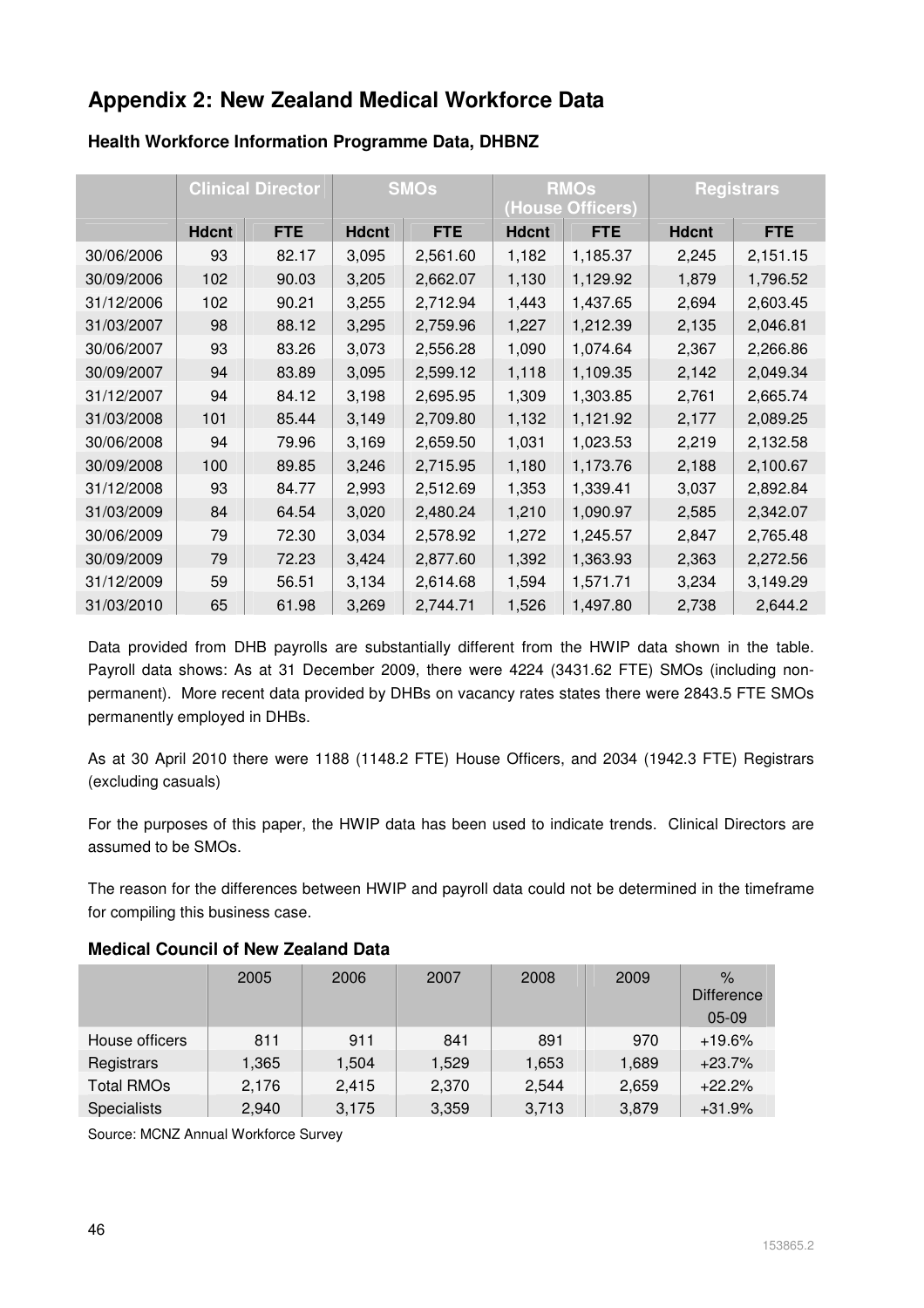# **Medical Council registration data**

|                    | 2005  | 2006  | 2007  | 2008  | 2009  | $\%$<br><b>Difference</b><br>$05-09$ |
|--------------------|-------|-------|-------|-------|-------|--------------------------------------|
| <b>Specialists</b> | 3.451 | 3,536 | 3,757 | 3,903 | 4,060 | $+17.6$                              |
|                    |       |       |       |       |       |                                      |

Source: MCNZ unpublished data

The above figures represent total doctors (private and public) on the register with a vocational scope of practice, a current practising certificate and a New Zealand address as at 31 March of that year. It is a count of unique doctors, so does not double-count those with multiple vocational scopes. The figures exclude general practitioners and doctors in accident and medical practices unless they also have a vocational scope that is not one of these scopes (i.e. occupational medicine). The figures include shortterm registrants as at 31 March of that year.

These figures will be higher than those published from the annual workforce surveys, which do not take account of survey non-responses.

#### **Comparison between HWIP and MCNZ Data**

MCNZ's lower figures may reflect non-responses to the annual survey, although for registrars the gap is larger than would be expected.

MCNZ's figures include short-term registrants, as well as specialists working solely in the private sector. HWIP's figures exclude specialists employed short-term. HWIP's figures fluctuate, with no discernible trend, whereas MCNZ's figures indicate a steady increase. This may be due to more specialists working solely in the private sector, and/or an increase in the use of locums, which are not included in HWIP's data.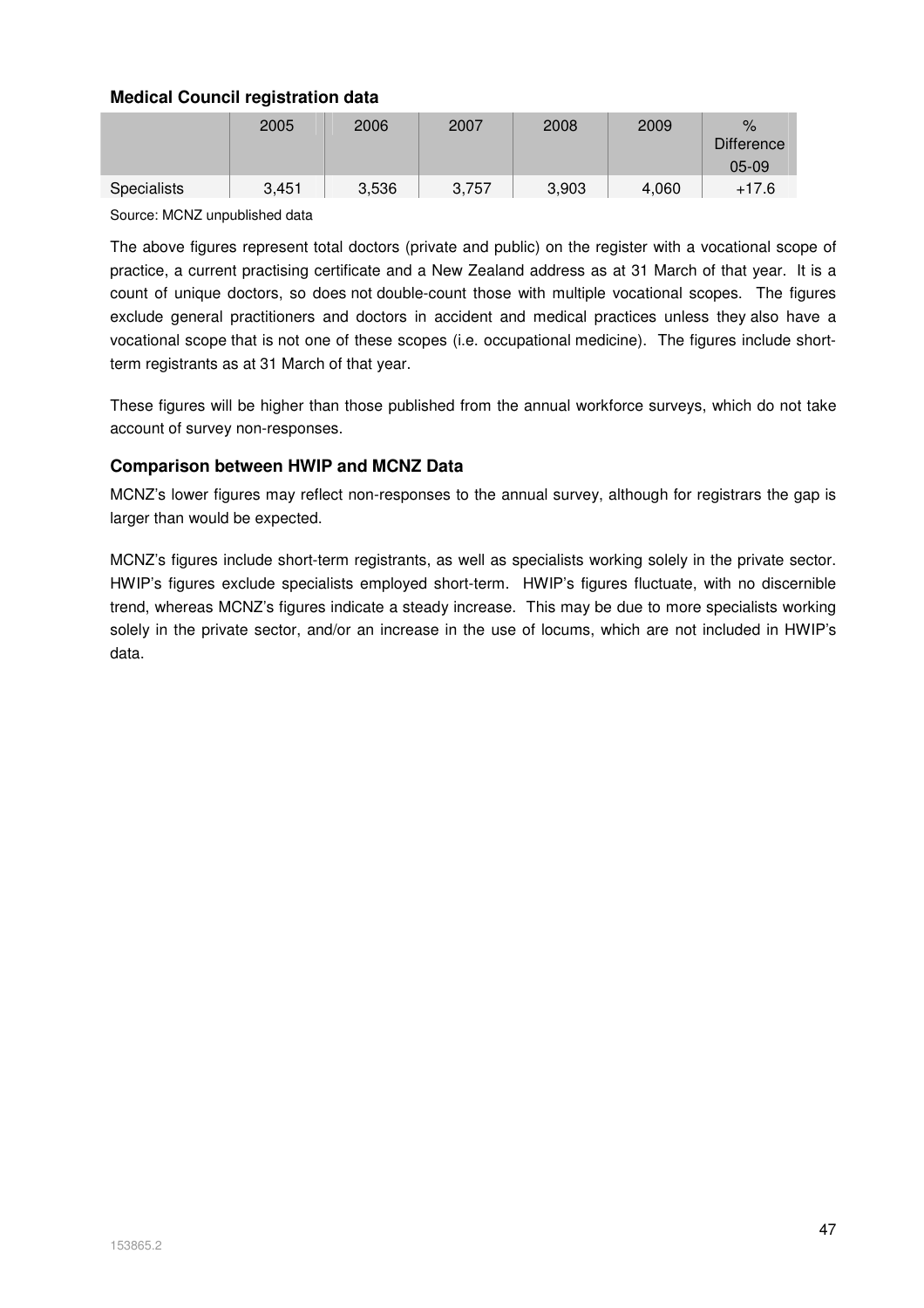# **Appendix 3: RMO Commission recommendations**

The RMO Commission recommends that:

- 1. The status quo is rejected and immediate steps are taken to effect essential changes following best practice principles in change management
- 2. A New Zealand health system ethos is developed and articulated that outlines the rights, responsibilities and privileges of those working within the system.
- 3. Leadership of and accountability for RMO training is assigned. The RMO Commission supports the directions of the Medical Training Board and the Clinical Training Agency review group for a new national training body. We recommend such a training body:
	- takes responsibility for health workforce planning in response to service configuration and models of care and, in turn, to national, regional and district service plans
	- ensures training time is protected in RMO job descriptions
	- increases RMO training opportunities in the primary health care sector
	- ensures locum positions do not count towards training requirements.
- 4. A stand-alone national employer for RMOs is established, supported by regional or local RMO units. We recommend such an employer:
	- ensures a national review of RMO numbers
	- collects robust data to ensure RMOs can be tracked through their careers
	- increases emphasis on pastoral care and career planning.
- 5. A new national collective employment agreement focused on pay and conditions is negotiated. The negotiation process should take account of financial incentives.
- 6. DHBs are held formally accountable for training of RMOs and for ensuring protected time for SMOs to do the training.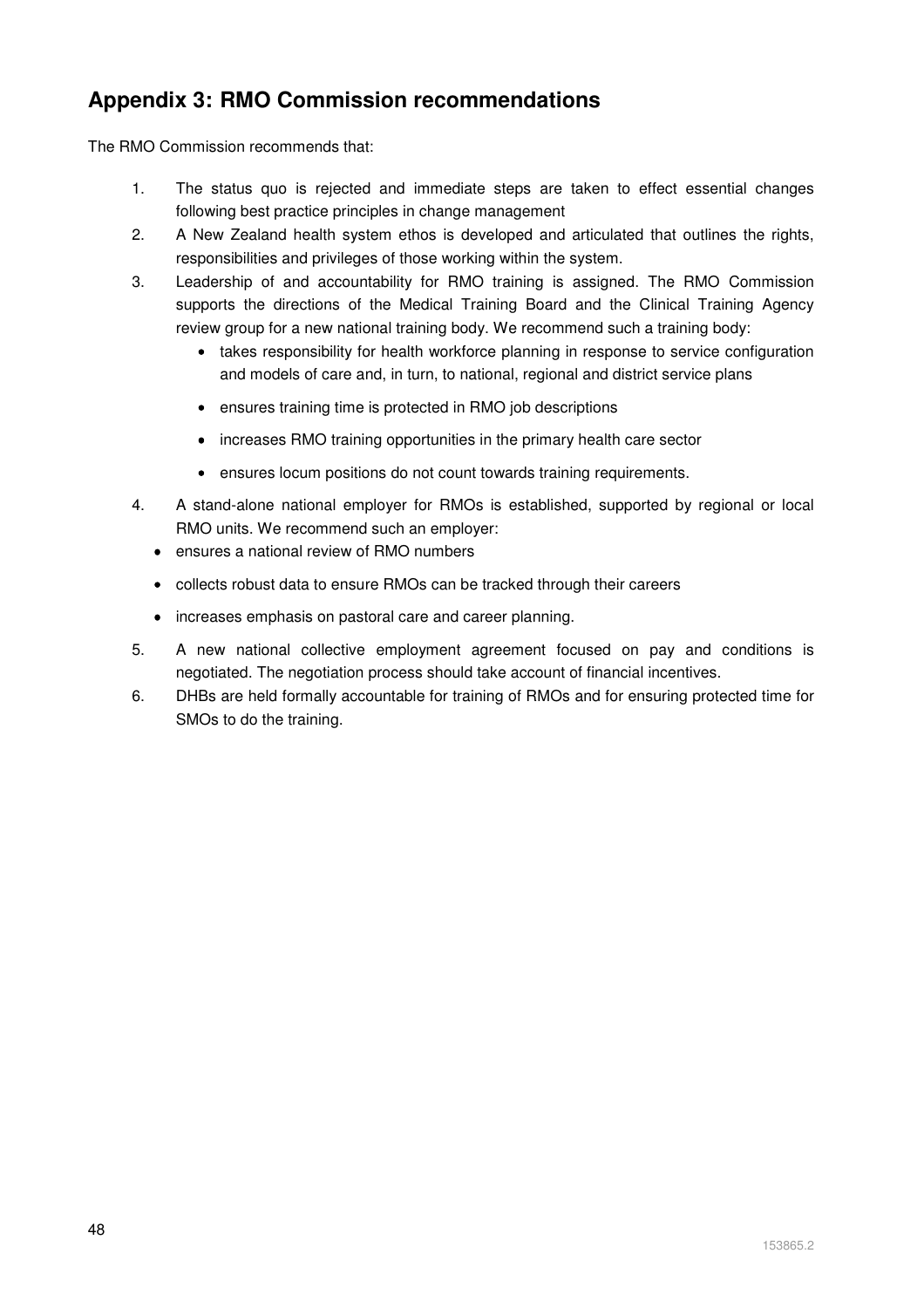# **Appendix 4: SMO Commission recommendations**

**Recommendation 1:** DHBs and the Ministry of Health value the SMO contribution, and jointly develop effective clinical leadership and participation through strong clinician–management partnerships. This will get the best value out of public health spending.

**Recommendation 2:** The Government amend DHB mandates to drive critical health system goals, such as workforce and clinical services planning, through shared accountability.

**Recommendation 3:** The Ministry of Health accelerate the development of a clear process for regional and national service planning, to enable aligned SMO workforce planning.

**Recommendation 4:** The Ministry of Health require the Medical Training Board (or any successor) to review and recommend medical student intakes at three-yearly intervals to align intakes with future service needs.

**Recommendation 5:** The Government consider the recommendations of the Medical Training Board report and Commission on the Resident Medical Officer Workforce, and agree to the rapid implementation of coordinated initiatives that will significantly strengthen medical training.

**Recommendation 6:** The Ministry of Health lead a sector-wide process to identify core SMO workforce management information and establish systematic ways of collecting, analysing and reporting that information to provide a common understanding of SMO workforce issues.

**Recommendation 7:** DHBs and the Association of Salaried Medical Specialists develop an interestbased bargaining model that is supported by reliable and accurate base information and analysis led by experienced and senior representatives with delegated authority to reach agreement (subject to ratification). This will ensure negotiation is underpinned by expertise that is commensurate with the significance of SMOs to the health system.

**Recommendation 8:** DHB boards initiate and monitor an ongoing programme of SMO leadership development and report progress through their accountability documents. This will enable them to realise the contribution of potential SMO leaders.

**Recommendation 9:** DHBs, the Ministry of Health and professional colleges work collectively to use emerging national and regional service planning processes to determine the numbers and mix of general specialty and subspecialty training positions needed to match future service needs.

**Recommendation 10:** The Medical Council of New Zealand and professional colleges adapt their processes to provide the necessary support, responsiveness and facilitation to IMGs seeking vocational registration. This will ensure the wider public interest of appropriate SMO deployment across the New Zealand health system is met. If necessary, the Minister of Health may need to review the mandate of the Medical Council of New Zealand to enable this to be achieved.

**Recommendation 11:** DHBs establish regionally co-ordinated recruitment functions that complement regional and national service planning, retaining the benefits of local strategies. This is a critical component of a national recruitment strategy.

**Recommendation 12:** DHBs review current arrangements and take necessary actions to improve space, tools and support for SMOs, recognising the importance of these factors to SMO retention.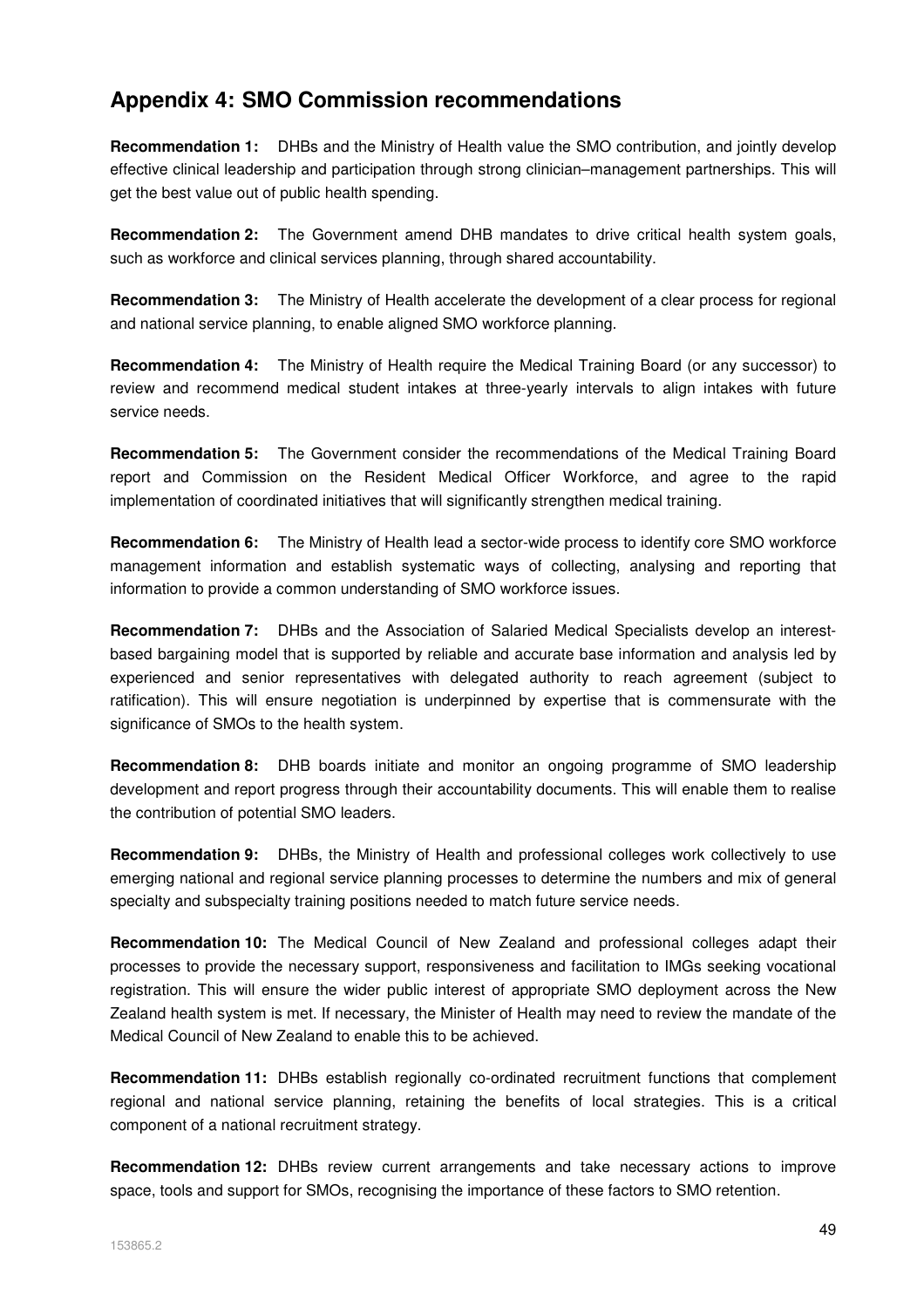**Recommendation 13:** DHBs, the Association of Salaried Medical Specialists and the Ministry of Health strengthen existing bipartite and tripartite processes to nurture an informed dialogue at all levels. This will contribute to a sustainable level of SMO staffing that is aligned to service needs.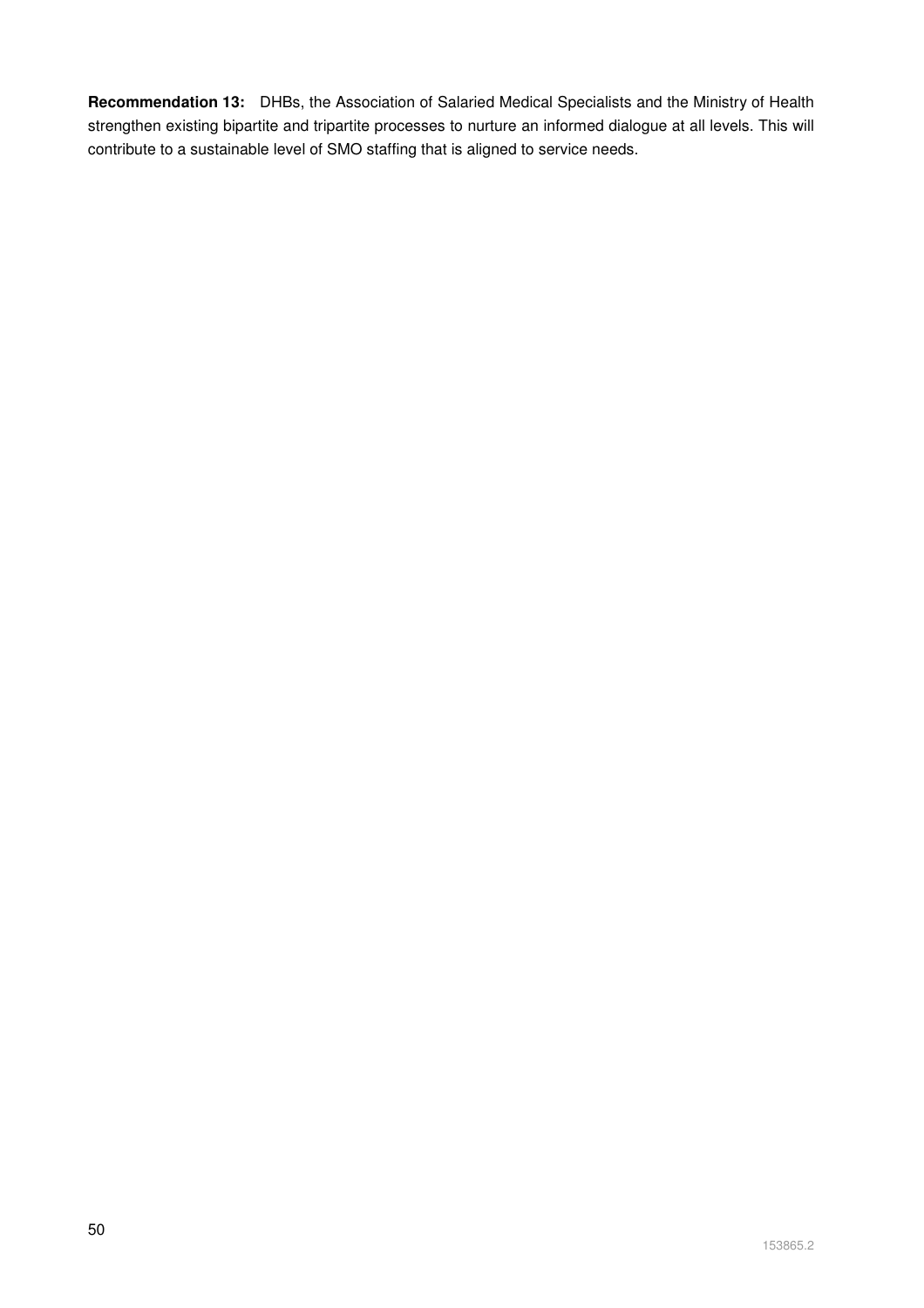# **Primary and Secondary Care Services**

MRG Recommendations for integration of primary and secondary care services.

- Workforce: The effectiveness and capacity of the health workforce is maximised through multi-disciplinary team work,
- Integrating specialist services: Specialist services see one of their primary roles as supporting primary care teams and view these teams as key customers, while assisting them to manage their patients within the community,
- Integrated clinical networks: These networks include SMOs, managers and consumers and are chaired by acknowledged clinical leaders to provide a basis for service analysis and redesigning models of care.<sup>92</sup>

# **Clinical Leadership**

The Ministerial Review Group (MRG) made a number of recommendations to reinforce the development of clinical leadership, including that:

- (a) Clinical leaders, particularly of those formal national networks established by the Ministry or NHB to meet programmed tasks and defined timeframes, should have a recognised allocation of time for the role and their employer reimbursed to enable back-filling of the position.
- (b) The NHB should develop a cultural change programme aimed at enhancing recognition of and support for health care leaders and the ability of clinicians and managers to form productive partnerships, both within the hospital sector and across sectors.
- (c) DHBs should ensure that a package of resources focusing on leadership skills and qualities is available to support clinicians in leadership positions as part of professional development programmes.
- (d) DHBs should consider including a formal requirement for three to six months within a suitable mentoring partnership for all new appointments to leadership positions.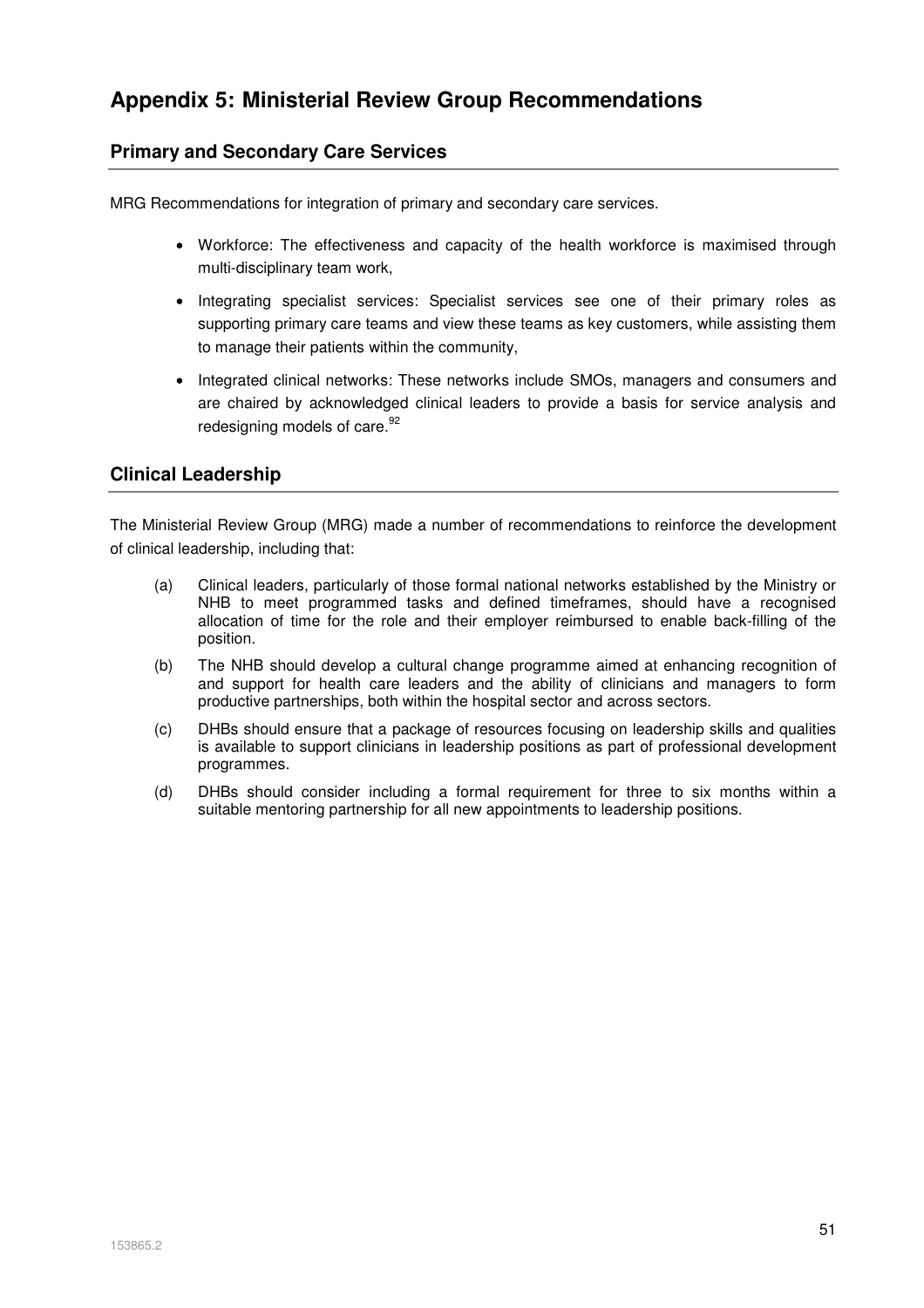# **Appendix 6: In Good Hands Summary**

In Good Hands states that, at a minimum, DHBs must:

- 1. Report on clinical outcomes and clinical effectiveness, in a nationally consistent manner.
- 2. Ensure that quality and safety are at the top of every agenda of every Board meeting and Board report.
- 3. Assess their own and Chief Executive performance on measures that include clinical outcomes and the establishment of clinical governance.
- 4. Report on clinical leadership and clinical governance through their District Annual Plans and scorecard reports to the Ministry.
- 5. Demonstrate clinician involvement at all levels of the organisation including the Executive Management team.\*
- 6. Demonstrate devolvement of decision making and responsibility to the most appropriate clinical unit or team.\*
- 7. Identify actual and potential clinical leaders, and foster and support the development of clinical leadership at all levels.
- 8. Coordinate funding, access to internal and external training, and support for coaching and mentoring of leadership at all levels.

\*The mechanisms for reporting on 5 and 6 must include clinicians themselves. An example is existing Joint Consultative Committees.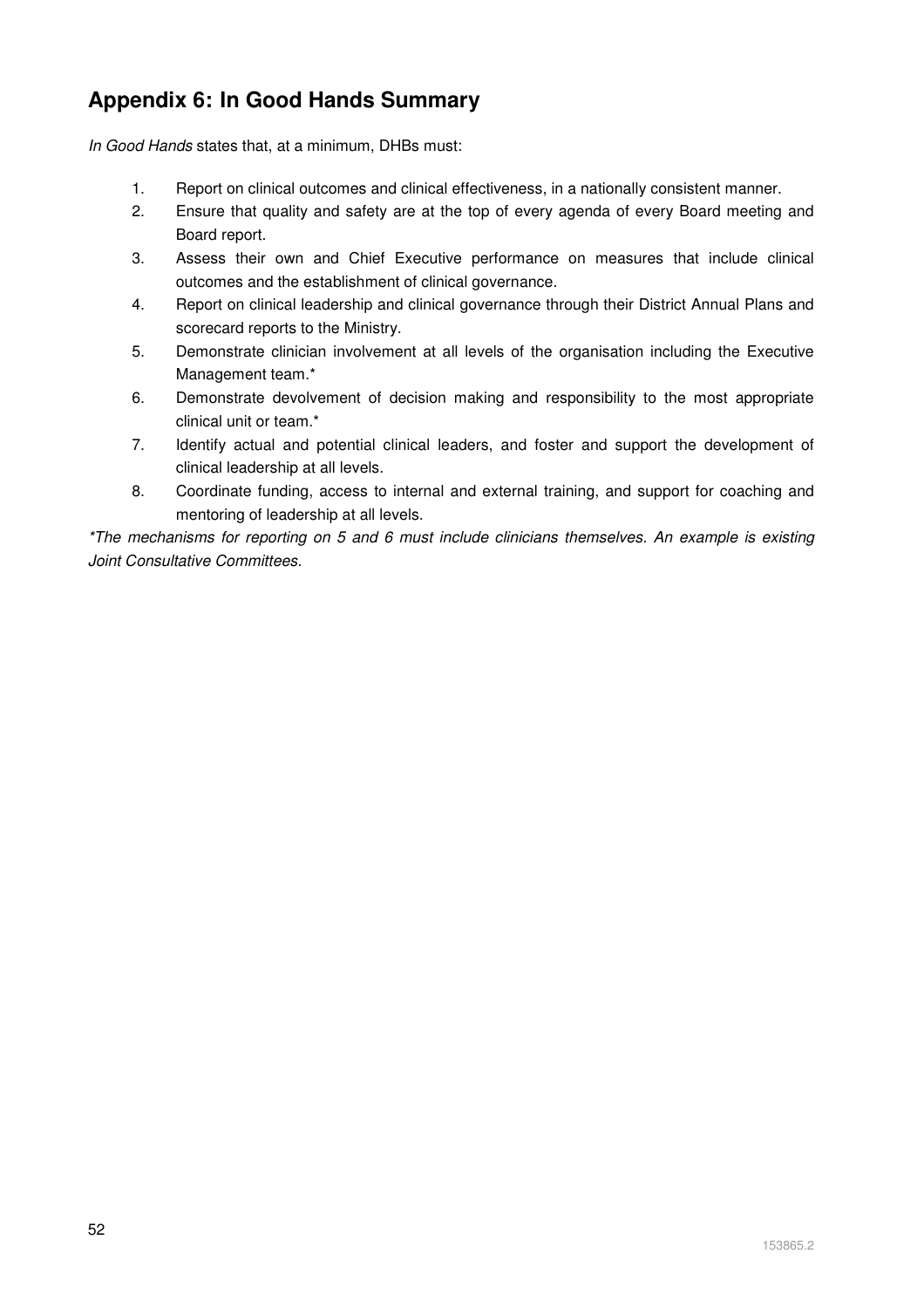# **Appendix 7: Migration of New Zealand doctors to Australia**

# **Report provided by DHBNZ**

# **Note on Migration of NZ Doctors to Australia**

The Ministry of Health has provided an update of Australian data on the number of New Zealand doctors moving to Australia on a permanent or long-term basis in the 2008/09 year.

The Australian Department of Immigration and Citizenship (DIAC) collects data on individuals entering Australia based on completed passenger arrival cards. New Zealand is defined by country of citizenship. The year is the 1 July to 30 June fiscal year.

The data for 2008/09 show that 297 New Zealand doctors moved to Australia on a permanent or longterm basis. The latest figures reflect a 10% drop in the number of NZ doctors moving to Australia compared to the previous year (2007/08).



Source: Australian Department of Immigration and Citizenship, unpublished data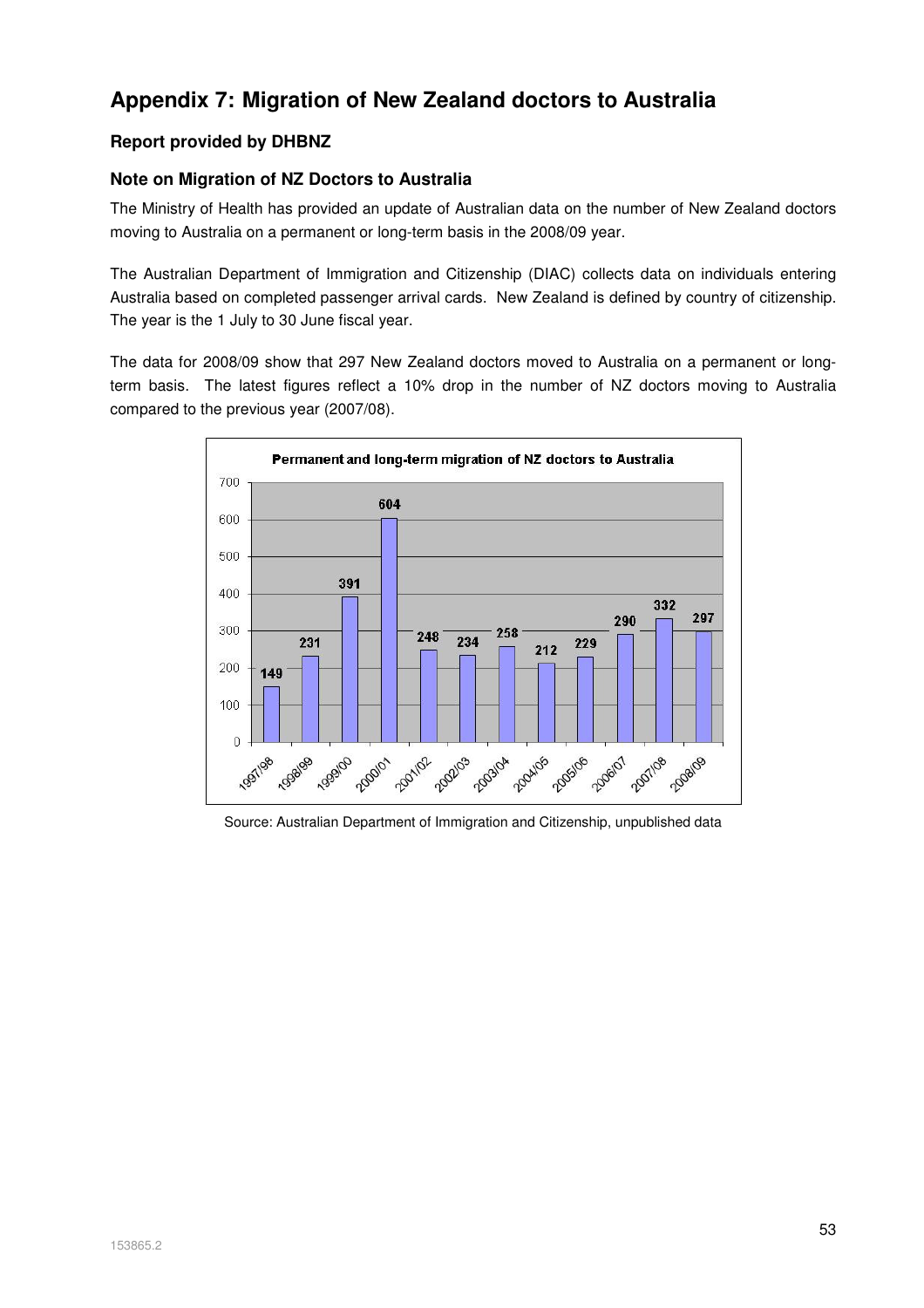A breakdown of this data by age has also been provided which gives an impression of the relative split between senior and junior medical practitioners.



Source: Australian Department of Immigration and Citizenship, unpublished data

#### **Notes**

- 1. This data was reported in a recent OECD Health working paper by Pascal Zurn and Jean-Christophe Dumont (Health Workforce and International Migration: Can New Zealand Compete?). That paper double-counted some data so their figures for the years 1998-2006 are higher than those directly sourced from DIAC.
- 2. The definition of New Zealand by country of citizenship includes foreign-born (and therefore potentially foreign-trained) doctors who become New Zealand citizens and subsequently emigrate to Australia. The data provided do not distinguish these doctors. However, other reported data show foreign-born New Zealand citizen doctors have made up a sizeable proportion of migrating doctors: 85% in 2000/01, and 81% in 1999/00, the peak years in trans-Tasman movement of doctors.
- 3. The 1999/00 and 2000/01 peaks in migration have been attributed to changes in Australian immigration and welfare policies, as well as changes to eligibility for billing under the Medicare scheme (see Birrell, R.J. (2004) "Australian Policy on Overseas-Trained Doctors". Medical Journal of Australia, vol. 181, no. 11/12 (December 2004), pp. 635-639).
- 4. Until a very recent change, the New Zealand data on permanent or long-term departures of New Zealanders to Australia did not disaggregate occupational classifications to a sufficient level to identify medical practitioners from the broader classification of health professionals other than nursing and midwifery professionals.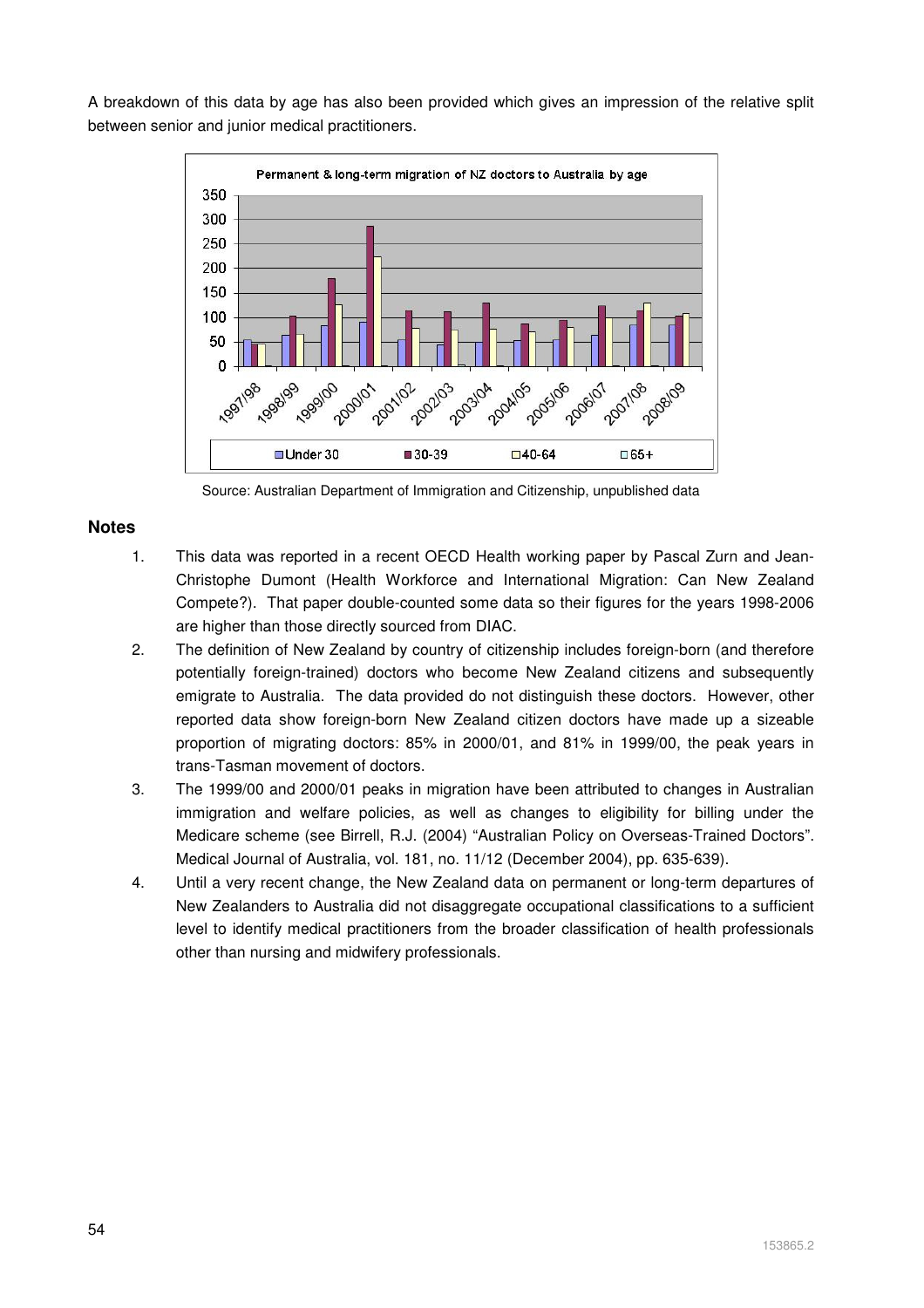# **Appendix 8: Australian Medical Workforce trends 2000 to 2007**

Figure 1 and Table 1 show the general trends for practising doctors from 2000 to 2007. Over that period, house surgeons/interns increased by 43%; registrars increased by 68%, with the biggest jump in the last year; medical officers increased by 48%; and specialists increased by 32%.<sup>a</sup>



**Figure 1: Australian Medical Workforce Trends 2000 to 2007** 

Source: AIHW

# **Table 1 Australian Workforce Trends for Practising Doctors, 2000-2007**

|                                      | 2000   | 2001   | 2002   | 2003   | 2004   | 2005   | 2006   | 2007   |
|--------------------------------------|--------|--------|--------|--------|--------|--------|--------|--------|
| <b>RMOs</b>                          | 3,345  | 3,189  | 2,815  | 3,968  | 4,052  | 4,321  | 4,403  | 4,774  |
| <b>MOs</b>                           | 1,777  | 1,980  | 2,030  | 1,947  | 2,149  | 2,310  | 2,188  | 2,638  |
| Registrars                           | 5,458  | 5,758  | 5,827  | 6,244  | 7,093  | 7,268  | 7,918  | 9,177  |
| <b>Specialists</b>                   | 17,866 | 19,125 | 19,853 | 20,288 | 21,220 | 21,953 | 22,154 | 23,642 |
| Specialists in<br>Clinical Practice* | 16,008 | 17,124 | 17,762 | 18,093 | 19,043 | 19,943 | 20,254 | 21,702 |
| Specialists in<br>Acute Hospitals*   | 6,440  | 7,052  | 7,337  | 7,591  | 8,371  | 8,926  | 8,950  | 9,607  |
| % of Clinical<br><b>Specialists</b>  | 40%    | 41%    | 41%    | 42%    | 44%    | 45%    | 44%    | 44%    |

\*Specialists who spend most of their time as clinicians. \*\* It is assumed most if not all of these are "staff specialists". Visiting medical officers (VMOs) from the private sector complement the public hospital specialist workforce. VMO figures are not available. Source: AIHW

From 2000 and 2007, between 40% and 44% of specialists in clinical practice worked in public hospitals as their main work setting, where most of the training is carried out (around 42% worked in private rooms).

A variety of conditions are now managed predominantly in the private sector and are not accessible to specialist trainees who are primarily working only in the public sector, this includes aspects of ophthalmology, dermatology, radiology and pathology. There is also a reliance on pro bono provision by

a<br>All Allen Statistics categorise doctors as RMOS & Interns (New Zealand: House Officers/Interns), Career Medical Officers and Other Medical Officers (combined in the above charts), Trainee Specialists (New Zealand: Registrars), and Specialists.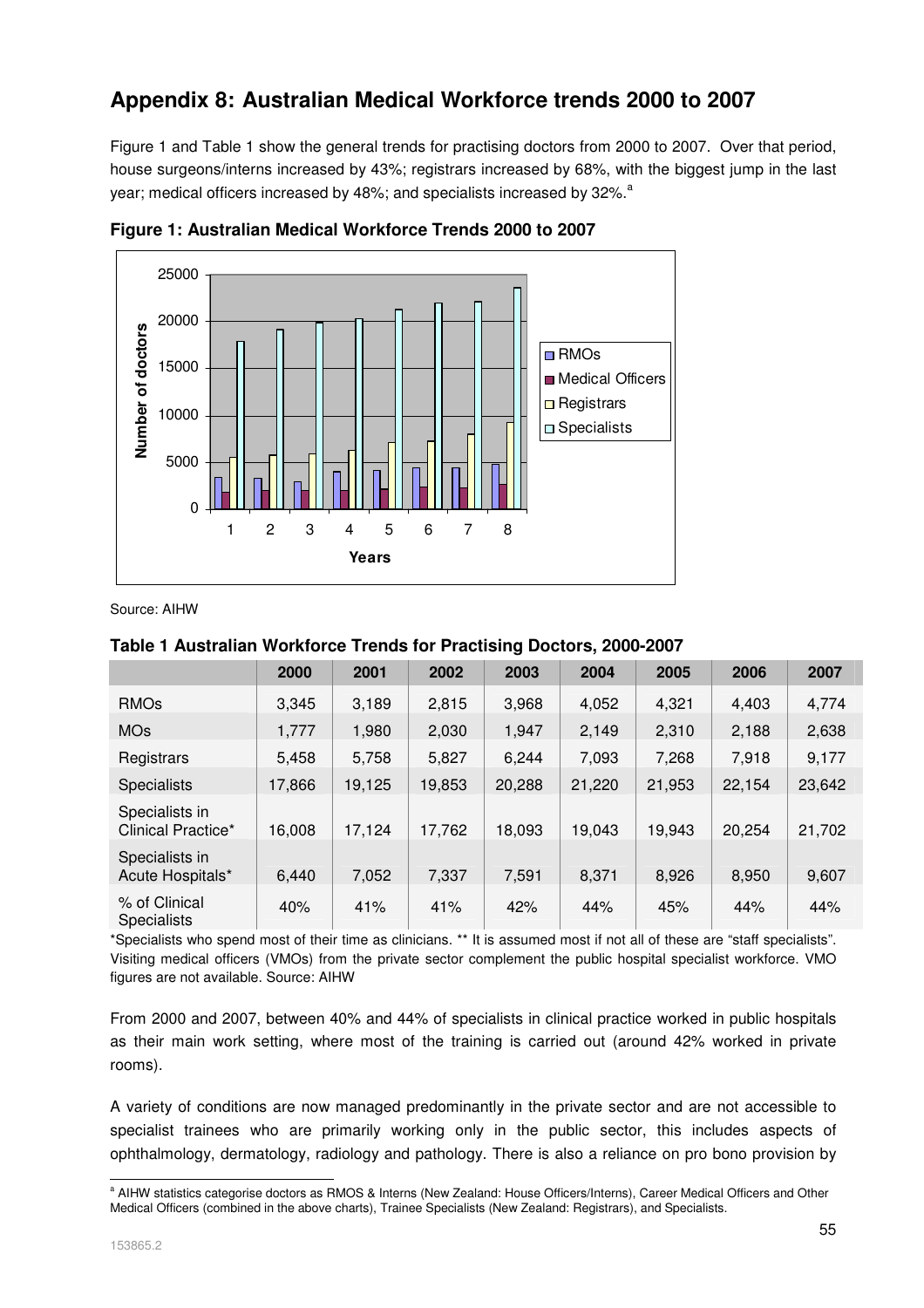senior clinicians for aspects of clinical training, which could often mean that the priority for provision of clinical training is not given due precedence.<sup>a</sup>

Table 2 shows the ratio of staff specialists per registrars in public hospitals. New Zealand's ratio of specialists to registrars in DHBs in 2007 was 2.2.

|                    | 2000  | 2001  | 2002  | 2003  | 2004  | 2005  | 2006  | 2007  |
|--------------------|-------|-------|-------|-------|-------|-------|-------|-------|
| Registrars         | 4,610 | 4.824 | 4,995 | 5,290 | 6.117 | 6.280 | 6.597 | 7,375 |
| <b>Specialists</b> | 6.440 | 7.052 | 7.337 | 7,591 | 8.371 | 8.926 | 8.950 | 9,607 |
| Ratio              | 1.4   | 1.5   | 1.5   | l .4  | 1.4   | .4    | 1.4   | 1.3   |

# **Table 2: Ratio of Specialists to Registrars in Acute Hospitals, 2000-2007**

Source: AIHW

#### **Specialists**

#### **Latest international comparisons**

OECD figures show Australia had 1.35 specialists per 1000 population in 2006, compared with New Zealand's 0.79 in 2007. On this measure, Australia was placed 20th out of 28 OECD countries. However, while the New Zealand figure is consistent with local data, the Australian figure is high compared to official Australian statistics. In 2007, Australian data indicate there were 1.12 specialists employed per 1000 population. This would put Australia 23rd (equal with South Korea) on the 2007 OECD list.<sup>b</sup>

#### **Comparisons between states**

Figure 2 shows the population per specialist across Australian states in 2007. The AIHW advises that figures for specialists in New South Wales, Queensland and Tasmania are likely to be under-estimates.



### **Figure 2: Population per specialist, 2007**

Source: AIHW

 a Health Workforce in Australia and Factors for Current Shortages. National Health Workforce Taskforce. April 2009

b Australian Institute of Health and Welfare (AIHW) data and Australian Bureau of Statistics population data for 2007 indicate 1.12 employed specialists per 1000 population in total, and 1.03 per 1000 population specialists whose main type of work was clinical practice. The latter figure is used in an AIHW report, Medical Labour Force 2007: National Health Labour Force Series No. 44, published in 2009. Published OECD data show Canada, Ireland and Korea having 1.1 practising specialists per 1000 population in 2007. More detailed figures show Canada with 1.13, Korea with 1.12 and Ireland with 1.06.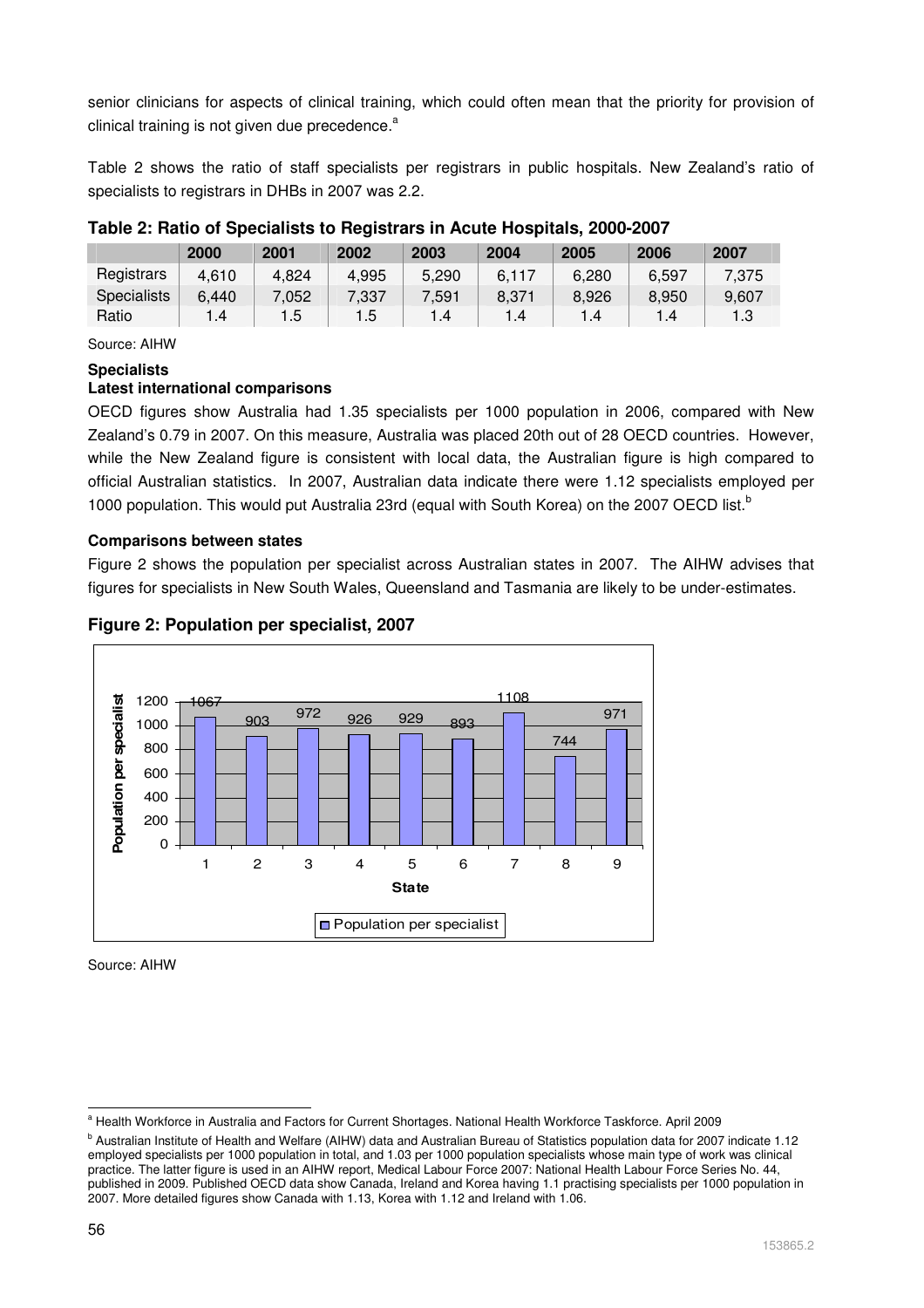# **Table 3: Australian Critical Skills Shortage List, November 2009**

| <b>Australian Critical Skills List (Medical Specialists)</b>                          |
|---------------------------------------------------------------------------------------|
| Anaesthetists                                                                         |
| <b>Emergency Medicine Specialists</b>                                                 |
| Obstetricians & Gynaecologists                                                        |
| Psychiatrists                                                                         |
| <b>Specialist Physicians</b>                                                          |
| Surgeons                                                                              |
| Ophthalmologists                                                                      |
| Paediatricians                                                                        |
| Pathologists                                                                          |
| Radiologists                                                                          |
| Specialists (not elsewhere categorised)                                               |
| A list of occupations in high demand in Australia - Australian Immigration Department |

The Australian Critical Skills Shortage List for medical specialists (Table 3) illustrates the current range of shortages. A number of the specialties included are similar to those in New Zealand's Long-Term Skills Shortage List (ie anaesthetists, obstetricians & gynaecologists, psychiatrists, radiologists and pathologists).

ACT has its own "Skills in Demand" list, which includes all specialties in Table 3 plus dermatologists and dental specialists.

Reports in from the medical colleges, and academic and media reports, provide further evidence of shortages.

For example, a 2008 study jointly commissioned by the Australian and New Zealand College of Anaesthetists and the Australian Society of Anaesthetists projected a significant and growing shortage of anaesthetists in Australia over the next two decades unless the government addressed the situation. The study indicated a small shortage (four FTE anaesthetists) in 2008 to a shortfall of 2287 practitioners in 2020. The results also confirmed a significant maldistribution of anaesthetists between urban and rural areas.<sup>a</sup>

In March 2006 the Royal Australasian College of Surgeons (RACS) released the results of a survey of Australian surgeons' retirement intentions, which had an 80% response rate. It showed:

- 42% of the Australian surgical workforce was over 55 and was set to retire within the next 15 years, "just as we start to experience the biggest ever demand for surgical services".
- One quarter of the surgical workforce intended to retire from emergency practice and operating within five years.
- Surgeons intended to commence retirement 10 years earlier than they had previously.

<sup>-</sup><sup>a</sup> Access Economics. Supply and Demand for Anaesthesia. Australian and new Zealand College of Anaesthetists and the Australian Society of Anaesthetists, 2008.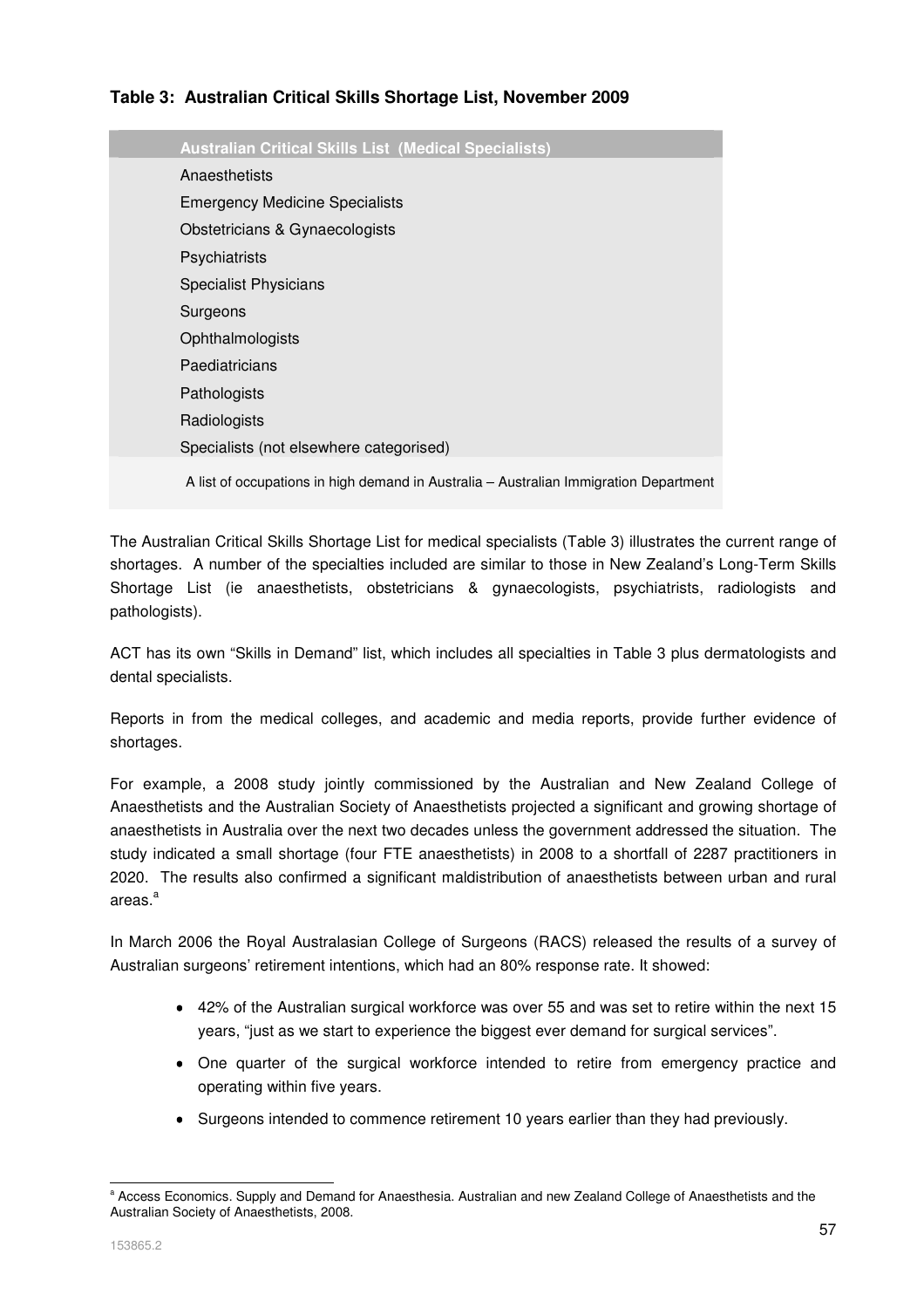• One third of the current surgical workforce expected to retire in the next five years from emergency on call work.

RACS warned of the deficit of experienced surgeons in Australia who would be available to teach the trainees in surgery.<sup>a</sup>

A study published in 2007 noted that psychiatrists were "in short supply across Australia". It estimated 830 young psychiatrists could be expected to enter the workforce over the 10 years from 2005. The net gain of 247 psychiatrists "may go some way towards easing the strain on the profession, [but] current shortages may not be entirely overcome, particularly in the context of population growth, increasing demand and rising proportions of females (who work fewer hours) in the younger age groups.<sup>b</sup>

#### **Special Commission of Inquiry**

A Special Commission of Inquiry concerning acute care services in New South Wales public hospitals revealed a range of factors that were posing challenges for services to operate efficiently and effectively. An underlying issue had been the increasing demand for services stretching the capacity of services to respond. They are issues familiar to many in New Zealand.<sup>c</sup>

However, a shining light from the inquiry was the commissioner's assessment of clinician-led models of care, which he described as "world class, because of the thinking, learning and experience of clinicians in the team". Referring in particular to the Greater Metropolitan Clinical Taskforce (GMCT), he said:

"The outstanding feature of the GMCT was that its programmes and models of care were designed, tested and promoted by clinicians who had the requisite specialty and experience."<sup>d</sup>

# **Future Demand and Supply Issues for Medical Specialists**

#### **Increasing medical school intakes**

Medical school intakes saw modest increases each year from 2000 to 2006. The increases then became more dramatic in 2007 and 2008 (490 new students in 2007 and almost as many again in 2008, excluding international fee-paying students) following the Federal Government's announcement, in 2006, of new funding to boost medical school intakes and a communiqué from the Council of Australian Governments (COAG) setting out a health workforce strategy. As a result, the number of domestic medical graduates expected to enter the Australian medical workforce each year is projected to rise from 2224 graduates in 2010 to 2,945 graduates in 2012 and over 3,100 by 2014.<sup>ef</sup>

However, the influx of new graduates has put the clinical training system under stress. Among other things, there is a lack of supervisors to do the training. The Government has responded by increasing funding to increase the training capacity. In December 2008 the Government provided funding for 73 additional specialist training places in the private sector. From 2011, the Government is pumping in further funding to train more specialist, which "will more than double the current number of specialist training rotations in the community and private sector from 360 to 900 by 2014". The Government says this will contribute to delivering "the equivalent of 680 specialists into the health system by 2020".<sup>g</sup> (The

<sup>-</sup><sup>a</sup> RACS 2006. "Critical Shortage", media release, 21 March 2006 (updated November 2007).

<sup>&</sup>lt;sup>b</sup> S Fletcher, D Schofield. "The Impact of Generational Change and Retirement in Psychiatry to 2025". BMC Health Services Research, published online 4 September 2007.

<sup>&</sup>lt;sup>c</sup> Peter Garling SC, Final Report of the Special Commission of Inquiry: Acute Care Services in NSW Public Hospitals, 27 November 2008

<sup>&</sup>lt;sup>d</sup> Peter Garling SC. Guest Editorial. Clinician Connect, NSW Agency for Clinical Innovation, Vol 1 Issue 1, May 2010.

<sup>&</sup>lt;sup>e</sup> Health Workforce in Australia and Factors for Current Shortages. National Health Workforce Taskforce. April 2009

f Medical Deans of Australia and New Zealand, media release, 30 October 2009.

<sup>&</sup>lt;sup>g</sup> A National Health and Hospitals Network: Further Investments in Australia's Health. Australian Government, 2010.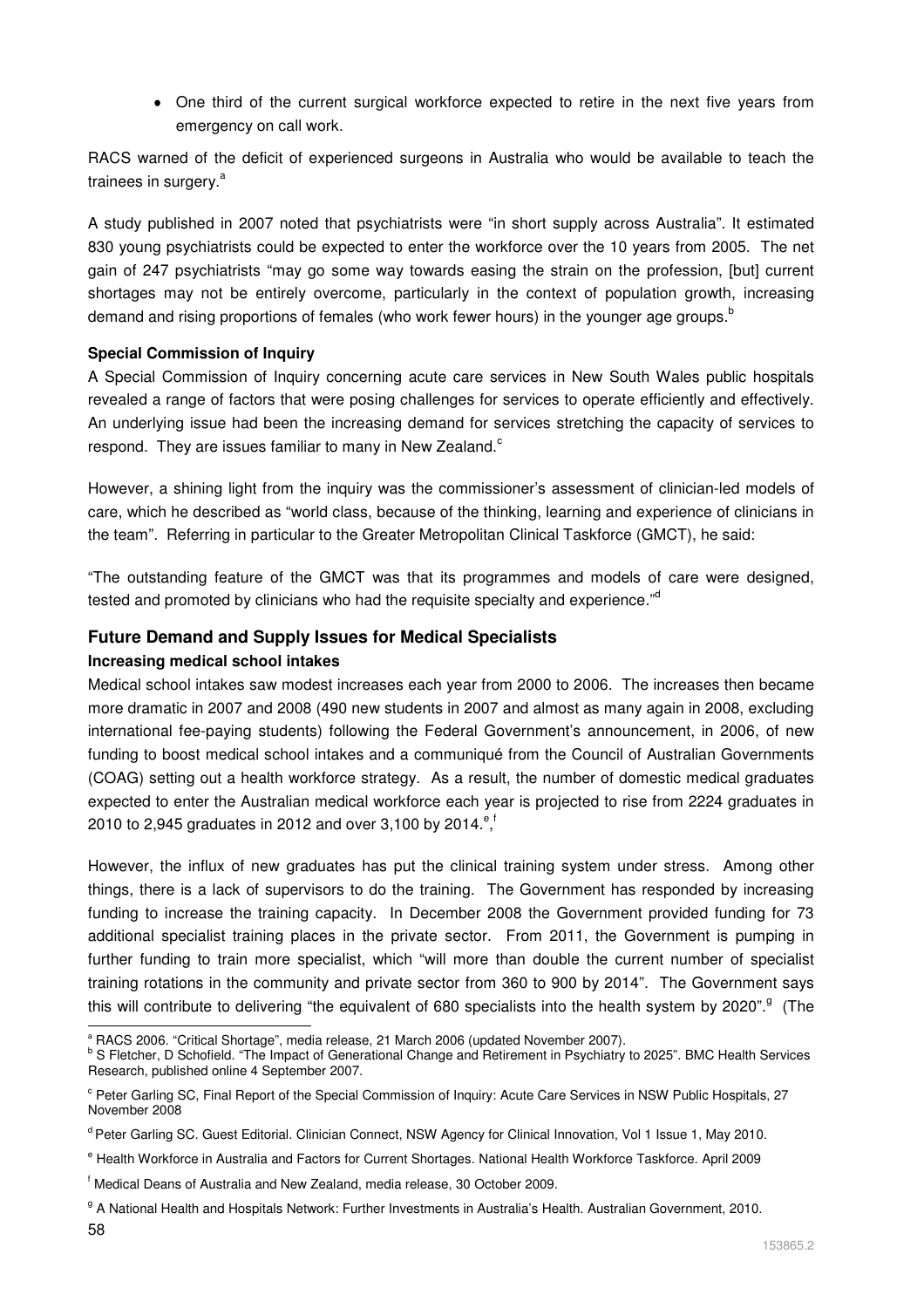private sector in Australia, due to its much larger critical mass, has far greater capacity to train RMOs compared with the private sector in New Zealand).

However, the Prime Minister acknowledged that the Australian Health Workforce Advisory Committee and the medical colleges had estimated a shortfall of 1280 specialists by 2020. The Government recently announced: "The remainder of the projected shortfall will continue to be delivered through the public hospitals system" but, as yet, no new extra funding has been announced for this.<sup>a</sup>

As one commentator put it:

This most recent response by government to increase the number of medical graduates produced by Australia potentially creates its own inherent difficulties and may result in Australia's continued reliance on actively encouraging medical migration. First, there is a lack of medical educators and supervisors within Australia. This is a direct symptom of the general numerical deficit in medical professionals where the need to fulfil service delivery demand results in less time available to fill medical education roles. Therefore in order to satisfy the demand for medical educators a program of active recruitment of overseas-trained medical academics may have to be pursued in the coming years. Thus it could be argued that rather than an increase in medical school graduate numbers acting to curtail the demand for medical migration, it may in fact increase the need for active recruitment of overseas-trained doctors.  $^{\rm b}$ 

#### **Reliance on IMGs**

Australia, like New Zealand, has relied heavily on IMGs to address workforce shortages.

An estimate of the current stock of international medical graduates suggests that approximately 20%-25%... of the practising doctors in Australia in 2005 obtained their degrees overseas. The most common qualification countries were New Zealand, UK/Ireland and South Africa.<sup>c</sup>

Australian Department of Immigration and Citizenship (DIAC) data for 2008/09 show that 297 New Zealand doctors moved to Australia on a permanent or long-term basis.  $d$  (See Appendix 5.)

While the latest figures reflect a 10% drop in the number of New Zealand doctors moving to Australia compared to the previous year (2007/08), the level remains higher than the six earlier years and is unsustainable. Furthermore, the 10% drop may not necessarily reflect a 10% drop in specialist leavers, nor indicate a trend.

A breakdown of the data by age shows the largest group of leavers were aged 40 to 64, the secondlargest group were 30-39 and the remainder were under 30. Considering the age characteristics of the New Zealand medical workforce, it is possible that of the 297 leavers, between 100 and 135 may have been specialists.<sup>e</sup>

a<br>a Government media release, 15 March 2010. See Appendix 1.

<sup>&</sup>lt;sup>b</sup> Saxon Smith. "The global workforce shortages and the migration of medical professions: the Australian policy response." Aust New Zealand Health Policy. 2008; 5:7.

<sup>&</sup>lt;sup>c</sup> Health Workforce in Australia and Factors for Current Shortages. National Health Workforce Taskforce. April 2009

<sup>&</sup>lt;sup>d</sup> Note on Migration of NZ Doctors to Australia, supplied by DHBNZ, April 2010. See Appendix 2.

<sup>&</sup>lt;sup>e</sup> This assumes few GPs migrated to Australia, owing to the "10-year moratorium" law (which was amended, lifting the restrictions, this year). MCNZ data show that of the combined RMO-specialist workforce in New Zealand, 34% in the 30-40 age group are specialists and 92% of the 40+ group are specialists. There are virtually no specialists under the age of 30. Therefore, of the 297 doctors that migrated to Australia, it may be reasonably assumed that (a) None of the under 30s are specialists, half of the 30-39 group are specialists and half of the 40+ groups are specialists, the rest being GPs = approx 100 specialists, or (b) None of the under 30s are specialists, half of the 30-39 group are specialists and two-thirds of the 40+ groups are specialists, the rest being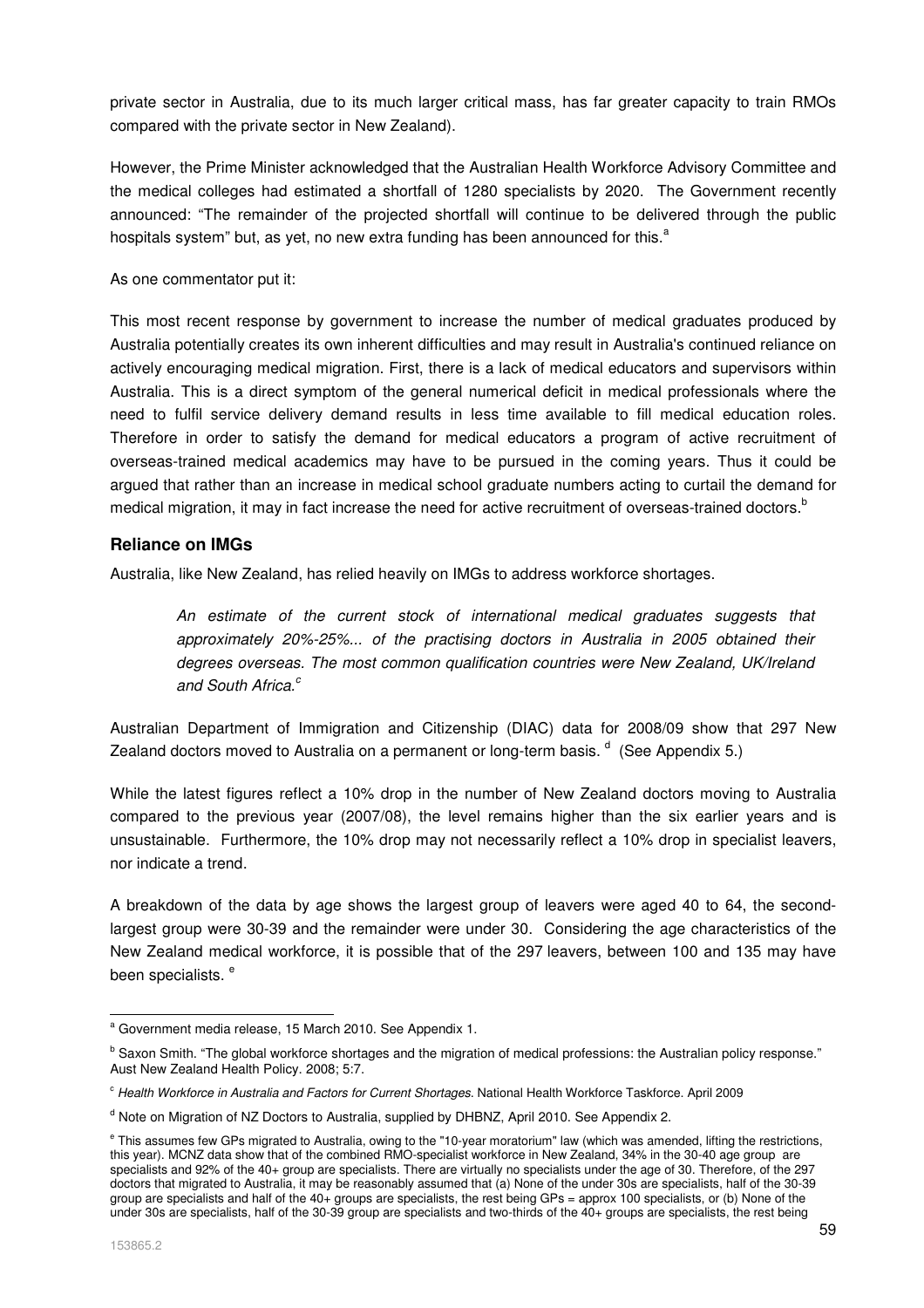In 2008/09 MCNZ registration figures show there were 296 new vocational registrations (excluding GPs and Accident and Medical Practitioners) in New Zealand. The migration figures therefore suggest we may have lost - to Australia alone - the equivalent of between 34% and 46% of our new intake into the specialist workforce that year.

#### **Practice restrictions waived for New Zealand doctors**

From this year New Zealand specialists and GPs will have greater incentive to shift to Australia as a result of a new Australian law waiving previous restrictions on where they could practise.<sup>a</sup>

Up until 1 April 2010 the law dictated that New Zealand doctors would need to be medically registered in Australia for 10 years before becoming eligible to offer non-hospital services funded by Medicare, unless they were willing to work in Australia's rural areas experiencing a shortage of GPs and specialists. Over half of Australia's specialist workforce work in "non-hospital" settings, including private rooms, nonresidential health facilities, community health centres, educational facilities and government agencies. Many provide services funded by Medicare, as well as privately funded services.

It may be that the effects of this change impact mostly on the GP workforce (which will in turn increase pressure on the specialist workforce). The extent to which this may directly affect the New Zealand specialist workforce is uncertain at this stage.

#### **New government investments**

Aside from the continuing need to address current specialist shortfalls in Australia, and the increasing need to recruit more specialists to fulfil training demands, further demand for specialists is likely to result from recent Australian government announcements (including extra funding) to improve services in a range of areas. These include quality and safety in hospitals, and improvements to services in targeted areas such as cancer services, elective services, aged care, and an initiative to reduce waiting times in emergency departments to a maximum of four hours.<sup>b</sup>

#### **Future developments**

As now, the extent of future shortages will vary between specialties, between states and between metropolitan, urban and rural areas.

Supply and demand projections for designated medical specialties are to be one of the first tasks of the new agency, Health Workforce Australia.

Key factors to be considered will be the ageing of the specialist workforce and changing attitudes towards working hours and work-life balance.

#### **Future outflows**

#### **Increasing retirements**

Of the specialists who were aged 45 to 49 years in 2005, 39% were projected to cease practising by 2020 when they were aged 65 to 69 years, with this figure increasing to 64% when they would be 70 to 74

-

GPs = approx 120 specialists, or (c) None of the under 30s are specialists, two-thirds of the 30-39 group are specialists and twothirds of the 40+ groups are specialists, the rest being GPs = approx 135 specialists.

<sup>&</sup>lt;sup>a</sup> Health Insurance Amendment (New Zealand Overseas Trained Doctors) Act 2010.

<sup>&</sup>lt;sup>b</sup> A National Health and Hospitals Network: Further Investments in Australia's Health. Australian Government, 2010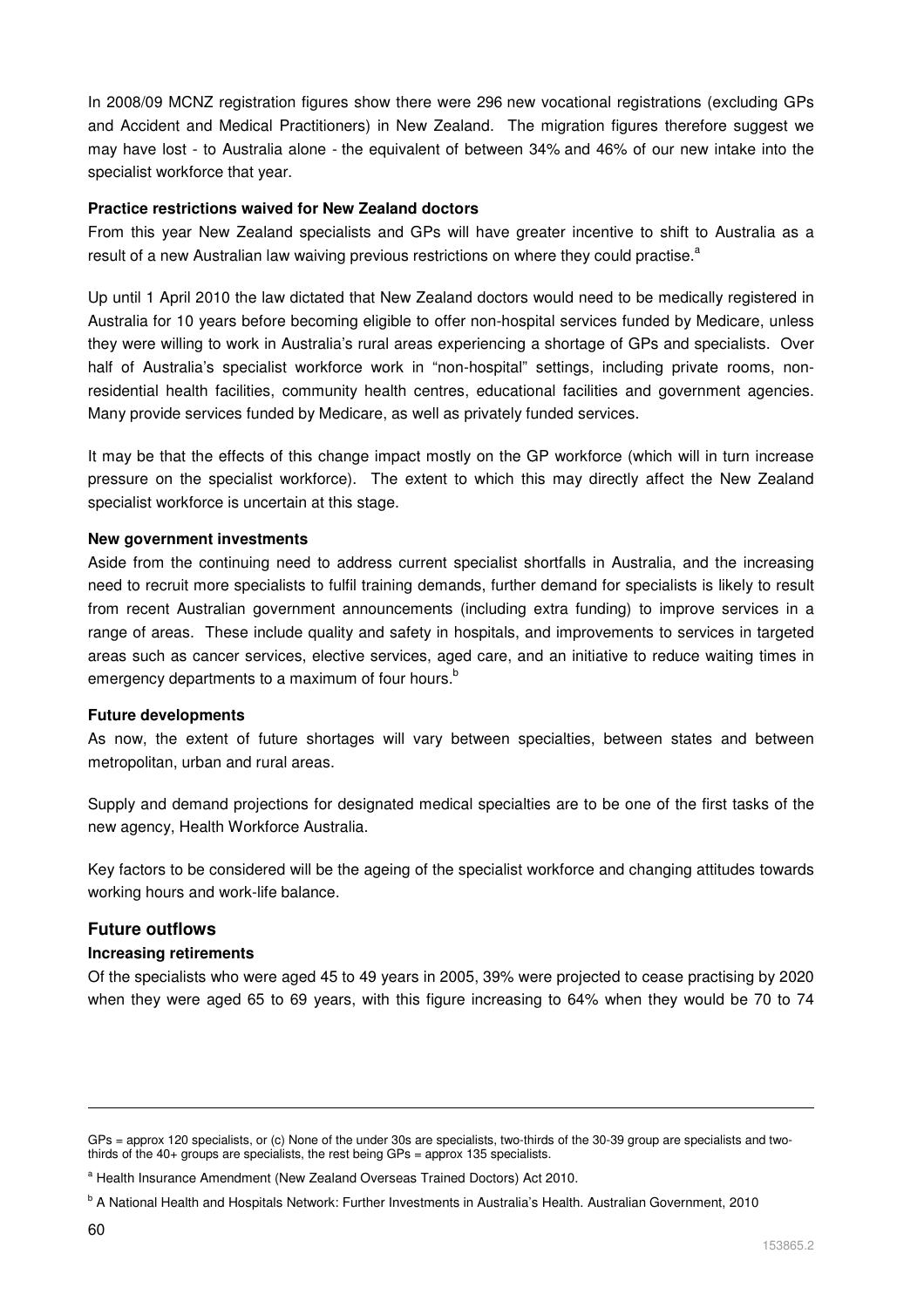years of age. Between 1700 and 2600 specialists are projected to retire every five years from 2010 to  $2025.<sup>a</sup>$ 

A survey of members undertaken by the Royal Australasian College of Surgeons in 2005/06 indicated 42% of Australian surgeons were 55 years and older. A quarter of the surgical workforce intended to retire from emergency practice and operating within five years; and a third of the current surgical workforce expected to retire within five years from emergency on-call work.<sup>b</sup>

#### **Increasing number of females in the specialist workforce**

In 2006, 21.6% of clinical specialists in Australia were female. In comparison, 40.9% of clinical specialists-in-training were female. Female medical practitioners worked fewer hours, on average, than their male counterparts (37.6 hours per week compared with 46.2). $\degree$ 

Females now make up more than 50 percent of the entrants into medical degrees in Australia. $<sup>d</sup>$ </sup>

#### **Changing attitudes among "Generation Y" doctors**

A "work-life flexibility" survey of doctors carried out by the Australian Medical Association in 2007 indicates "attitudes of the medical workforce are changing in line with societal change" and that doctors are placing greater importance to work-life balance.

Eighty-one percent of survey respondents said they would like greater access to flexible working arrangements, the top three arrangements for specialists being flexible work hours, part-time work, and home-based work.

The survey also found that: "Contrary to popular belief, access to flexible arrangements is not just an issue for female doctors. The demand for flexible working and training arrangements is similar among male and female doctors."

Further, older generations of doctors were accessing flexible arrangements in greater numbers than their younger colleagues, indicating they were "just as motivated to find a balance between their personal and professional lives".<sup>e</sup>

#### **Retention**

On the positive side, Australia has had a relatively low expatriation rate of doctors generally. While it is estimated 29% of New Zealand's doctors are working overseas – most of them in Australia – around 6% of Australian doctors are working overseas.<sup>†</sup>

Medical careers surveys of post-graduate doctors in Australia indicate an attrition rate of between 0.5% and 2.5% (including leaving medicine altogether as well as permanently migrating overseas).<sup>9</sup>

l <sup>a</sup> D Schofield et al. "Ageing medical workforce in Australia - where will the medical educators come from?" Human Resources for Health 2009, 7:82, 5 November 2009.

<sup>&</sup>lt;sup>b</sup> RACS media release, 21 March 2006.

<sup>&</sup>lt;sup>c</sup> P Carver. Self-Sufficiency and International Medical Graduates – Australia, National Health Workforce Taskforce, September 2008.

<sup>&</sup>lt;sup>d</sup> A National Health and Hospitals Network: Further Investments in Australia's Health. Australian Government, 2010.

<sup>&</sup>lt;sup>e</sup> Australian Medical Association 2008. AMA Work-Life Flexibility Survey. AMA 2008. Available at:

www.ama.com.au/web.nsf/doc/WEEN-7DB7QX/\$file/WLF\_Report\_2008.pdf

f P Zurn, J-C Dumont. Health Workforce and International Migration: Can New Zealand Compete? OECD Health Working Paper No 33, 2008.

<sup>&</sup>lt;sup>9</sup> AMWAC 2005. Career Decision Making by Post-Graduate Doctors. AMWAC Report No. 2005.3.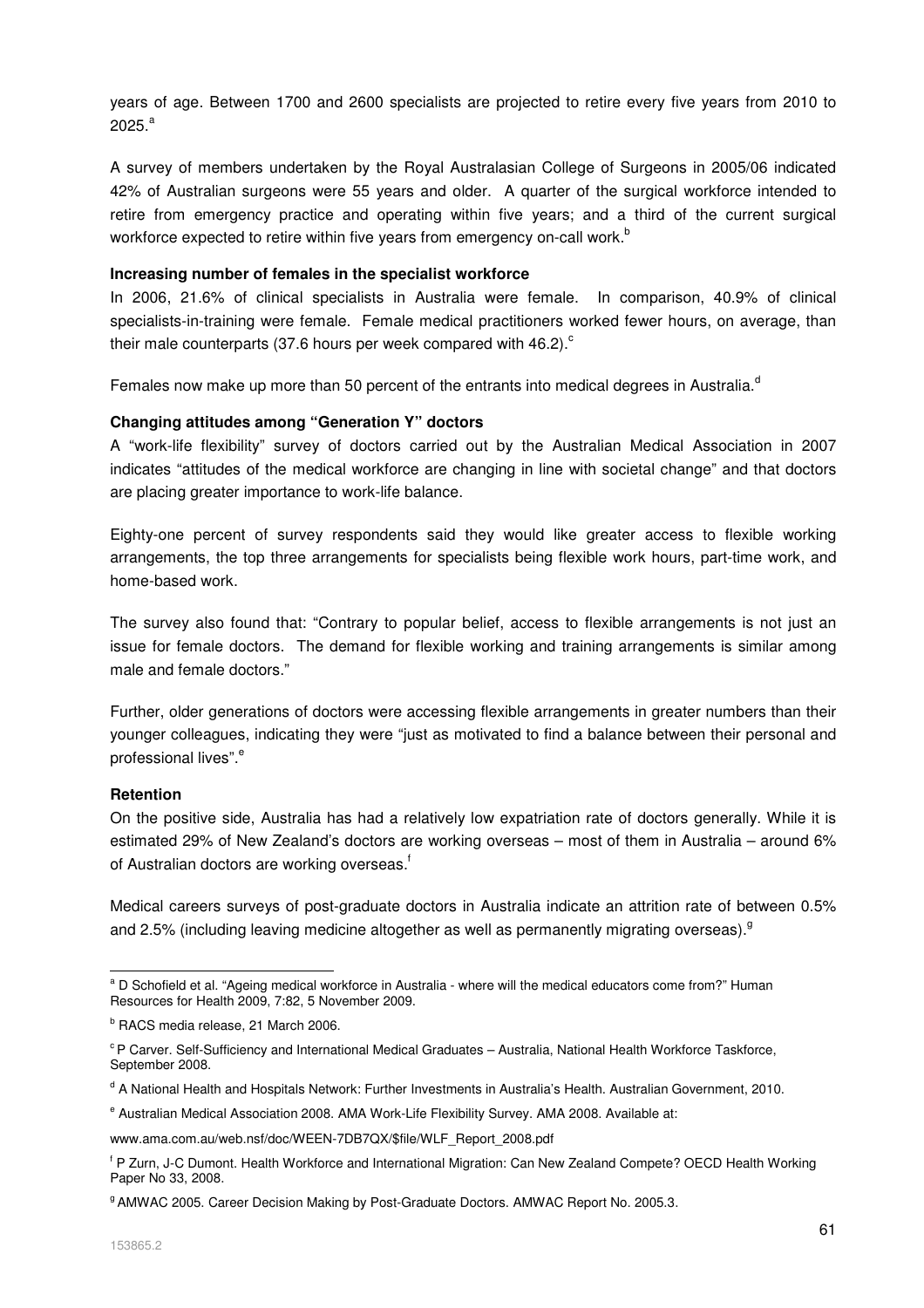### **Conclusion**

Current indications are that Australia will continue to rely on IMGs to address staff specialist shortages in the foreseeable future. Shortages will vary between specialties, between states and between rural and urban areas. New Zealand will continue to remain an attractive and accessible source of recruitment and retention to staff specialist positions.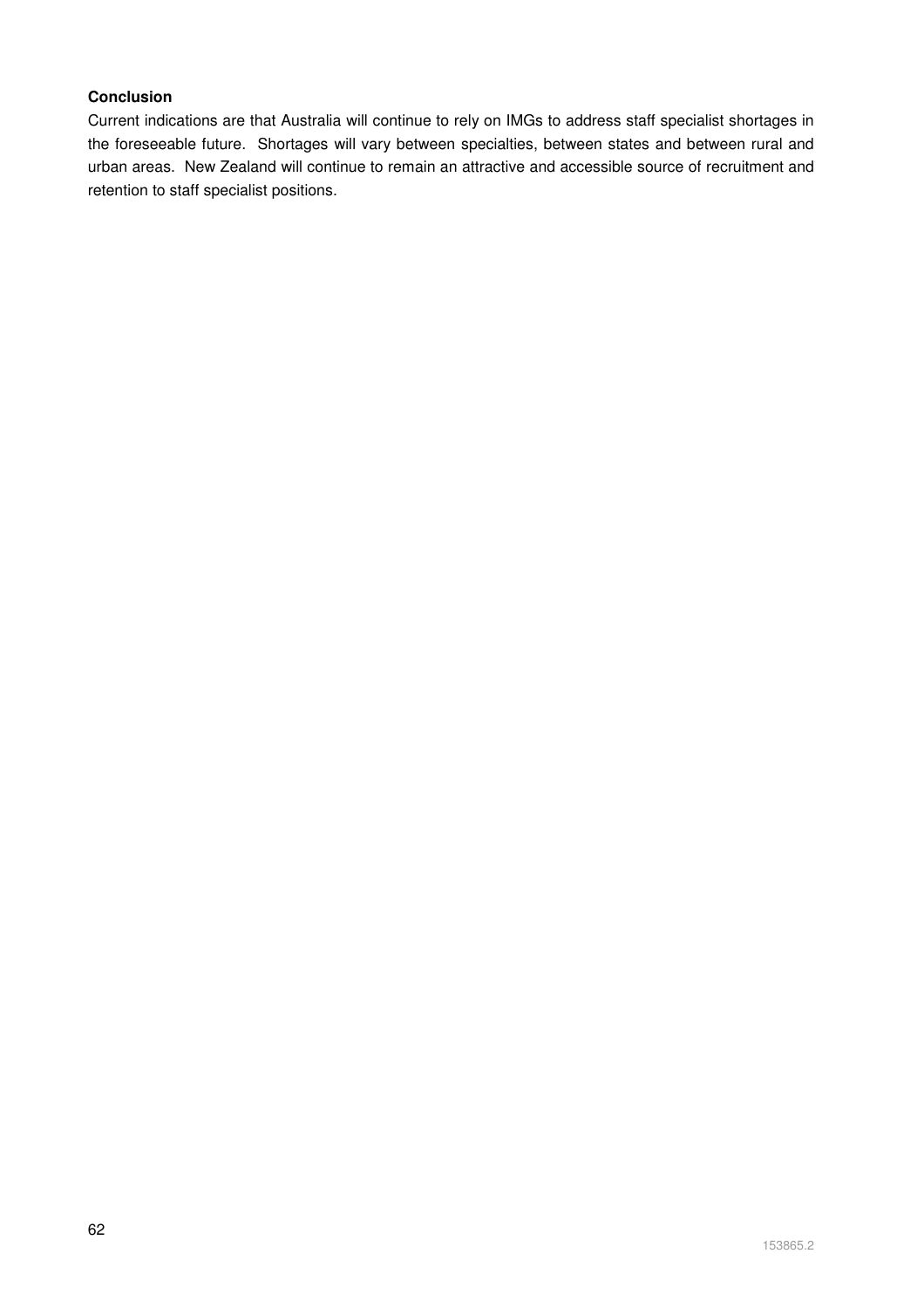<sup>1</sup> Hon Tony Ryall, Minister of Health, Q&A, TVNZ, Sunday 3 October 2010.

<sup>2</sup> Report of the Director-General of Health's Commission on Competitive and Sustainable Terms and Conditions of Employment for Senior Medical and Dental Officers Employed by District Health Boards. June 2009

<sup>3</sup> Zurn P, Dumont J-C. Health Workforce and International Migration: Can New Zealand Compete? OECD Health Working Paper No 33, 2008.

<sup>4</sup> Medical Training Board (2008). The Future of the Medical Workforce: Discussion Paper, Ministry of Health September 2008.

<sup>5</sup> Zurn P, Dumont J-C. Health Workforce and International Migration: Can New Zealand Compete? OECD Health Working Paper No 33, 2008.

<sup>6</sup> P Zurn, J-C Dumont. Health Workforce and International Migration: Can New Zealand Compete? OECD Health Working Paper No 33, 2008.

<sup>7</sup> Moran EML, French RA. A comparison of anaesthetic trainees' career outcomes with previously expressed intentions.

<sup>8</sup> M Benarroch, H Grant. "The interprovincial migration of Canadian physicians: does income matter" Applied Economics, 36: 20, 2335 — 2345 Department of Economics, University of Winnipeg, Winnipeg, MB, Canada

9 HWAC 2005

<sup>10</sup> Dowton, S.B (2004). Leadership in medicine: where are the leaders? MJA, 181 (11/12).

<sup>11</sup> Australian Medical Association 2008. AMA Work-Life Flexibility Survey. AMA 2008. Available at: www.ama.com.au/web.nsf/doc/WEEN-7DB7QX/\$file/WLF\_Report\_2008.pdf

 $12$  Commission on Competitive and Sustainable Terms and Conditions of Employment for Senior Medical and Dental Officers Employed by District Health Boards

<sup>13</sup> Report of the Director-General of Health's Commission on Competitive and Sustainable Terms and Conditions of Employment for Senior Medical and Dental Officers Employed by District Health Boards. June 2009

<sup>14</sup> D Wanless. Securing our future health: taking a long-term view. Department of Health, 2002. London

<sup>15</sup> Commission on the Resident Medical Officer Workforce. 2009. Treating People Well: Report of the Director-General of Health's Commission on the Resident Medical Officer Workforce. Wellington: Ministry of Health.

<sup>16</sup> Secretariat to the SMO Commission. Treating People Well: Report of the RMO Commission, Appendix 12, June 2009.

<sup>17</sup> Secretariat to the SMO Commission. Treating People Well: Report of the RMO Commission, Appendix 12, June 2009.

<sup>18</sup> RMO Commission. Treating People Well: Report of the RMO Commission, June 2009.

<sup>19</sup>Medical Training Board. Foundations of Excellence: Building infrastructure for education and training, June 2009.

 $20$  Ibid

<sup>21</sup> The secretariat's paper references: Canterbury District Health Board RMO Advisory Committee, Child S. 2002. Time to revisit Ashburton? Junior hospital doctor employment in New Zealand 1985–2002. New Zealand Medical Journal 115(1166). http://www.nzma.org.nz/journal/115-1166/259. That paper refers to the optimum proportion of resident doctors as being 8%-12% of

the workforce but the reference source is not identified.<br><sup>22</sup> W Perry, T Wilkinson. "Taking the pulse: medical student workforce intentions and the impact of debt." *NZMJ* 16 June 2010, Vol 123 No 1318; ISSN 1175 8716

<sup>23</sup> Secretariat to the SMO Commission. Treating People Well: Report of the RMO Commission, Appendix 12, June 2009.

<sup>24</sup> Medical Training Board. Foundations of Excellence: Building infrastructure for education and training, June 2009.

<sup>25</sup> Secretariat to the SMO Commission. 2009.

<sup>26</sup> Medical Training Board. Foundations of Excellence: Building infrastructure for education and training, June 2009.

<sup>27</sup> Secretariat to the SMO Commission. 2009.

<sup>28</sup> Ministerial Review Group. Meeting the Challenge, July 2009.

<sup>29</sup> Ministerial Review Group. Meeting the Challenge. Annex 5: Commentary of Enhancing Clinical Leadership, July 2009

<sup>30</sup> D Sage et al, Whanganui Hospital Clinical Review: Report to Whanganui DHB and the Ministry of Health, July 2007.

<sup>31</sup> J Richardson and J McKie. Increasing the options for reducing adverse events: Results from a modified Delphi technique, Australia and New Zealand Health Policy, 14 November 2008.

<sup>32</sup> PK Lindenauer et al 2007. "Outcomes of Care by Hospitalists, General Internists, and Family Physicians". New England Journal of Medicine, Vol 357:2589-2600. No 25 December 20, 2007. Available at: http://content.nejm.org/cgi/content/full/357/25/2589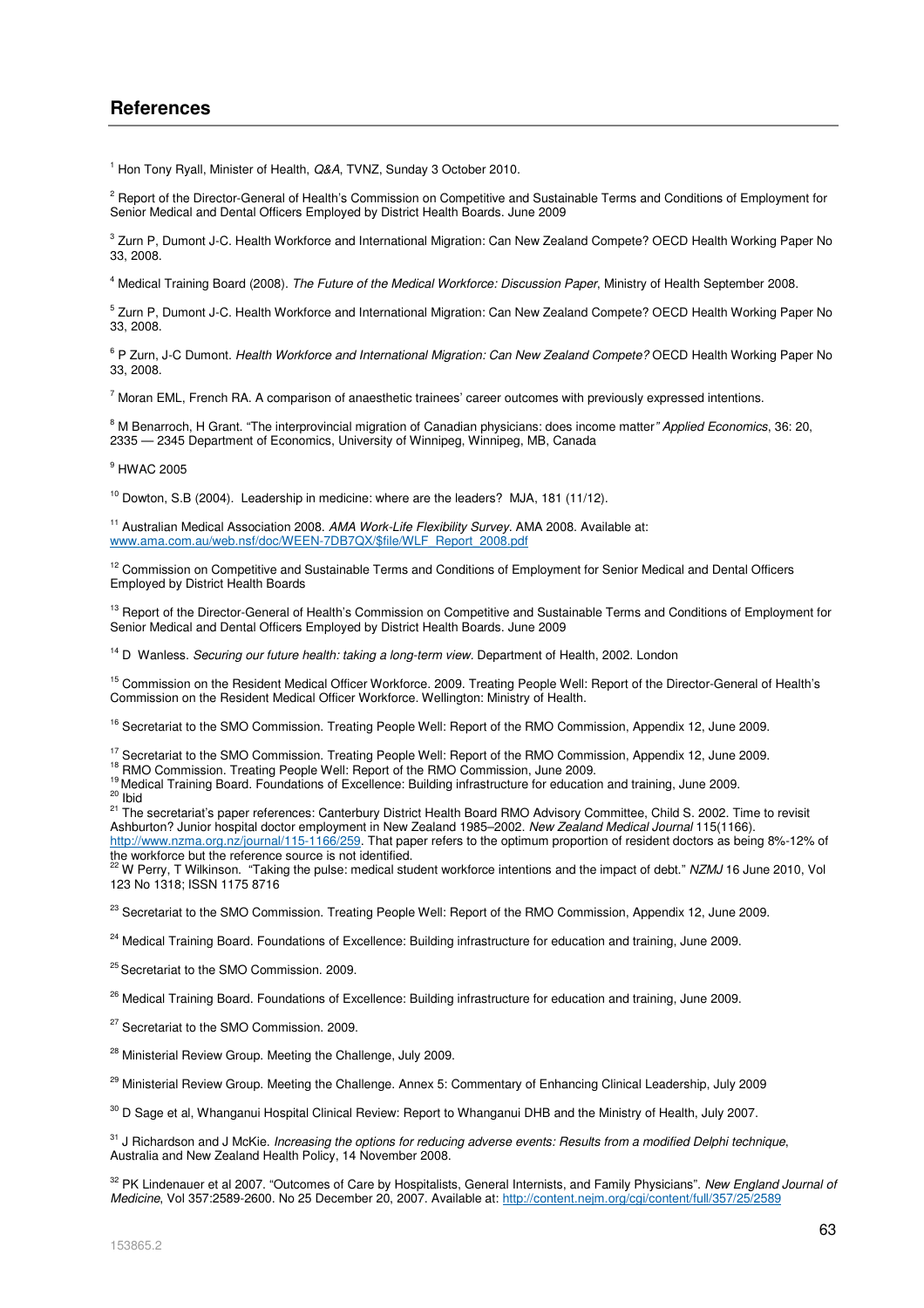<sup>33</sup> C Ham et al. "Hospital bed utilisation in the NHS. Kaiser Permanente, and the US Medicare Programme: Analysis of routine data. British Medical Journal, 2003;327;1257. Available at: bmj.bmjjournals.com/cgi/content/abstract/327/7426/1257

<sup>34</sup> D Masys 2002. "Effects of current and future information technologies on the health care workforce." Health Affairs. 21: 33-41. Available at: http://content.healthaffairs.org/cgi/content/full/21/5/33

<sup>35</sup> Ministry of Health 2003. New Zealand Cancer Control Strategy, Wellington. Ministry of Health. Available at: www.moh.govt.nz/cancercontrol

<sup>36</sup> Ministry of Health 2007, Cancer Control Workforce Stocktake and Needs Assessment, Wellington. Ministry of Health. Available at: www.moh.govt.nz/cancercontrol

37 Ministry of Health 2007, Cancer Control Workforce Stocktake and Needs Assessment, Wellington. Ministry of Health. Available at: www.moh.govt.nz/cancercontrol

<sup>38</sup> Controller & Auditor General 2007. Ministry of Health and District Health Boards: Effectiveness of the "Get Checked" diabetes programme. Available at: www.oag.govt.nz/2007/diabetes

<sup>39</sup> Clinical Training Agency 2001. The Health Workforce: A training programme analysis. Ministry of Health, Wellington, quoting Australian Health Workforce Advisory Committee: Report 1999.5

<sup>40</sup> Cardiac Surgery Services Working Group 2008. Cardiac Surgery Services in NZ, Ministry of Health, Wellington. Available at: www.moh.govt.nz

<sup>41</sup> Health and Disability Commissioner. General Practitioner, Dr C House Officer, Dr D Canterbury District Health Board: A Report by the Health and Disability Commissioner, 12 December 2008

<sup>42</sup> Hewlett-Packard Development Company (2008). Central Region Clinical Services Plan: Horizon Scan – Short to Medium Term. Hewlett-Packard. Available at: www.rcsp.org.nz

<sup>43</sup> Ministry of Health. Elective Services: "Opening the books on waiting lists". Health Report No 20082448. 1 December 2008.

<sup>44</sup> A Raymont, J Simpson. "Projections of surgical need in New Zealand: estimates of the need for surgery and surgeons to 2026". NZMJ, 6 June 2008. Vol 121 No 1275.

<sup>45</sup> Health and Disability Commissioner. General Practitioner, Dr C House Officer, Dr D Canterbury District Health Board: A Report by the Health and Disability Commissioner, 12 December 2008.

 $46$  Ibid

l

<sup>47</sup> New Zealand Faculty of the Australasian College for Emergency Medicine. Workforce Document, 2003.

<sup>48</sup> Medical & Surgical Depts (Canterbury DHB). Cancer Services - Waiting Times. Report to Chair and Members of the Canterbury DHB. 12 June 2009.

<sup>49</sup> Canterbury DHB (2009)

<sup>50</sup> Ministry of Health. Cancer Control Workforce Stocktake and Needs Assessment. Ministry of Health, 2007.

<sup>51</sup> Medical Training Board. The Future of the Medical Workforce: Discussion Paper. Ministry of Health, September 2008.

<sup>52</sup> OECD. Health at a Glance 2009: OECD Indicators. OECD 2009

<sup>53</sup> Australian Institute of Health and Welfare (AIHW) data and Australian Bureau of Statistics. <sup>54</sup> Reason, J. (2000). Human Error: Models and Management. Education and Debate, BMJ, 320.

<sup>55</sup> P Castro et al. A healthier health care system for the United Kingdom. McKinsey Quarterly, February 2008.

<sup>56</sup> Department of Health (UK), High Quality Care For All, 2008, June 2008.

<sup>57</sup> National Party Health Policy: Part 1: Funding and Framework, updated 10 October 2008.

58 Commission on Competitive and Sustainable Terms of Conditions of Employment for Senior Medical and Dental Officers Employed by DHBs. The Commission's report, Senior Doctors in NZ: Securing the Future, July 2009, is available at: http://www.moh.govt.nz/moh.nsf/indexmh/smo

<sup>59</sup> Ministerial Review Group. Meeting the Challenge: Enhancing Sustainability and the Patient and Consumer Experience within the Current Legislative Framework for Health and Disability Services in New Zealand. 31 July 2009

<sup>60</sup> Hewlett-Packard Development Company (2008). Central Region Clinical Services Plan: Horizon Scan – Short to Medium Term. Hewlett-Packard. Available at: www.rcsp.org.nz

<sup>61</sup> C MacKav et al, "Characteristics of evolving models of care for arthritis: A key informant study," BMC Health Services Research 2008, 8:147. Available at: www.biomedcentral.com/1472-6963/8/147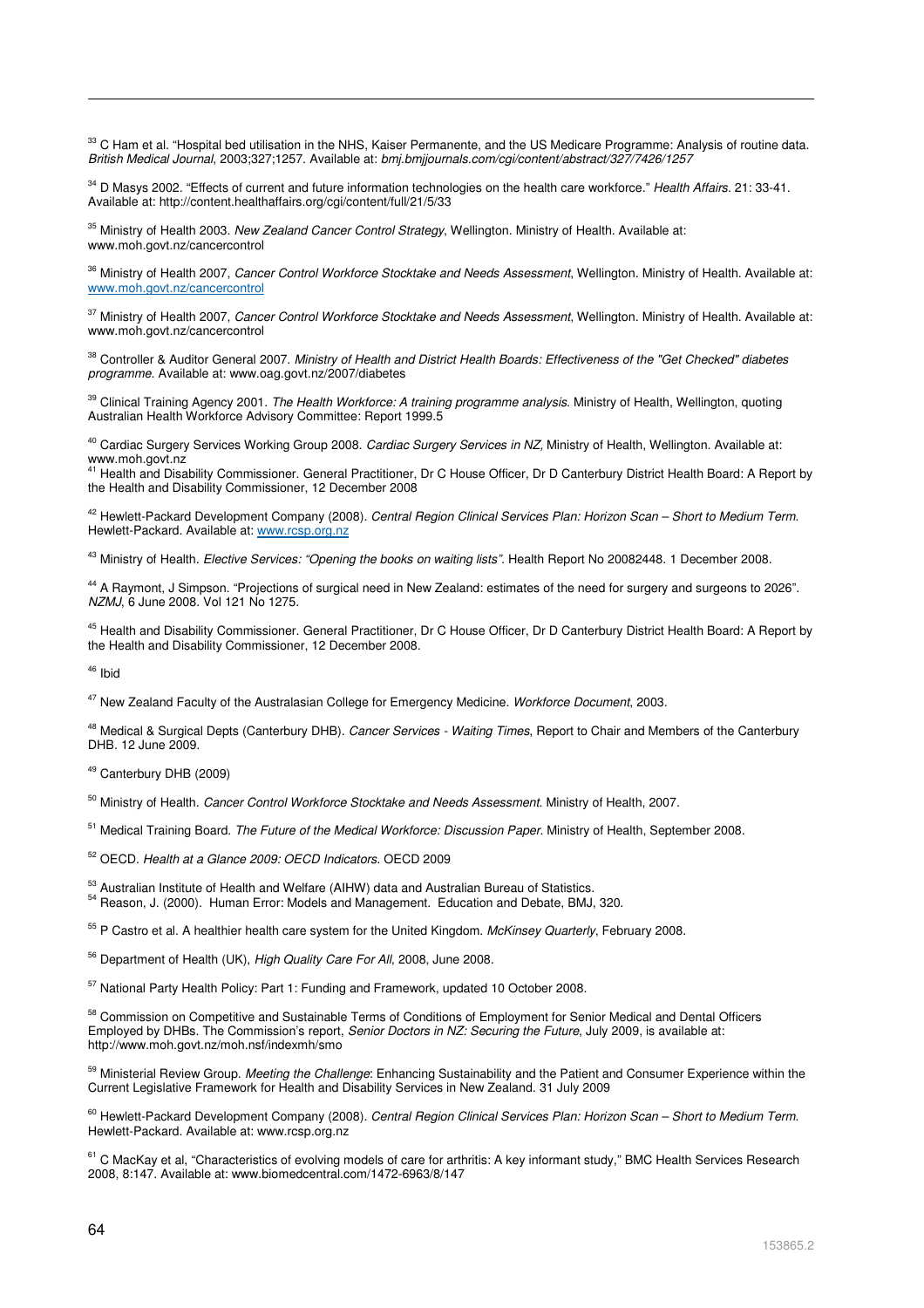<sup>62</sup> Health Workforce Advisory Committee 2005. Fit for purpose and for practice: a review of the medical workforce in New Zealand. Consultation Document. Available at www.hwac.govt.nz

63 Commission on the Resident Medical Officer Workforce. 2009. Treating People Well: Report of the Director-General of Health's Commission on the Resident Medical Officer Workforce. Wellington: Ministry of Health.

<sup>64</sup> Medical Training Board. Foundations of Excellence: Building infrastructure for education and training, June 2009

<sup>65</sup> Health Workforce Advisory Committee 2006. Fit for Purpose and for Practice. Advice to the Minister of Health on the issues concerning the medical workforce in New Zealand. Available at: www.hwac.govt.nz

<sup>66</sup> Ministry of Health 2006. Health Workforce Development: An Overview. Ministry of Health, Wellington

<sup>67</sup> Ministry of Health 2007. Long-Term Sector Plan. Unpublished.

<sup>68</sup> Canadian Institute for Health Information.

<sup>69</sup> OECD Health Data 2009

l

 $70$  Fujisawa R and Lafortune G, "The remuneration of general practitioners and specialists in 14 OECD countries: what are the factors influencing variation across countries?", OECD Health Working Papers No 41, December 2008.

<sup>71</sup> Ha T and Ginsburg P, "Losing Ground: Physician Income, 1995-2003, Tracking Report No 15, Centre for Studying Health System Change, Washington DC, June 2006.

72 Ministerial Review Group. Meeting the Challenge. Annex 5: Commentary of Enhancing Clinical Leadership, July 2009

 $73$  Ministerial Review Group. Meeting the Challenge. Annex 5: Commentary of Enhancing Clinical Leadership, July 2009

<sup>74</sup> Hofstede, G. (1980). Motivation Leadership and Organization: Do American Theories Apply Abroad? Organizational Dynamics, Summer 1980.

<sup>75</sup> IHI National Forum on Quality Improvement in Healthcare (2009). Zero Events of Harm: Lessons Learned from High Reliability Industries… and their application in Healthcare. Downloaded from: www.cmcgc.com/media/handouts/29IH01/M25 IHI Minicourse Yates et al Part 1.pdf

<sup>76</sup> Hewlett-Packard Development Company (2008). Central Region Clinical Services Plan: Horizon Scan – Short to Medium Term. Hewlett-Packard. Available at: www.rcsp.org.nz

 $77$  C Ham et al. "Hospital bed utilisation in the NHS. Kaiser Permanente, and the US Medicare Programme: Analysis of routine data. British Medical Journal, 2003;327;1257. Available at: bmj.bmjjournals.com/cgi/content/abstract/327/7426/1257

 $^{78}$  Crosson, F. J., Weiland, A. & Berenson, R. (2004). Physician Leadership "Group Responsibility" as Key to Accountability in Medicine. <sup>79</sup> New South Wales Health. The Greater Metropolitan Clinical Taskforce. Available: ww.health.nsw.gov.au/gmct

<sup>80</sup> New South Wales Health, 2004. Embracing Change: Report of the Greater Metropolitan Transition Taskforce. Available: ww.health.nsw.gov.au

81 Seddon, M. E., Hocking, C. J., Mead, P. & Simpson, C. Aiming for Zero: Eliminating Central Line Associated Bacteraemia in the Intensive Care Unit. Unpublished to Date.

82 J Richardson and J McKie. Increasing the options for reducing adverse events: Results from a modified Delphi technique, Australia and New Zealand Health Policy, 14 November 2008.

83 Working Group for Achieving Quality in Emergency Departments to the Minister of Health. Recommendations to Improve Quality and the Measurement of Quality in New Zealand Emergency Departments, December 2008.

84 M Cooke, J Fisher, J Dale, et al. (2004) Reducing Attendances and Waits in Emergency Departments A systematic review of present innovations. Report to the National Co-ordinating Centre for NHS Service Delivery and Organisation R&D (NCCSDO). London. URL: http://www.sdo.nihr.ac.uk/files/project/29-final-report.pdf.

<sup>85</sup> Health Commission. (2005) Acute hospital portfolio review, Accident and Emergency, Commission for Health Care Audit and Inspection.

<sup>86</sup> Ardagh M. "How to achieve New Zealand's shorter stays in emergency departments health target" NZMJ 11 June 2010, Vol 123 No 1316; ISSN 1175 8716

87 Castro PJ et al Mckinsey Quarterly Feb 2008

88 Berwick, D. M. (1997). Medical Associations: guilds or leaders? Either play the role of victim or actively work to improve healthcare systems. BMJ, 314 (7094).

89 Peter Davis et al. (2002). 'Adverse Events in New Zealand Public Hospitals 1: Occurrence and Impact'. The New Zealand Medical Journal (115): 1167.

90 Brown et al. (2002). 'Cost of Medical Injury in New Zealand: A Retrospective Cohort Study'. The Journal of Health Serv Res Policy (7): Suppl 1.